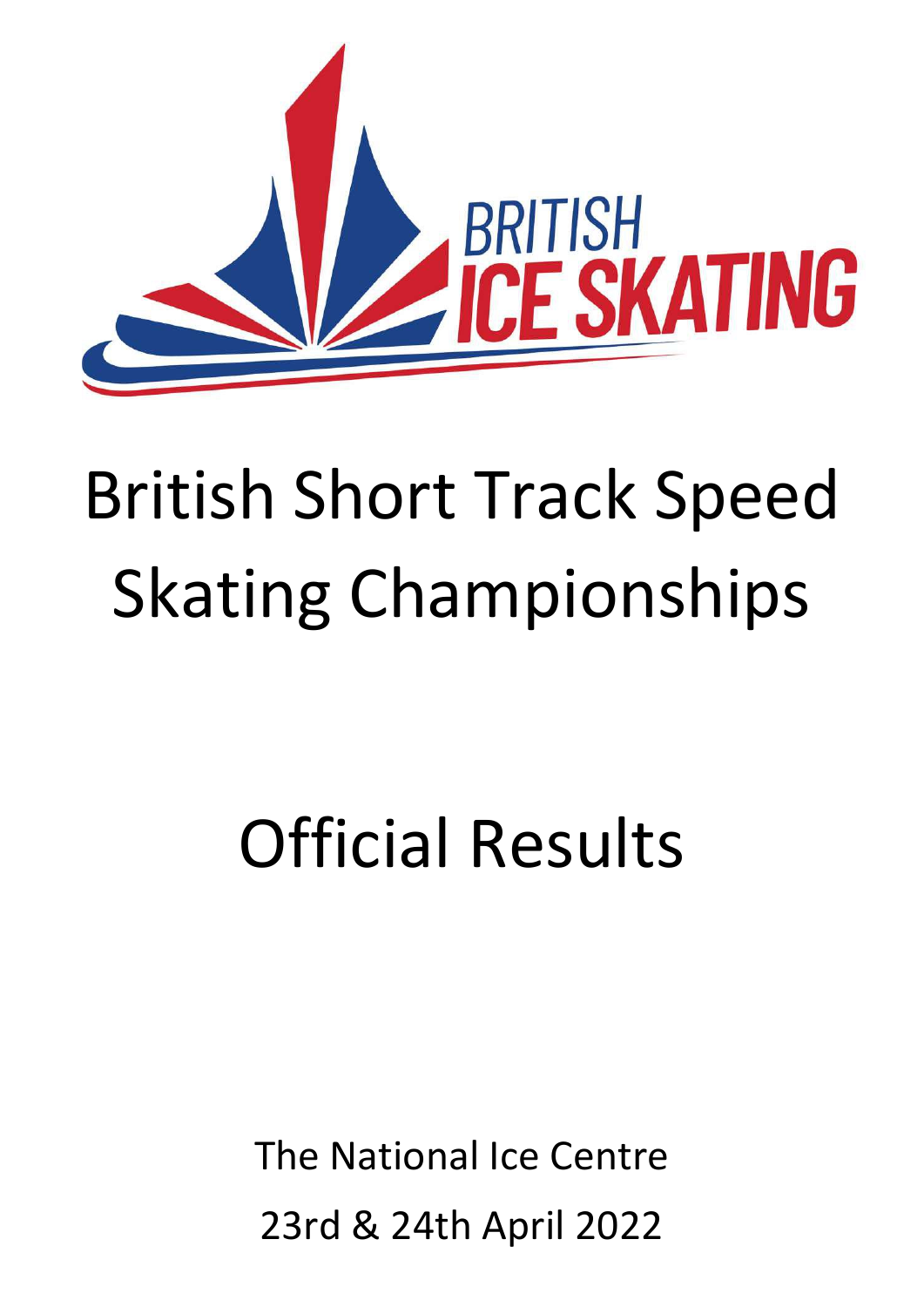



# Programme

April 23, 2022

| 10:00 | Warm Up 1          |              |                        |           |
|-------|--------------------|--------------|------------------------|-----------|
| 10:05 | Warm Up 2          |              |                        |           |
| 10:10 | Warm Up 3          |              |                        |           |
| 10:15 | Open. Cermony      |              |                        |           |
| 10:20 | Ice Res (Track)    |              |                        |           |
| 10:35 | Junior E           | 500 metres   | Semi Final             | 1 - 2     |
| 10:41 | Junior C Girls     | 1000 metres  | Semi Final             | 3 - 4     |
| 10:51 | Junior C Boys      | 1000 metres  | Semi Final             | 5 - 6     |
| 11:01 | Masters            | 1000 metres  | Semi Final             | $7 - 8$   |
| 11:09 | Jun D Boys & Girls | 500 metres   | Handicap               | 9         |
| 11:13 | Women & Jun Women  | 500 metres   | Handicap               | 10        |
| 11:16 | Men & Jun Men      | 500 metres   | Handicap               | $11 - 12$ |
| 11:23 | Ice Res (Track)    |              |                        |           |
| 11:38 | Junior E           | 500 metres   | Final                  | $13 - 14$ |
| 11:45 | Junior D Girls     | 777 metres   | Final                  | 15        |
| 11:49 | Junior D Boys      | 777 metres   | Final                  | 16        |
| 11:53 | Junior C Girls     | 1000 metres  | Final                  | $17 - 18$ |
| 12:03 | Junior C Boys      | 1000 metres  | Final                  | $19 - 20$ |
| 12:14 | <b>Masters</b>     | 1000 metres  | Final                  | $21 - 22$ |
| 12:22 | Junior Women       | 1500 metres  | Final                  | 23        |
| 12:28 | Junior Men         | 1500 metres  | Final                  | 24        |
| 12:33 | Women              | 1500 metres  | Final                  | 25        |
| 12:38 | Presentation       |              |                        |           |
| 12:40 | Men                | 1500 metres  | Final                  | 26        |
| 12:46 | Presentation       |              |                        |           |
| 12:48 | Ice Res (Full)     |              |                        |           |
| 13:03 | <b>Break</b>       |              |                        |           |
| 13:13 | Relay              | 3000 m Relay | Semi Final             | $27 - 28$ |
| 13:27 | Ice Res (Track)    |              |                        |           |
| 13:42 | Junior E           | 222 metres   | Semi Final             | $29 - 30$ |
| 13:48 | Junior C Girls     | 500 metres   | Semi Final             | $31 - 32$ |
| 13:54 | Junior C Boys      | 500 metres   | Semi Final             | $33 - 34$ |
| 14:00 | Masters            | 500 metres   | Semi Final             | $35 - 36$ |
| 14:06 | Junior Men         | 500 metres   | Semi Final             | 37 - 38   |
| 14:12 | Jun D Boys & Girls | 333 metres   | <b>Staggered Start</b> | 39        |
| 14:16 | Jun Women Race     | 222 metres   | Fun Race               | 40        |
| 14:18 | Women Race         | 222 metres   | Fun Race               | 41        |
| 14:21 | Men Race           | 222 metres   | Fun Race               | 42        |
| 14:23 | Ice Res (Track)    |              |                        |           |
| 14:38 | Junior E           | 222 metres   | Final                  | $43 - 44$ |
| 14:44 | Junior D Girls     | 333 metres   | Final                  | 45        |

The program is tentative and subject to change. Starting times will follow the flow of the competition.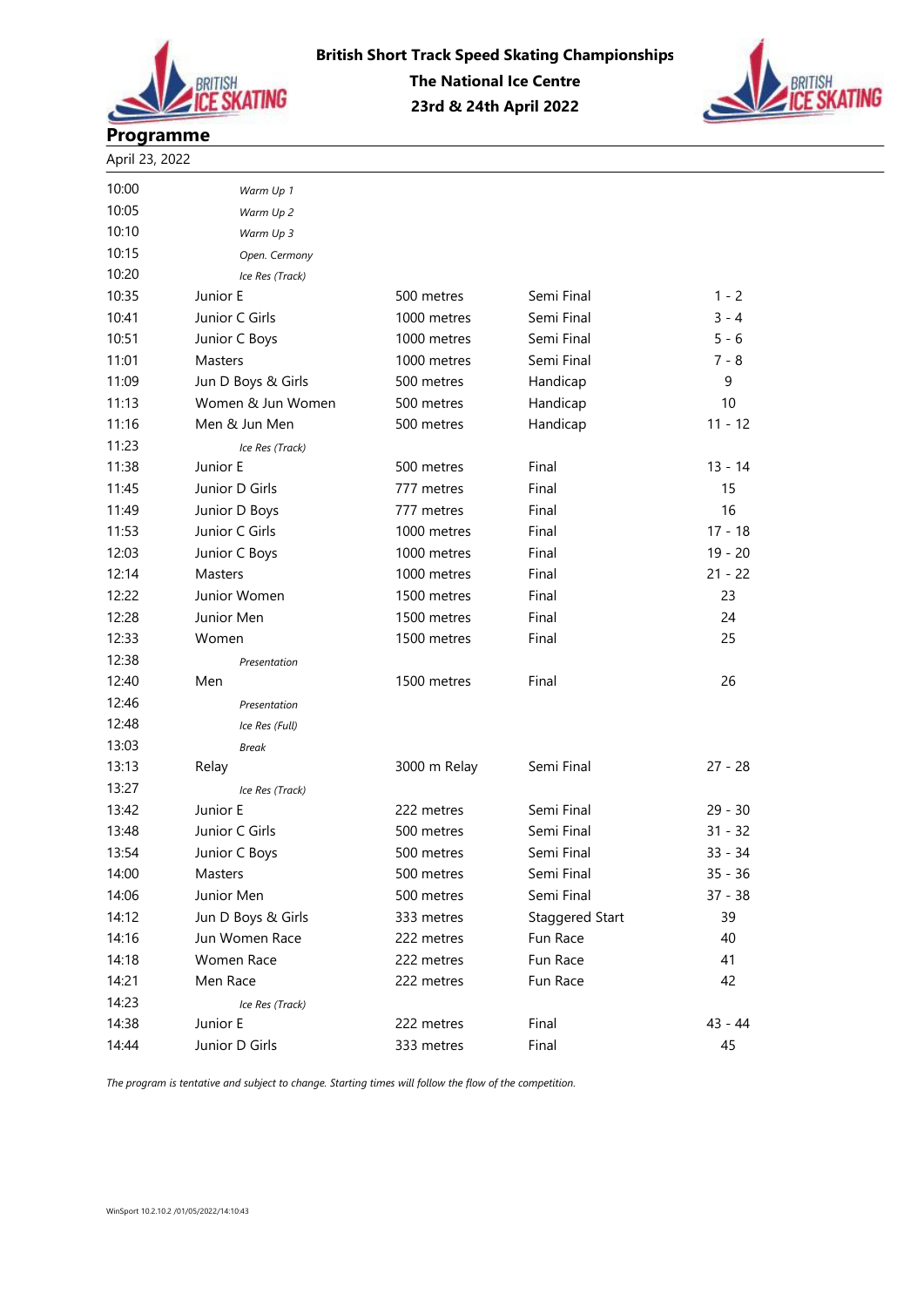



| April 23, 2022 |                |            |       |           |  |
|----------------|----------------|------------|-------|-----------|--|
| 14:47          | Junior D Boys  | 333 metres | Final | 46        |  |
| 14:50          | Junior C Girls | 500 metres | Final | $47 - 48$ |  |
| 14:56          | Junior C Boys  | 500 metres | Final | $49 - 50$ |  |
| 15:03          | Masters        | 500 metres | Final | $51 - 53$ |  |
| 15:12          | Junior Women   | 500 metres | Final | 54        |  |
| 15:16          | Junior Men     | 500 metres | Final | $55 - 56$ |  |
| 15:22          | Women          | 500 metres | Final | 57        |  |
| 15:25          | Presentation   |            |       |           |  |
| 15:27          | Men            | 500 metres | Final | 58        |  |
| 15:31          | Presentation   |            |       |           |  |
| 15:33          | Pads Off       |            |       |           |  |
| 15:43          | End of day 1   |            |       |           |  |

The program is tentative and subject to change. Starting times will follow the flow of the competition.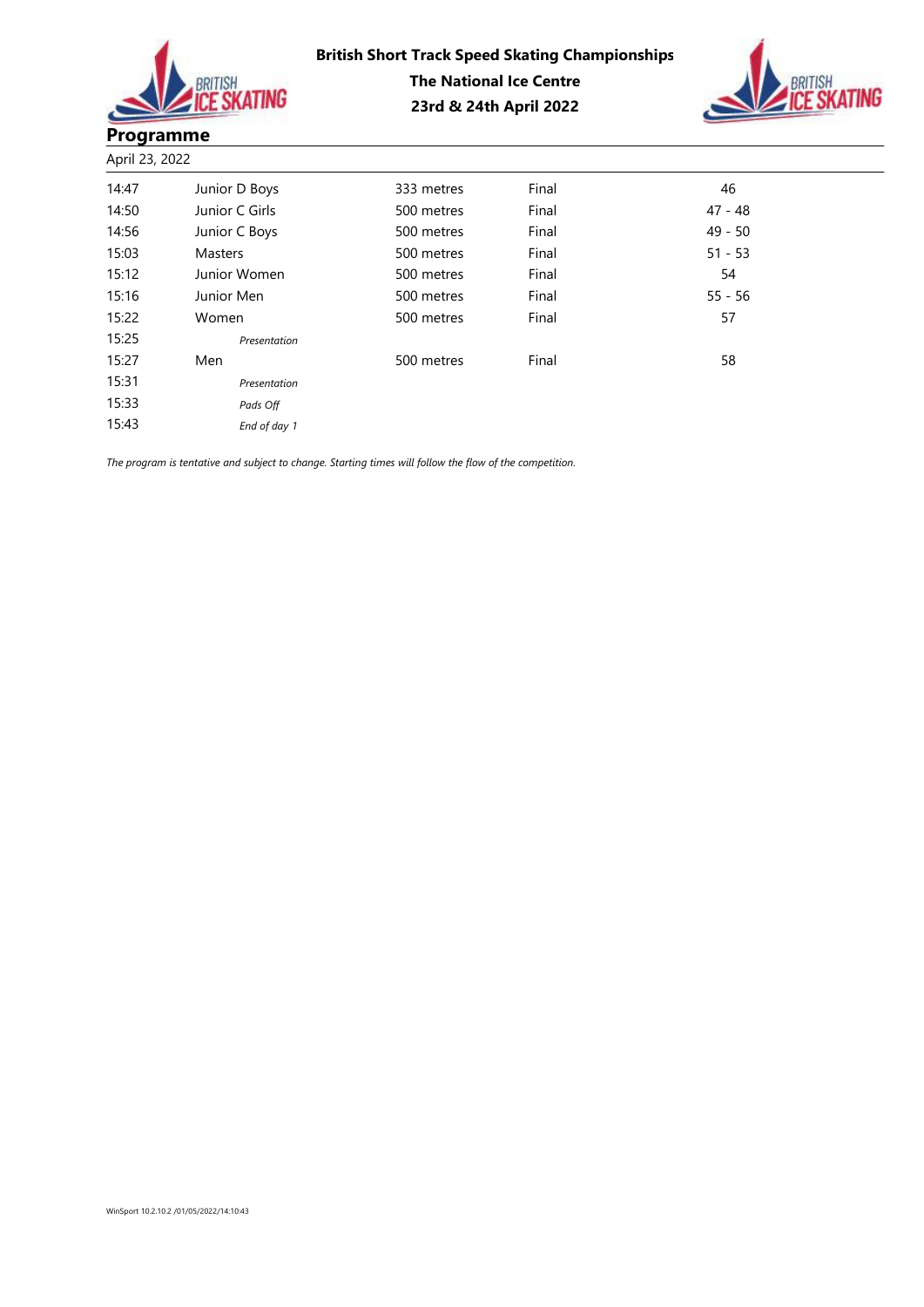

09:00 Warm Up 1



# Programme

April 24, 2022

| 09:05 | Warm Up 2          |              |                        |           |
|-------|--------------------|--------------|------------------------|-----------|
| 09:10 | Warm Up 3          |              |                        |           |
| 09:15 | Ice Res (Track)    |              |                        |           |
| 09:30 | Junior E           | 333 metres   | Semi Final             | $59 - 60$ |
| 09:35 | Junior C Girls     | 777 metres   | Semi Final             | $61 - 62$ |
| 09:43 | Junior C Boys      | 777 metres   | Semi Final             | $63 - 64$ |
| 09:51 | <b>Masters</b>     | 777 metres   | Semi Final             | $65 - 66$ |
| 09:59 | Junior Men         | 1000 metres  | Semi Final             | $67 - 68$ |
| 10:07 | Men                | 1000 metres  | Final                  | 69        |
| 10:11 | Presentation       |              |                        |           |
| 10:13 | Jun D Boys & Girls | 222 metres   | <b>Staggered Start</b> | 70        |
| 10:16 | Women & Jun Women  | 777 metres   | Fun Race               | 71        |
| 10:20 | Ice Res (Track)    |              |                        |           |
| 10:35 | Junior E           | 333 metres   | Final                  | $72 - 73$ |
| 10:41 | Junior D Girls     | 500 metres   | Final                  | 74        |
| 10:44 | Junior D Boys      | 500 metres   | Final                  | 75        |
| 10:47 | Junior C Girls     | 777 metres   | Final                  | $76 - 77$ |
| 10:56 | Junior C Boys      | 777 metres   | Final                  | 78 - 79   |
| 11:04 | <b>Masters</b>     | 777 metres   | Final                  | $80 - 81$ |
| 11:12 | Junior Women       | 1000 metres  | Final                  | 82        |
| 11:16 | Junior Men         | 1000 metres  | Final                  | $83 - 84$ |
| 11:24 | Women              | 1000 metres  | Final                  | 85        |
| 11:28 | Presentation       |              |                        |           |
| 11:30 | Men                | 3000 M SF    | <b>Super Final</b>     | 86        |
| 11:38 | Ice Res (Full)     |              |                        |           |
| 11:53 | Jun D & E          | 2000 m Relay | Fun Race               | 87        |
| 11:59 | Mixed Relay        | 3000 m Relay | Fun Race               | 88        |
| 12:07 | Ice Res (Track)    |              |                        |           |
| 12:22 | Relay              | 3000 m Relay | Final                  | 89        |
| 12:29 | Relay              | 5000 m Relay | Final                  | 90        |
| 12:39 | Pads Off           |              |                        |           |
| 12:49 | Ceremony           |              |                        |           |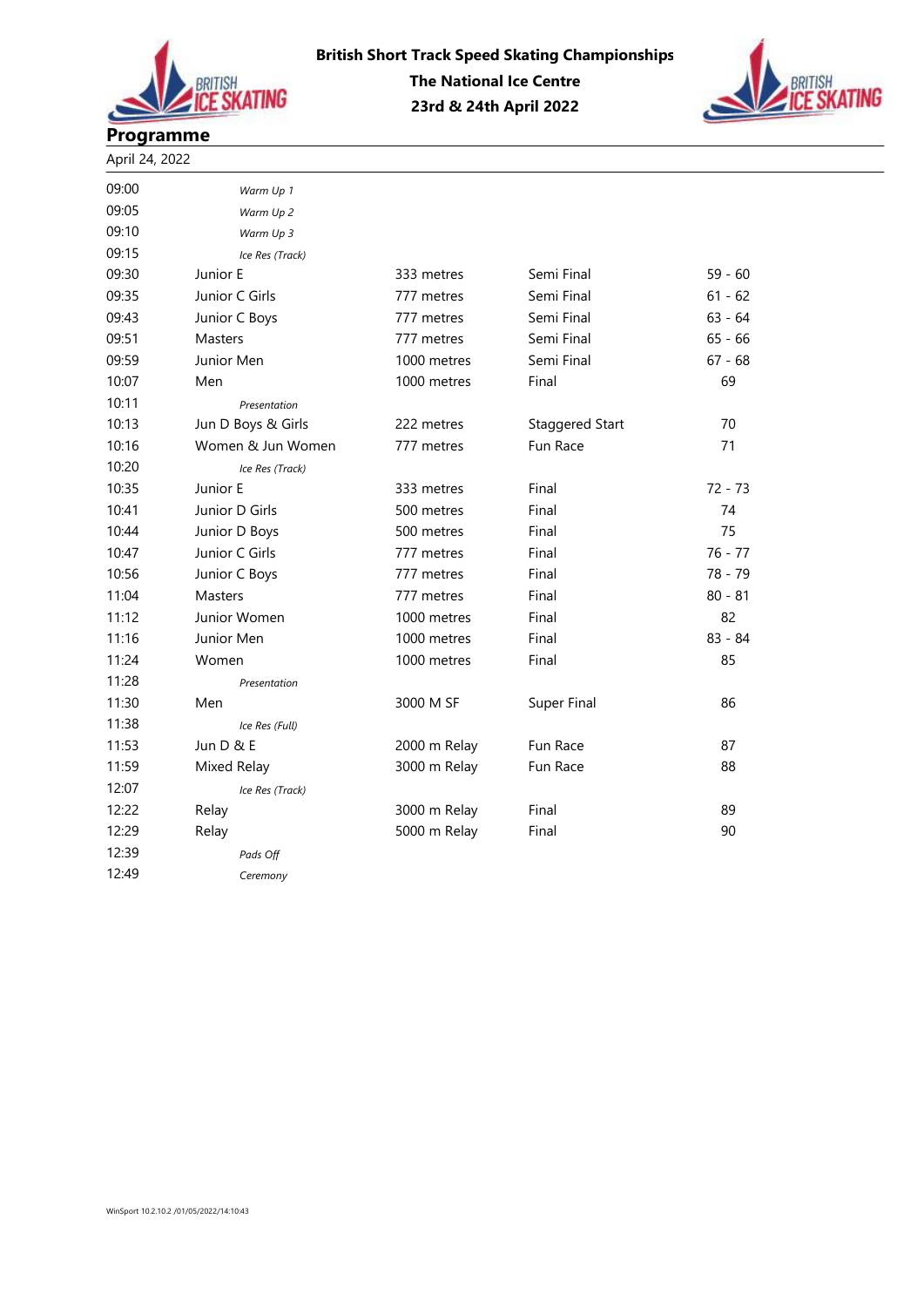



Organizing Committee BIS Event Co-ordinator Jon ELEY BIS Event Co-ordinator Andrew HIBBERD<br>Registration Andrew HIBBERD Officias Co-ordinator Tina NOBLE<br>Technical Adviser Peter WORTH **Technical Adviser** Officials Assistant Referee<br>Starter Starter Jon COLLINS<br>Starter Gideon VELD Trainee Starter Mrs. S. DAVID<br>Competitors Steward Andi THORNTON Competitors Steward Chief Line Judge/Time KeepeJean IVESON<br>Line Judge/Time Keeper Adele VELDSMAN Line Judge/Time Keeper Line Judge/Time Keeper Line Judge/Timekeeper<br>Photo Finish Photo Finish Jon ELEY Photo Finish<br>Photo Finish Photo Finish Martin HOLTOM<br>Heat Box Steward Catherine TREAC Heat Box Steward<br>Lap Scorer Volunteers<br>Track Steward Track Steward<br>Track Steward Track Steward **Johanco VELDSMAN**<br>Track Steward **Charlie CAMPION** Track Steward Charlie CAMPION<br>
Announcer Vicky CAMPION Announcer Vicky CAMPION<br>
Photographer Martin HOLTOM Photographer<br>First Aid

Andrew HIBBERD<br>Tina NOBLE Hew WILLIAMS<br>Peter WORTH Gideon VELDSMAN<br>Mrs. S. DAVID Addie VELDSIVIAN<br>Mrs. E. ROBERSON<br>Mrs. C. TURNER<br>Andy BAKER<br>Jon ELEY Catherine TREACY<br>Caroline BAKER Rob RAIZADA Maragert SUKKIENNIK<br>Alex COLLINS Martin HOLTOM<br>John ROWLEY

St. JOHNS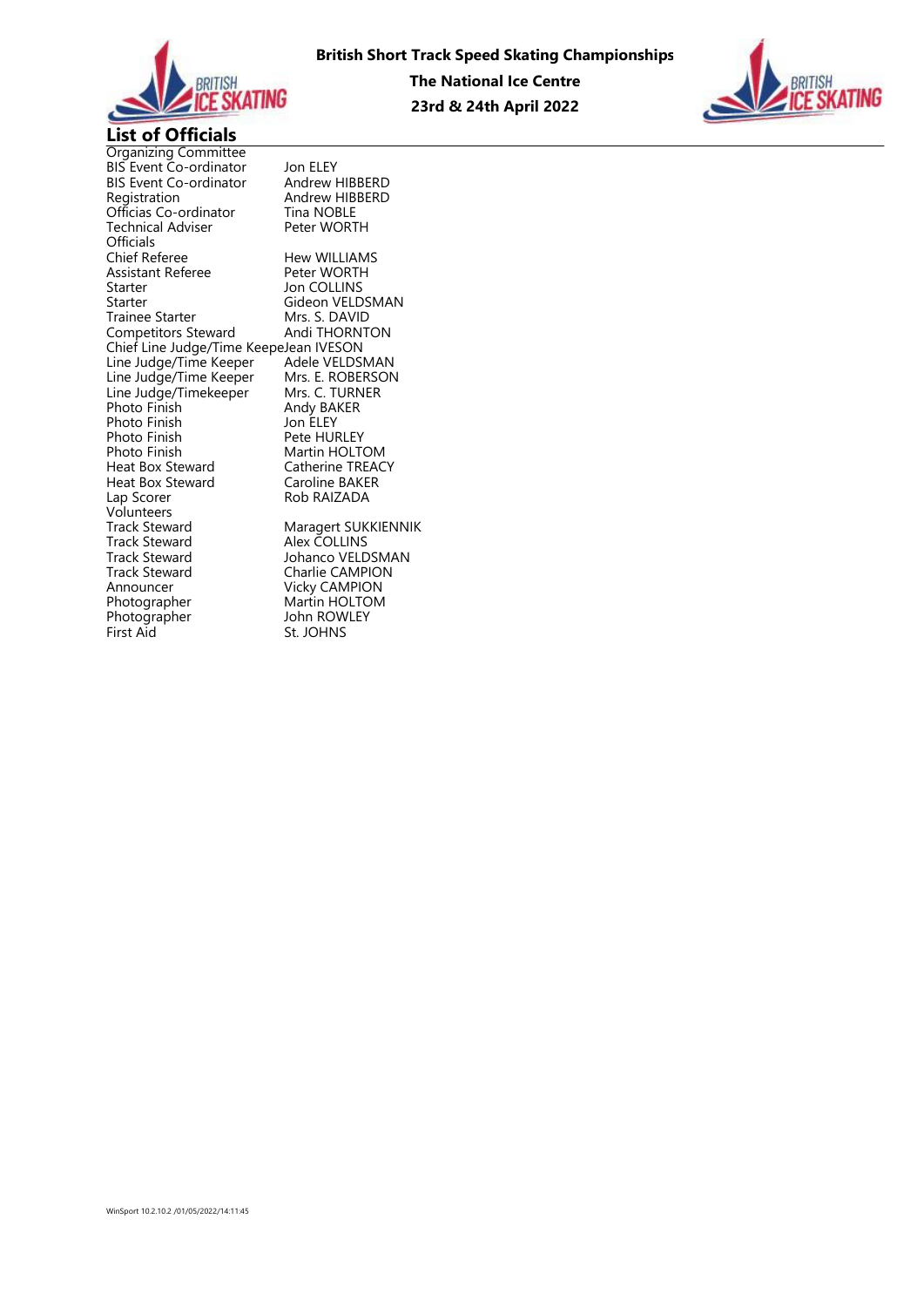

British Short Track Speed Skating Championships



# The National Ice Centre 23rd & 24th April 2022

List of Competitors

| Men            |                                     |                    |                          |                |  |
|----------------|-------------------------------------|--------------------|--------------------------|----------------|--|
| $\overline{7}$ | <b>DUNCAN</b>                       | Lloyd              | <b>ALD</b>               | $---$          |  |
| 59             | <b>RICHES</b>                       | Peter              | <b>ALD</b>               | ---            |  |
| 132            | PREMPEH                             | Solomon            | <b>ALD</b>               | $---$          |  |
| Women          |                                     |                    |                          |                |  |
| 4              | <b>GRANT</b>                        | Hannah             | ALT                      | $---$          |  |
| 39             | <b>TAYLOR</b>                       | Fern               | <b>SHF</b>               | $---$          |  |
| 78             | <b>KIRKBY</b>                       | Helen              | <b>MOH</b>               | ---            |  |
| 286            | <b>HAYWARD</b>                      | Charlotte          | <b>MOH</b>               | $---$          |  |
| Junior Men     |                                     |                    |                          |                |  |
| 79             | <b>BAKER</b>                        | Elliot             | <b>NOT</b>               | $- - -$        |  |
| 107            | <b>CLAREY</b>                       | Arty               | <b>NOT</b>               | $---$          |  |
| 139            | RAIZADA                             | Isaac              | <b>NOT</b>               | $---$          |  |
| 224<br>265     | LASHGARI<br>HILL Jnr                | Pasha<br>Adam      | ALD<br><b>MOH</b>        | ---<br>---     |  |
| 290            | COLLINS                             | Theo               | ALD                      | $---$          |  |
| Junior Women   |                                     |                    |                          |                |  |
| 70             |                                     |                    |                          |                |  |
| 133            | CAMERON<br><b>TILEKAR</b>           | Chloe<br>Tanisha   | AYR<br><b>MOH</b>        | $---$<br>$---$ |  |
| 262            | McKEE                               | Lucy               | <b>NOT</b>               | $---$          |  |
|                |                                     |                    |                          |                |  |
| Junior C Boys  |                                     |                    |                          |                |  |
| 37             | <b>MURRAY</b><br><b>POLAK</b>       | Willem             | <b>NOT</b>               | $---$          |  |
| 41<br>159      | ARMSTRONG                           | Freddie<br>Joseph  | <b>NOT</b><br><b>ALD</b> | $---$<br>---   |  |
| 188            | <b>BAO</b>                          | Tai                | AYR                      | ---            |  |
| 220            | <b>SMITH</b>                        | Tom                | ALD                      | ---            |  |
| 259            | <b>SMITH</b>                        | Ethan              | <b>MOH</b>               | ---            |  |
| 267            | <b>DALILI</b>                       | Dante              | <b>ALD</b>               | $--$           |  |
| 293            | SHERARD-BORNSHIN                    | Oliver             | ALT                      | ---            |  |
| Junior C Girls |                                     |                    |                          |                |  |
| 183            | WRIGHT                              | Chanelle           | <b>ALD</b>               | $---$          |  |
| 198            | VARGA                               | Katie Anne         | <b>BFD</b>               | $---$          |  |
| 215            | <b>HULL</b>                         | Jennifer           | AYR                      | $---$          |  |
| 230            | <b>REID</b>                         | Anna               | <b>AYR</b>               | ---            |  |
| 254<br>275     | <b>BAKER</b><br>SNOWDON             | Ceara<br>Alexandra | <b>NOT</b><br>ALD        | $---$<br>$---$ |  |
| 299            | <b>CLAREY</b>                       | Violet             | <b>NOT</b>               | $---$          |  |
| Junior D Boys  |                                     |                    |                          |                |  |
| 117            | MOSZCZYNSKI                         | Hubert             | <b>NOT</b>               |                |  |
| 129            | <b>BARLOW</b>                       | Albie              | ALD                      | $---$<br>$---$ |  |
| 208            | TILEKAR                             | Tarun              | <b>MOH</b>               | $---$          |  |
| 227            | <b>FIELD</b>                        | Ben                | SHF                      | $---$          |  |
| Junior D Girls |                                     |                    |                          |                |  |
| 151            | <b>FLANAGAN</b>                     | Ava                | ALT                      | $---$          |  |
| 211            | <b>DENNISON</b>                     | Willow             | <b>NOT</b>               | $---$          |  |
| 226            | HARWOOD-MONKMAN                     | Rebecca            | <b>SHF</b>               | ---            |  |
| 260            | GRAY-BUFFEY                         | Savi               | <b>SHF</b>               | $---$          |  |
| Junior E       |                                     |                    |                          |                |  |
| 195            | <b>BURRIDGE</b>                     | Tuesday            | ALD                      | $---$          |  |
| 204            | ROUSSEAU                            | Isla               | AYR                      | ---            |  |
| 222            | <b>WRIGHT</b>                       | Zayyah             | ALD                      | ---            |  |
| 229            | MOSZCZYNSKI                         | David              | <b>NOT</b>               | ---            |  |
| 233            | <b>TROWBRIDGE</b>                   | Daniel             | <b>ALD</b>               | ---            |  |
| 261<br>276     | <b>GRAY-BUFFEY</b><br><b>MURRAY</b> | Cohen              | <b>SHF</b><br><b>NOT</b> | $---$<br>---   |  |
|                |                                     | Arran              |                          |                |  |
| Masters        |                                     |                    |                          |                |  |
| 33             | <b>WRIGHT</b>                       | Keith              | <b>SHF</b>               | $---$          |  |
| 42             | <b>HARRISON</b>                     | Fiona              | <b>SHF</b>               | ---            |  |
| 140<br>162     | <b>MURRAY</b><br><b>HILL Snr</b>    | Chris<br>Adam      | <b>NOT</b><br><b>MOH</b> | $---$<br>---   |  |
| 165            | <b>HUMBER</b>                       | Steve              | <b>MOH</b>               | ---            |  |
| 186            | WRIGHT                              | Frazer             | <b>SHF</b>               | ---            |  |
| 228            | <b>MORRAN</b>                       | Andy               | <b>NOT</b>               | ---            |  |
| 242            | CARR                                | Peter              | ALD                      | ---            |  |
| 244            | GREGORY                             | Alistair           | <b>NOT</b>               | ---            |  |
| 298            | BRANAGAN                            | Julia              | ALD                      | $---$          |  |
|                |                                     |                    |                          |                |  |
|                |                                     |                    |                          |                |  |
|                |                                     |                    |                          |                |  |
|                |                                     |                    |                          |                |  |
|                |                                     |                    |                          |                |  |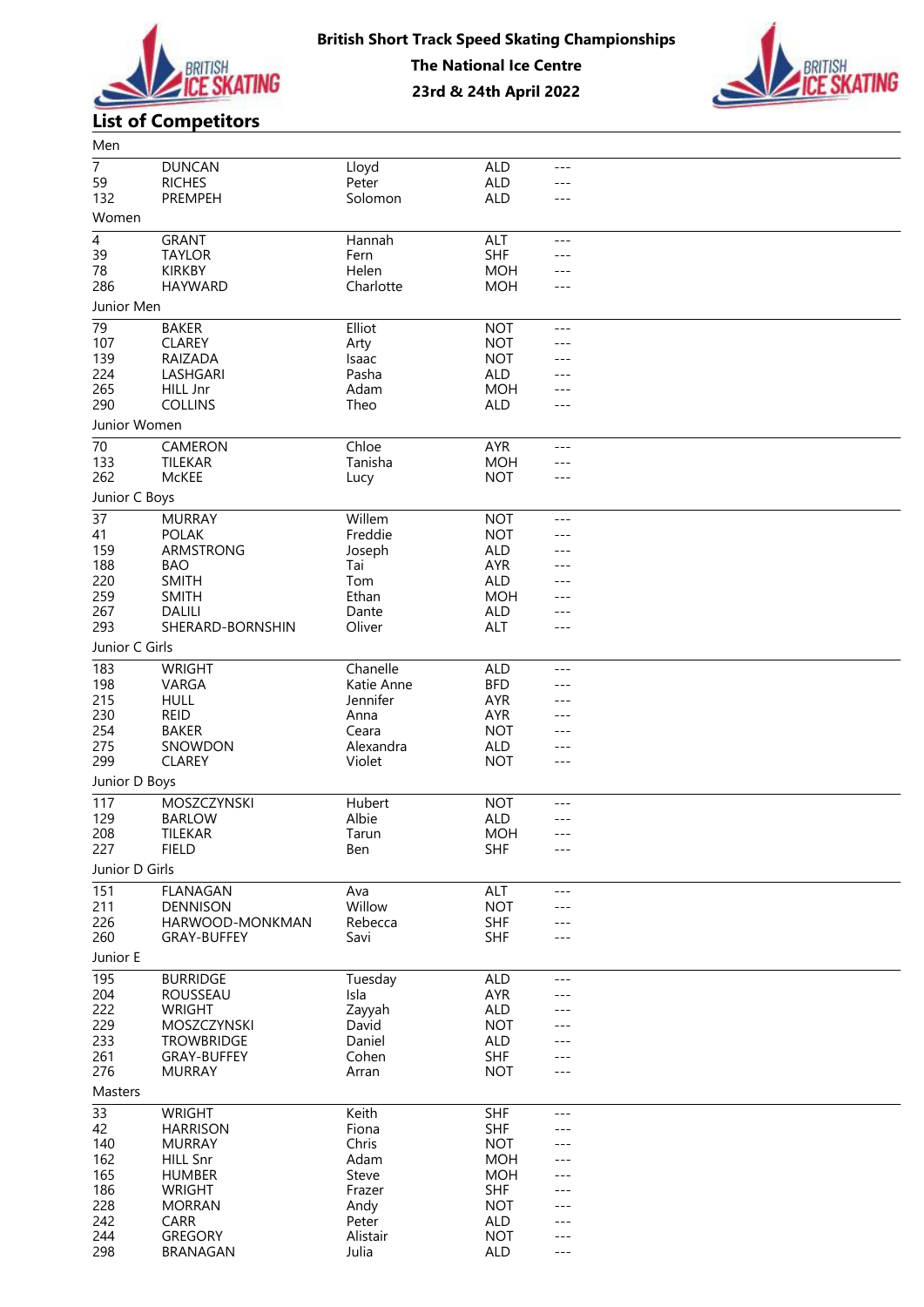



# Fun Races **Financial Sherifican Sherifican Sherifican** Sherifican Sherifican Sherifican Sherifican Sherifican Sherifican Sherifican Sherifican Sherifican Sherifican Sherifican Sherifican Sherifican Sherifican Sherifican Sh

| Jun D Boys & Girls       |                    |            |            |         |  |
|--------------------------|--------------------|------------|------------|---------|--|
| 117                      | MOSZCZYNSKI        | Hubert     | <b>NOT</b> | $---$   |  |
| 129                      | <b>BARLOW</b>      | Albie      | <b>ALD</b> | $---$   |  |
| 151                      | <b>FLANAGHAM</b>   | Ava        | ALT        | $---$   |  |
| 208                      | <b>TILEKAR</b>     | Tarun      | <b>MOH</b> | $---$   |  |
| 211                      | <b>DENNISON</b>    | Willow     | <b>NOT</b> | $---$   |  |
| 226                      | HARWOOD-MONKMAN    | Rebecca    | <b>SHF</b> | $---$   |  |
| 229                      | <b>FIELD</b>       | <b>Ben</b> | <b>SHF</b> | $- - -$ |  |
| 260                      | <b>GRAY-BUFFEY</b> | Savi       | <b>SHF</b> | ---     |  |
|                          | Women & Jun Women  |            |            |         |  |
| $\overline{\mathcal{A}}$ | <b>GRANT</b>       | Hannah     | ALT        | $---$   |  |
| 39                       | <b>TAYLOR</b>      | Fern       | <b>SHF</b> | $---$   |  |
| $70\,$                   | CAMERON            | Chloe      | <b>AYR</b> | $---$   |  |
| 78                       | <b>KIRKBY</b>      | Helen      | <b>MOH</b> | $---$   |  |
| 133                      | <b>TILEKAR</b>     | Tanisha    | <b>MOH</b> | ---     |  |
| 262                      | <b>McKEE</b>       | Lucy       | <b>NOT</b> | $---$   |  |
| 286                      | <b>HAYWARD</b>     | Charlotte  | <b>MOH</b> | $- - -$ |  |
| Men & Jun Men            |                    |            |            |         |  |
| $\overline{7}$           | <b>DUNCAN</b>      | Lloyd      | <b>ALD</b> | $---$   |  |
| 59                       | <b>RICHES</b>      | Peter      | <b>ALD</b> | $---$   |  |
| 79                       | <b>BAKER</b>       | Elliot     | <b>NOT</b> | $---$   |  |
| 107                      | <b>CLAREY</b>      | Arty       | <b>NOT</b> | $---$   |  |
| 132                      | PREMPEH            | Solomon    | <b>ALD</b> | $---$   |  |
| 139                      | <b>RAIZADA</b>     | Isaac      | <b>NOT</b> | $---$   |  |
| 224                      | LASHGARI           | Pasha      | <b>ALD</b> | $---$   |  |
| 265                      | HILL Jnr           | Adam       | <b>MOH</b> | ---     |  |
| 290                      | <b>COLLINS</b>     | Theo       | <b>ALD</b> | $---$   |  |
| Men Race                 |                    |            |            |         |  |
| $\overline{7}$           | <b>DUNCAN</b>      | Lloyd      | <b>ALD</b> | $---$   |  |
| 59                       | <b>RICHES</b>      | Peter      | <b>ALD</b> | $---$   |  |
| 132                      | PREMPEH            | Solomon    | <b>ALD</b> | $---$   |  |
| Women Race               |                    |            |            |         |  |
| $\overline{\mathbf{4}}$  | <b>GRANT</b>       | Hannah     | ALT        | $---$   |  |
| 39                       | <b>TAYLOR</b>      | Fern       | <b>SHF</b> | ---     |  |
| 78                       | <b>KIRKBY</b>      | Helen      | <b>MOH</b> | $---$   |  |
| 286                      | <b>HAYWARD</b>     | Charlotte  | <b>MOH</b> | $---$   |  |
| Jun Women Race           |                    |            |            |         |  |
| $\overline{70}$          | CAMERON            | Chloe      | <b>AYR</b> | $---$   |  |
| 133                      | <b>TILEKAR</b>     | Tanisha    | <b>MOH</b> | $---$   |  |
| 262                      | McKEE              | Lucy       | <b>NOT</b> | $- - -$ |  |
|                          |                    |            |            |         |  |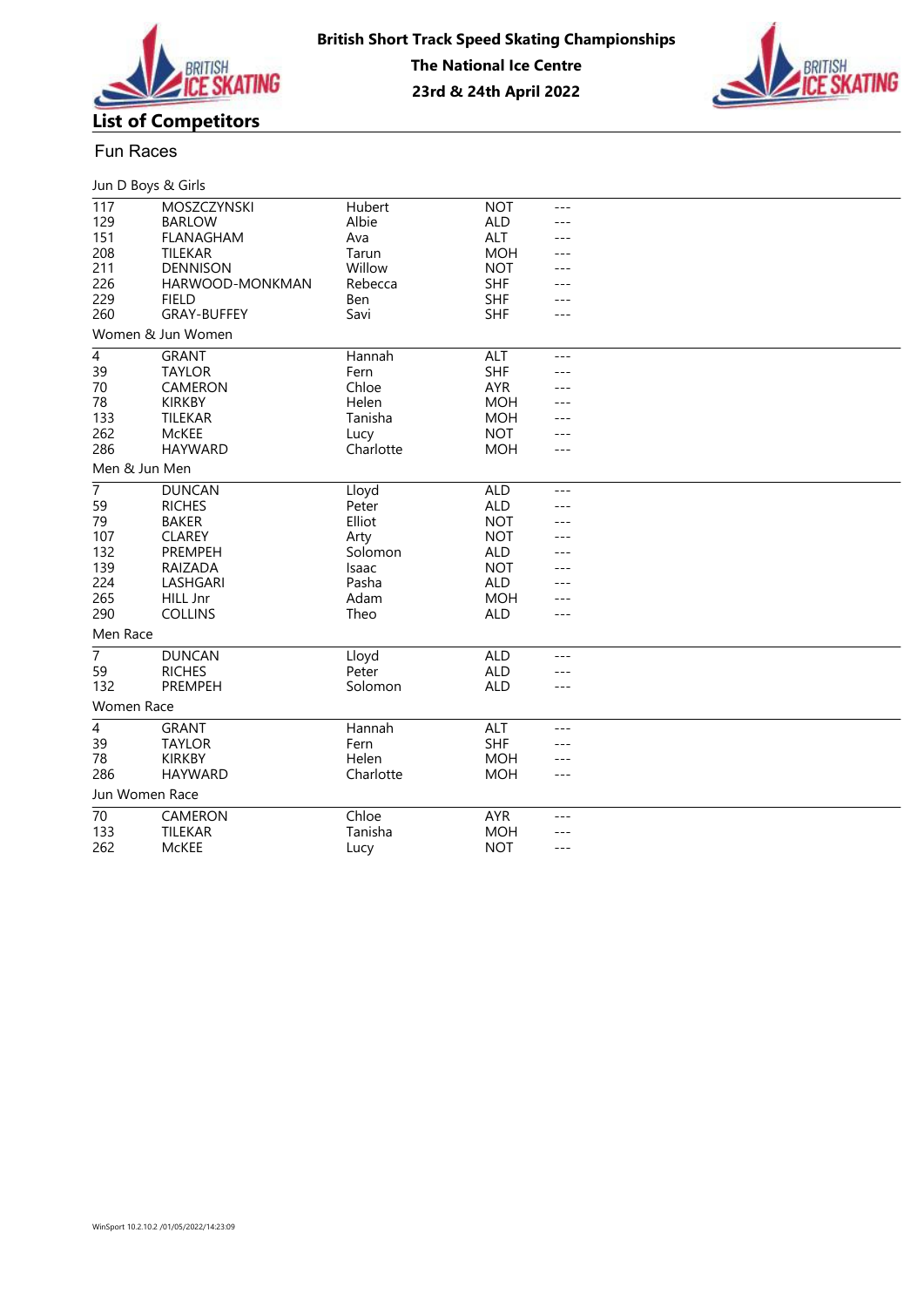|                                               |                                                                                                                                |                                                                |                                                                                                | <b>British Short Track Speed Skating Championships</b> |  |
|-----------------------------------------------|--------------------------------------------------------------------------------------------------------------------------------|----------------------------------------------------------------|------------------------------------------------------------------------------------------------|--------------------------------------------------------|--|
|                                               |                                                                                                                                |                                                                | <b>The National Ice Centre</b>                                                                 |                                                        |  |
|                                               |                                                                                                                                |                                                                | 23rd & 24th April 2022                                                                         |                                                        |  |
|                                               | <b>List of Competitors</b>                                                                                                     |                                                                |                                                                                                |                                                        |  |
| Junior E                                      |                                                                                                                                |                                                                |                                                                                                |                                                        |  |
| 195<br>204<br>222<br>229<br>233<br>261<br>276 | <b>BURRIDGE</b><br><b>ROUSSEAU</b><br><b>WRIGHT</b><br>MOSZCZYNSKI<br><b>TROWBRIDGE</b><br><b>GRAY-BUFFEY</b><br><b>MURRAY</b> | Tuesday<br>Isla<br>Zayyah<br>David<br>Daniel<br>Cohen<br>Arran | <b>ALD</b><br><b>AYR</b><br><b>ALD</b><br><b>NOT</b><br><b>ALD</b><br><b>SHF</b><br><b>NOT</b> | $---$<br>$- -$<br>$- - -$<br>$- - -$<br>$- - -$        |  |
| Qualifying                                    |                                                                                                                                |                                                                |                                                                                                |                                                        |  |
| <b>Junior E</b>                               | 500                                                                                                                            |                                                                | 7 competitors)                                                                                 |                                                        |  |

# **Qualifying**

|                                               |                                                                                                                         |                                                                     |                                                                                         | <b>British Short Track Speed Skating Championships</b>   |  |
|-----------------------------------------------|-------------------------------------------------------------------------------------------------------------------------|---------------------------------------------------------------------|-----------------------------------------------------------------------------------------|----------------------------------------------------------|--|
|                                               |                                                                                                                         |                                                                     | <b>The National Ice Centre</b>                                                          |                                                          |  |
|                                               |                                                                                                                         |                                                                     | 23rd & 24th April 2022                                                                  |                                                          |  |
|                                               | <b>List of Competitors</b>                                                                                              |                                                                     |                                                                                         |                                                          |  |
| Junior E                                      |                                                                                                                         |                                                                     |                                                                                         |                                                          |  |
| 195<br>204<br>222<br>229<br>233<br>261<br>276 | <b>BURRIDGE</b><br>ROUSSEAU<br><b>WRIGHT</b><br>MOSZCZYNSKI<br><b>TROWBRIDGE</b><br><b>GRAY-BUFFEY</b><br><b>MURRAY</b> | Tuesday<br>Isla<br>Zayyah<br>David<br>Daniel<br>Cohen<br>Arran      | <b>ALD</b><br>AYR<br><b>ALD</b><br><b>NOT</b><br><b>ALD</b><br><b>SHF</b><br><b>NOT</b> | $- - -$<br>$- - -$<br>$- - -$<br>$- - -$<br>---<br>$---$ |  |
| Qualifying                                    |                                                                                                                         |                                                                     |                                                                                         |                                                          |  |
| <b>Junior E</b>                               | 500                                                                                                                     | (7 competitors)                                                     |                                                                                         |                                                          |  |
|                                               |                                                                                                                         | SF<br>F<br>$B\ (\ 1)$<br>A(2)<br>5 <sub>l</sub><br>$A$ ( $\sqrt{1}$ |                                                                                         |                                                          |  |
| <b>Junior E</b>                               | 333                                                                                                                     | $\overline{ }$                                                      | 7 competitors)                                                                          |                                                          |  |
|                                               |                                                                                                                         | SF<br>F<br>$A$ ( $2)$<br>$B\ (\ 1)$<br>4<br>A(1)                    |                                                                                         |                                                          |  |
| <b>Junior E</b>                               | 222                                                                                                                     | $\overline{ }$                                                      | 7 competitors)                                                                          |                                                          |  |
|                                               |                                                                                                                         | SF<br>F<br>A(2)<br>B(1)<br>$4_{\tiny \sim}$<br>$A$ ( $1)$           |                                                                                         |                                                          |  |
| <b>Results</b>                                |                                                                                                                         |                                                                     |                                                                                         |                                                          |  |

| Junior E        |     |     |     | 500 metres               | Semi Final | Group 1    |         |     |         |          |      |   |        |
|-----------------|-----|-----|-----|--------------------------|------------|------------|---------|-----|---------|----------|------|---|--------|
| R               | R.  | Fin | Num | Name                     |            | Team       | Country |     | NT Time |          | Pnts | O | Remark |
|                 | 1/2 |     | 261 | Cohen GRAY-BUFFEY        |            | SHF        | ---     |     |         | 55.731   |      |   |        |
|                 |     |     | 229 | David MOSZCZYNSKI        |            | <b>NOT</b> | $---$   |     |         | 1:01.099 |      |   |        |
|                 |     | 3   | 204 | Isla ROUSSEAU            |            | <b>AYR</b> |         |     |         | 1:06.610 |      |   |        |
| 2               | 2/2 |     | 233 | Daniel TROWBRIDGE        |            | ALD        | ---     |     |         | 54.185   |      |   |        |
|                 |     |     | 276 | Arran MURRAY             |            | <b>NOT</b> | ---     |     |         | 59.639   |      |   |        |
|                 |     | 3   | 222 | Zayyah WRIGHT            |            | ALD        | ---     |     |         | 1:10.133 |      |   |        |
|                 |     | 4   | 195 | <b>Tuesday BURRIDGE</b>  |            | <b>ALD</b> | ---     |     |         | 1:11.497 |      |   |        |
| Junior E        |     |     |     | 500 metres               | Final      | Group 2    |         |     |         |          |      |   |        |
| R.              | R.  | Fin | Num | Name                     |            | Team       | Country |     | NT Time |          | Pnts | Q | Remark |
| $\overline{13}$ | 1/1 |     | 222 | Zayyah WRIGHT            |            | ALD        | ---     |     |         | 1:13.975 | 3    |   |        |
|                 |     |     | 195 | <b>Tuesday BURRIDGE</b>  |            | ALD        | ---     |     |         | 1:14.021 | 2    |   |        |
| Junior E        |     |     |     | 500 metres               | Final      | Group 1    |         |     |         |          |      |   |        |
| R               | R.  | Fin | Num | Name                     |            | Team       | Country | NT. | Time    |          | Pnts | Q | Remark |
| 14              | 1/1 | 1   | 233 | <b>Daniel TROWBRIDGE</b> |            | <b>ALD</b> | ---     |     |         | 53.151   | 34   |   |        |
|                 |     |     | 276 | <b>Arran MURRAY</b>      |            | <b>NOT</b> | ---     |     |         | 1:00.717 | 21   |   |        |
|                 |     | 3   | 261 | <b>Cohen GRAY-BUFFEY</b> |            | <b>SHF</b> | ---     |     |         | 1:00.721 | 13   |   |        |
|                 |     | 4   | 229 | David MOSZCZYNSKI        |            | NOT        | ---     |     |         | 1:02.409 | 8    |   |        |
|                 |     | 5   | 204 | <b>Isla ROUSSEAU</b>     |            | <b>AYR</b> | ---     |     |         | 1:04.289 | 5    |   |        |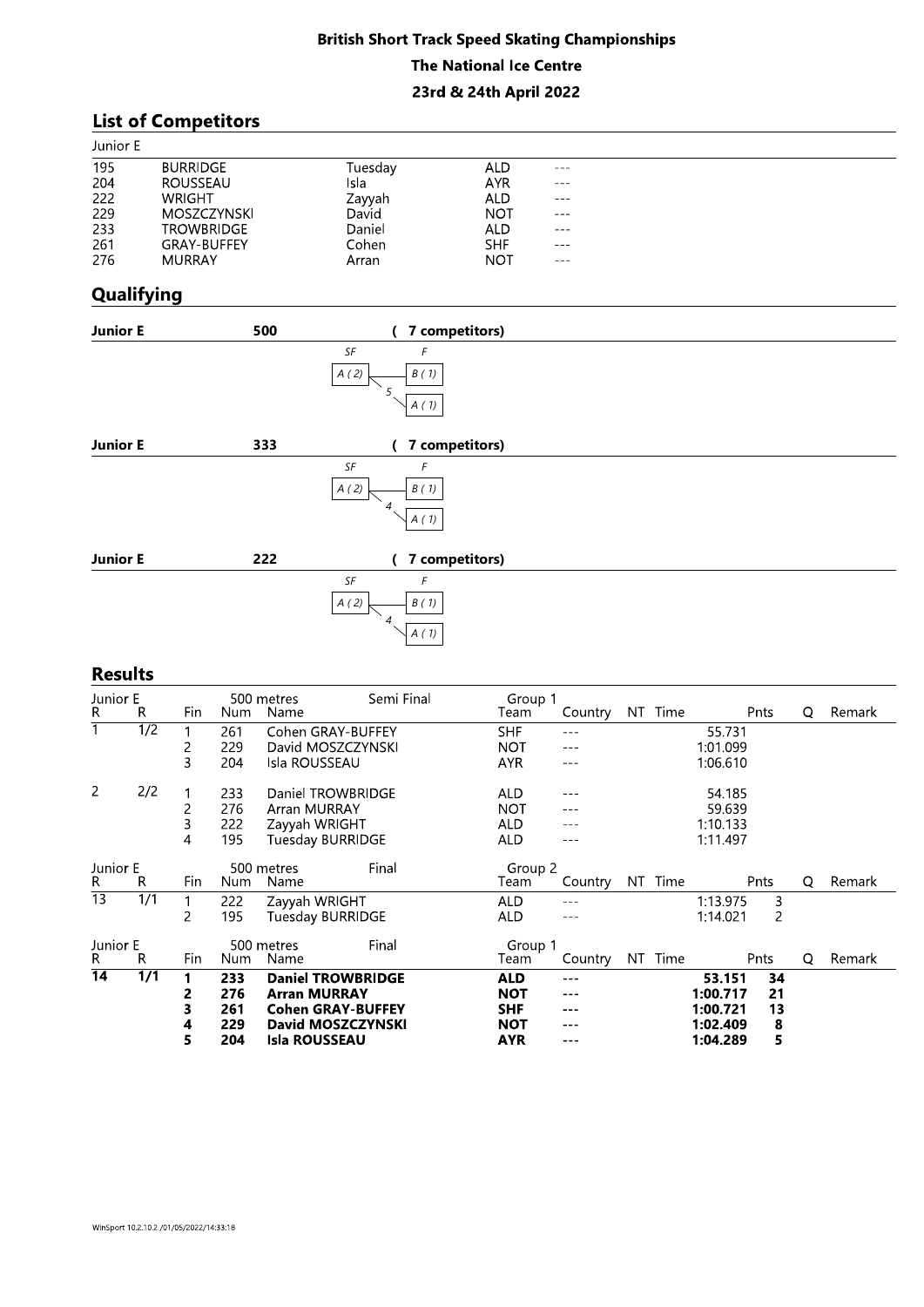



| Junior E<br>R.  | R                | Fin                                 | Num                      | 222 metres<br>Name                                                                               | Semi Final | Group 1<br>Team                                      | Country                                                                                                                                                                                                                                                                                                                                                                                                                                                                                                                                                                                                                                                                                                                                                                                                            | NT Time |                                            | Pnts                     | Q | Remark |
|-----------------|------------------|-------------------------------------|--------------------------|--------------------------------------------------------------------------------------------------|------------|------------------------------------------------------|--------------------------------------------------------------------------------------------------------------------------------------------------------------------------------------------------------------------------------------------------------------------------------------------------------------------------------------------------------------------------------------------------------------------------------------------------------------------------------------------------------------------------------------------------------------------------------------------------------------------------------------------------------------------------------------------------------------------------------------------------------------------------------------------------------------------|---------|--------------------------------------------|--------------------------|---|--------|
| 29              | $\overline{1/2}$ | -1<br>2<br>3<br>$\overline{4}$      | 261<br>276<br>222<br>195 | Cohen GRAY-BUFFEY<br><b>Arran MURRAY</b><br>Zayyah WRIGHT<br>Tuesday BURRIDGE                    |            | SHF<br><b>NOT</b><br><b>ALD</b><br><b>ALD</b>        | $  -$<br>$---$<br>$- - -$<br>$- - -$                                                                                                                                                                                                                                                                                                                                                                                                                                                                                                                                                                                                                                                                                                                                                                               |         | 25.710<br>29.100<br>32.290<br>32.510       |                          |   |        |
| 30              | 2/2              | -1<br>$\overline{c}$<br>3           | 233<br>229<br>204        | Daniel TROWBRIDGE<br>David MOSZCZYNSKI<br>Isla ROUSSEAU                                          |            | <b>ALD</b><br><b>NOT</b><br><b>AYR</b>               | $- - -$<br>$- - -$<br>$---$                                                                                                                                                                                                                                                                                                                                                                                                                                                                                                                                                                                                                                                                                                                                                                                        |         | 29.460<br>27.700<br>29.740                 |                          |   |        |
| Junior E<br>R.  | R                | Fin                                 | Num                      | 222 metres<br>Name                                                                               | Final      | Group 2<br>Team                                      | Country                                                                                                                                                                                                                                                                                                                                                                                                                                                                                                                                                                                                                                                                                                                                                                                                            | NT Time |                                            | Pnts                     | Q | Remark |
| $\overline{43}$ | $\frac{1}{1}$    | $\mathbf{1}$<br>$\overline{c}$<br>3 | 204<br>222<br>195        | Isla ROUSSEAU<br>Zayyah WRIGHT<br><b>Tuesday BURRIDGE</b>                                        |            | <b>AYR</b><br><b>ALD</b><br><b>ALD</b>               | $- - -$<br>$- - -$<br>$- - -$                                                                                                                                                                                                                                                                                                                                                                                                                                                                                                                                                                                                                                                                                                                                                                                      |         | 29.800<br>31.600<br>32.700                 | 5<br>3<br>$\overline{c}$ |   |        |
| Junior E<br>R.  | R                | Fin                                 | Num                      | 222 metres<br>Name                                                                               | Final      | Group 1<br>Team                                      | Country                                                                                                                                                                                                                                                                                                                                                                                                                                                                                                                                                                                                                                                                                                                                                                                                            | NT Time |                                            | Pnts                     | Q | Remark |
| 44              | 1/1              | 1<br>$\overline{2}$<br>3<br>4       | 233<br>261<br>276<br>229 | <b>Daniel TROWBRIDGE</b><br><b>Cohen GRAY-BUFFEY</b><br><b>Arran MURRAY</b><br>David MOSZCZYNSKI |            | <b>ALD</b><br><b>SHF</b><br><b>NOT</b><br><b>NOT</b> | $\frac{1}{2} \frac{1}{2} \frac{1}{2} \frac{1}{2} \frac{1}{2} \frac{1}{2} \frac{1}{2} \frac{1}{2} \frac{1}{2} \frac{1}{2} \frac{1}{2} \frac{1}{2} \frac{1}{2} \frac{1}{2} \frac{1}{2} \frac{1}{2} \frac{1}{2} \frac{1}{2} \frac{1}{2} \frac{1}{2} \frac{1}{2} \frac{1}{2} \frac{1}{2} \frac{1}{2} \frac{1}{2} \frac{1}{2} \frac{1}{2} \frac{1}{2} \frac{1}{2} \frac{1}{2} \frac{1}{2} \frac{$<br>$- - -$<br>$\frac{1}{2} \frac{1}{2} \frac{1}{2} \frac{1}{2} \frac{1}{2} \frac{1}{2} \frac{1}{2} \frac{1}{2} \frac{1}{2} \frac{1}{2} \frac{1}{2} \frac{1}{2} \frac{1}{2} \frac{1}{2} \frac{1}{2} \frac{1}{2} \frac{1}{2} \frac{1}{2} \frac{1}{2} \frac{1}{2} \frac{1}{2} \frac{1}{2} \frac{1}{2} \frac{1}{2} \frac{1}{2} \frac{1}{2} \frac{1}{2} \frac{1}{2} \frac{1}{2} \frac{1}{2} \frac{1}{2} \frac{$<br>$- - -$ |         | 24.800<br>25.700<br>27.000<br>35.200       | 34<br>21<br>13<br>8      |   |        |
|                 | <b>Results</b>   |                                     |                          |                                                                                                  |            |                                                      |                                                                                                                                                                                                                                                                                                                                                                                                                                                                                                                                                                                                                                                                                                                                                                                                                    |         |                                            |                          |   |        |
| Junior E<br>R.  | R                | Fin                                 | <b>Num</b>               | 333 metres<br>Name                                                                               | Semi Final | Group 1<br>Team                                      | Country                                                                                                                                                                                                                                                                                                                                                                                                                                                                                                                                                                                                                                                                                                                                                                                                            | NT Time |                                            | Pnts                     | Q | Remark |
| 59              | $\overline{1/2}$ | -1<br>2<br>3<br>4                   | 261<br>276<br>222<br>195 | Cohen GRAY-BUFFEY<br>Arran MURRAY<br>Zayyah WRIGHT<br><b>Tuesday BURRIDGE</b>                    |            | SHF<br><b>NOT</b><br><b>ALD</b><br><b>ALD</b>        | $---$<br>$- - -$<br>$---$<br>$---$                                                                                                                                                                                                                                                                                                                                                                                                                                                                                                                                                                                                                                                                                                                                                                                 |         | 56.992<br>1:00.120<br>1:06.776<br>1:08.064 |                          |   |        |
| 60              | 2/2              | -1<br>$\overline{c}$<br>3           | 233<br>229<br>204        | Daniel TROWBRIDGE<br>David MOSZCZYNSKI<br>Isla ROUSSEAU                                          |            | <b>ALD</b><br><b>NOT</b><br><b>AYR</b>               | $---$<br>$- - -$<br>$- - -$                                                                                                                                                                                                                                                                                                                                                                                                                                                                                                                                                                                                                                                                                                                                                                                        |         | 37.561<br>40.343<br>42.755                 |                          |   |        |
| Junior E<br>R.  | R                | Fin                                 | Num                      | 333 metres<br>Name                                                                               | Final      | Group 2<br>Team                                      | Country                                                                                                                                                                                                                                                                                                                                                                                                                                                                                                                                                                                                                                                                                                                                                                                                            | NT Time |                                            | Pnts                     | Q | Remark |
| $\overline{72}$ | $\overline{1/1}$ |                                     | 204                      | Isla ROUSSEAU                                                                                    |            | <b>AYR</b>                                           | $---$                                                                                                                                                                                                                                                                                                                                                                                                                                                                                                                                                                                                                                                                                                                                                                                                              |         | 42.630                                     | 5                        |   |        |

### Results

|                       |                                         | ے<br>3                         | ムムコ<br>204        | Isla ROUSSEAU                          | <b>DAVIU IVIOJLCETINJNI</b>                   | ו שצו<br>AYR             | $---$                            |     |         | 21.100<br>29.740 |                     |          |        |
|-----------------------|-----------------------------------------|--------------------------------|-------------------|----------------------------------------|-----------------------------------------------|--------------------------|----------------------------------|-----|---------|------------------|---------------------|----------|--------|
| Junior E<br>R.        | R                                       | Fin                            | Num               | 222 metres<br>Name                     | Final                                         | Group 2<br>Team          | Country                          |     | NT Time |                  | Pnts                | Q        | Remark |
| $\overline{43}$       | $\overline{1/1}$                        | $\mathbf{1}$                   | 204               | Isla ROUSSEAU                          |                                               | AYR                      | $\cdots$                         |     |         | 29.800           | 5                   |          |        |
|                       |                                         | $\overline{2}$                 | 222               | Zayyah WRIGHT                          |                                               | ALD                      | $---$                            |     |         | 31.600           | 3                   |          |        |
|                       |                                         | 3                              | 195               | <b>Tuesday BURRIDGE</b>                |                                               | ALD                      | $- - -$                          |     |         | 32.700           | $\overline{2}$      |          |        |
| Junior E<br>R.        | R                                       | Fin                            | Num               | 222 metres<br>Name                     | Final                                         | Group 1<br>Team          | Country                          |     | NT Time |                  | Pnts                | Q        | Remark |
| 44                    | $\overline{1/1}$                        | $\mathbf{1}$                   | 233               |                                        | <b>Daniel TROWBRIDGE</b>                      | <b>ALD</b>               | $\qquad \qquad -$                |     |         | 24.800           | 34                  |          |        |
|                       |                                         | $\overline{2}$<br>3            | 261<br>276        | <b>Arran MURRAY</b>                    | <b>Cohen GRAY-BUFFEY</b>                      | <b>SHF</b><br><b>NOT</b> | $\cdots$<br>$\sim$ $\sim$ $\sim$ |     |         | 25.700<br>27.000 | 21<br>13            |          |        |
|                       |                                         | 4                              | 229               |                                        | David MOSZCZYNSKI                             | <b>NOT</b>               | $--$                             |     |         | 35.200           | 8                   |          |        |
|                       |                                         |                                |                   |                                        |                                               |                          |                                  |     |         |                  |                     |          |        |
| <b>Results</b>        |                                         |                                |                   |                                        |                                               |                          |                                  |     |         |                  |                     |          |        |
| Junior E<br>R         | $\mathsf{R}$                            | Fin                            | Num               | 333 metres<br>Name                     | Semi Final                                    | Group 1<br>Team          | Country NT Time                  |     |         |                  | Pnts                | Q        | Remark |
| $\overline{59}$       | $\overline{1/2}$                        | $\mathbf{1}$                   | 261               |                                        | Cohen GRAY-BUFFEY                             | <b>SHF</b>               | $---$                            |     |         | 56.992           |                     |          |        |
|                       |                                         | 2                              | 276               | Arran MURRAY                           |                                               | <b>NOT</b>               | $  -$                            |     |         | 1:00.120         |                     |          |        |
|                       |                                         | 3                              | 222               | Zayyah WRIGHT                          |                                               | ALD                      | $  -$                            |     |         | 1:06.776         |                     |          |        |
|                       |                                         | 4                              | 195               | Tuesday BURRIDGE                       |                                               | ALD                      | $---$                            |     |         | 1:08.064         |                     |          |        |
| 60                    | 2/2                                     |                                | 233               |                                        | Daniel TROWBRIDGE                             | ALD                      | $---$                            |     |         | 37.561           |                     |          |        |
|                       |                                         | $\overline{c}$                 | 229               |                                        | David MOSZCZYNSKI                             | <b>NOT</b>               | $- - -$                          |     |         | 40.343           |                     |          |        |
|                       |                                         | 3                              | 204               | Isla ROUSSEAU                          |                                               | <b>AYR</b>               | $- - -$                          |     |         | 42.755           |                     |          |        |
| Junior E              |                                         |                                |                   | 333 metres                             | Final                                         | Group 2                  |                                  |     |         |                  |                     |          |        |
| R.<br>$\overline{72}$ | R<br>$\overline{1/1}$                   | Fin                            | Num               | Name                                   |                                               | Team                     | Country NT Time                  |     |         |                  | Pnts                | Q        | Remark |
|                       |                                         | $\mathbf{1}$<br>$\overline{c}$ | 204<br>222        | Isla ROUSSEAU<br>Zayyah WRIGHT         |                                               | AYR<br>ALD               | $  -$<br>$---$                   |     |         | 42.630<br>47.020 | $\overline{5}$<br>3 |          |        |
|                       |                                         | 3                              | 195               | Tuesday BURRIDGE                       |                                               | ALD                      | $---$                            |     |         | 48.340           | $\overline{c}$      |          |        |
| Junior E              |                                         |                                |                   | 333 metres                             | Final                                         | Group 1                  |                                  |     |         |                  |                     |          |        |
| R.                    | R                                       | Fin                            | Num               | Name                                   |                                               | Team                     | Country NT Time                  |     |         |                  | Pnts                | Q        | Remark |
| $\overline{73}$       | 1/1                                     | $\mathbf{1}$                   | 233               |                                        | <b>Daniel TROWBRIDGE</b>                      | <b>ALD</b>               | $- - -$                          |     |         | 35.677           | 34                  |          |        |
|                       |                                         | $\overline{2}$<br>3            | 261<br>229        |                                        | <b>Cohen GRAY-BUFFEY</b><br>David MOSZCZYNSKI | <b>SHF</b><br><b>NOT</b> | $\cdots$<br>$\qquad \qquad -$    |     |         | 36.127<br>41.411 | 21<br>13            |          |        |
|                       |                                         | 4                              | 276               | <b>Arran MURRAY</b>                    |                                               | <b>NOT</b>               | $\sim$ $\sim$ $\sim$             |     |         | 51.561           | 8                   |          |        |
|                       |                                         |                                |                   |                                        |                                               |                          |                                  |     |         |                  |                     |          |        |
|                       |                                         |                                |                   |                                        |                                               |                          |                                  |     |         |                  |                     |          |        |
|                       |                                         |                                |                   |                                        |                                               |                          |                                  |     |         |                  |                     |          |        |
|                       |                                         |                                |                   | <b>Overall Classification Junior E</b> |                                               |                          | $\overline{FP}$                  | CDR |         |                  |                     | time     |        |
|                       | $\mathbf{1}$                            |                                |                   | 233 Daniel TROWBRIDGE                  | <b>ALD</b>                                    |                          | 102                              | 3   |         | $1 - 1 - 1$      |                     | 53.151   |        |
|                       | 2<br>261                                |                                |                   | Cohen GRAY-BUFFEY                      | <b>SHF</b>                                    |                          | 55                               | 7   |         | $3 - 2 - 2$      |                     | 55.731   |        |
|                       | 3                                       |                                | 276 Arran MURRAY  |                                        | <b>NOT</b>                                    |                          | 42                               | 9   |         | $2 - 3 - 4$      |                     | 59.639   |        |
|                       | 229<br>4                                |                                |                   | David MOSZCZYNSKI                      | <b>NOT</b>                                    |                          | 29                               | 11  |         | $4 - 4 - 3$      |                     | 1:01.099 |        |
|                       |                                         |                                | Isla ROUSSEAU     |                                        | AYR                                           |                          | 15                               | 15  |         | $5 - 5 - 5$      |                     | 1:04.289 |        |
|                       | 5<br>204                                |                                |                   |                                        |                                               |                          |                                  |     |         |                  |                     |          |        |
|                       | 6                                       |                                | 222 Zayyah WRIGHT |                                        | ALD                                           |                          | 9                                | 18  |         | $6 - 6 - 6$      |                     | 1:10.133 |        |
|                       | 7                                       |                                |                   | 195 Tuesday BURRIDGE                   | <b>ALD</b>                                    |                          | 6                                | 21  |         | $7 - 7 - 7$      |                     | 1:11.497 |        |
|                       |                                         |                                |                   |                                        |                                               |                          |                                  |     |         |                  |                     |          |        |
|                       |                                         |                                |                   |                                        |                                               |                          |                                  |     |         |                  |                     |          |        |
|                       |                                         |                                |                   |                                        |                                               |                          |                                  |     |         |                  |                     |          |        |
|                       | WinSport 10.2.10.2 /01/05/2022/14:36:58 |                                |                   |                                        |                                               |                          |                                  |     |         |                  |                     |          |        |

# Overall Classification Junior E

|   |     |                   |            | FP  | CDR |             | time     |
|---|-----|-------------------|------------|-----|-----|-------------|----------|
|   | 233 | Daniel TROWBRIDGE | <b>ALD</b> | 102 |     | $1 - 1 - 1$ | 53.151   |
|   | 261 | Cohen GRAY-BUFFEY | <b>SHF</b> | 55  |     | $3 - 2 - 2$ | 55.731   |
|   | 276 | Arran MURRAY      | <b>NOT</b> | 42  |     | $2 - 3 - 4$ | 59.639   |
| 4 | 229 | David MOSZCZYNSKI | <b>NOT</b> | 29  |     | $4 - 4 - 3$ | 1:01.099 |
|   | 204 | Isla ROUSSEAU     | <b>AYR</b> | 15  | 15  | $5 - 5 - 5$ | 1:04.289 |
| 6 | 222 | Zayyah WRIGHT     | <b>ALD</b> | 9   | 18  | $6 - 6 - 6$ | 1:10.133 |
|   | 195 | Tuesday BURRIDGE  | <b>ALD</b> | 6   | 21  | $7 - 7 - 7$ | 1:11.497 |
|   |     |                   |            |     |     |             |          |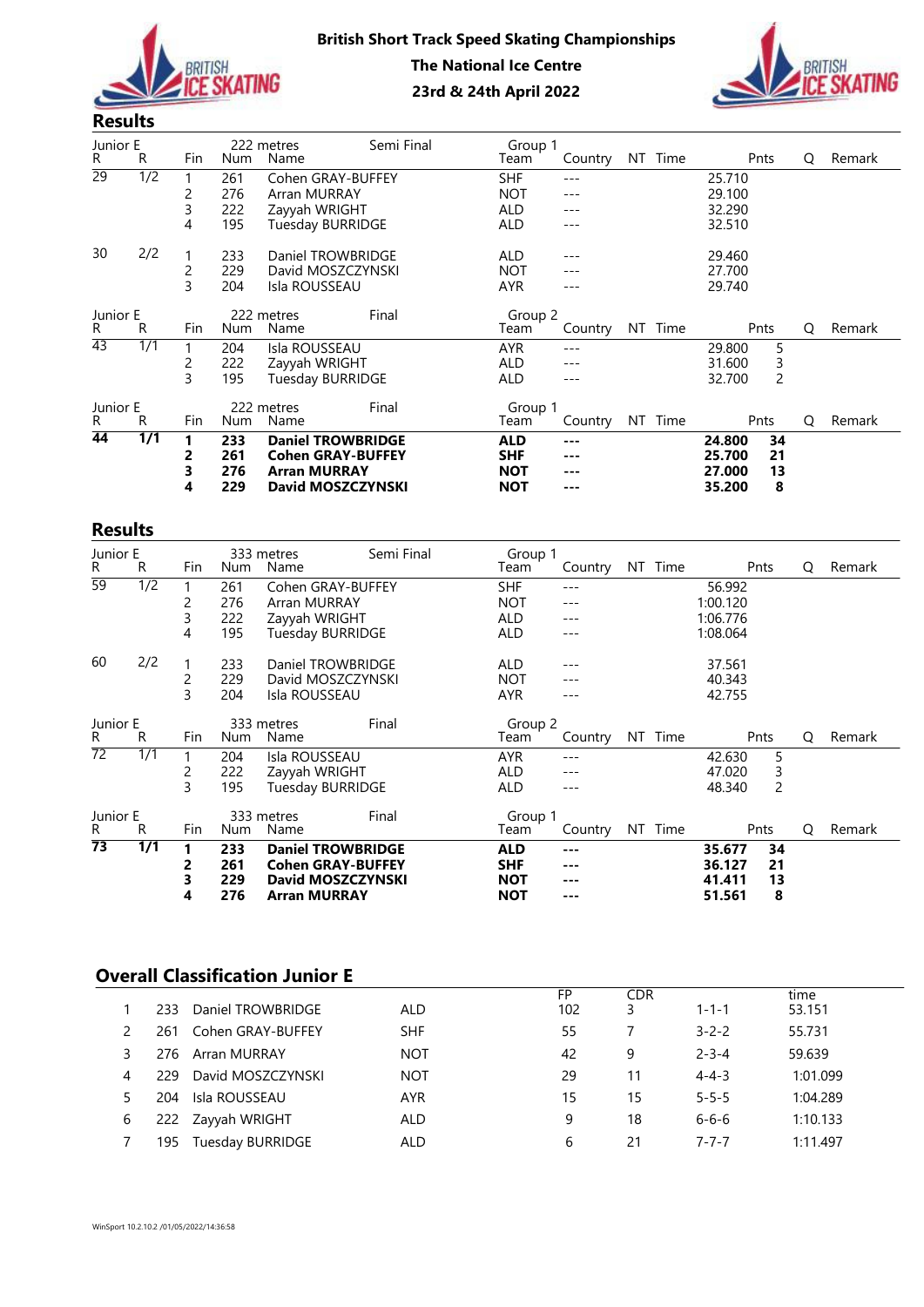



#### List of Competitors

| Junior D Girls<br>151<br>211<br>226<br>260<br>Qualifying |                  | BRITISH<br><b>FLANAGAN</b><br><b>DENNISON</b><br><b>GRAY-BUFFEY</b> | <b>List of Competitors</b> | HARWOOD-MONKMAN    | <b>British Short Track Speed Skating Championships</b><br>Ava<br>Willow<br>Rebecca<br>Savi          | <b>The National Ice Centre</b><br>23rd & 24th April 2022 | ALT<br><b>NOT</b><br><b>SHF</b><br><b>SHF</b>        | $- - -$<br>$---$<br>$---$<br>$---$        |          |                                              |                     |                  |        |
|----------------------------------------------------------|------------------|---------------------------------------------------------------------|----------------------------|--------------------|-----------------------------------------------------------------------------------------------------|----------------------------------------------------------|------------------------------------------------------|-------------------------------------------|----------|----------------------------------------------|---------------------|------------------|--------|
| <b>Junior D Girls</b>                                    |                  |                                                                     |                            | 777                |                                                                                                     | 4 competitors)                                           |                                                      |                                           |          |                                              |                     |                  |        |
| <b>Junior D Girls</b>                                    |                  |                                                                     |                            | 500                |                                                                                                     | F<br>A(1)<br>4 competitors)<br>F                         |                                                      |                                           |          |                                              |                     |                  |        |
|                                                          |                  |                                                                     |                            |                    |                                                                                                     | $A$ ( $\it 1)$                                           |                                                      |                                           |          |                                              |                     |                  |        |
| <b>Junior D Girls</b>                                    |                  |                                                                     |                            | 333                |                                                                                                     | 4 competitors)                                           |                                                      |                                           |          |                                              |                     |                  |        |
|                                                          |                  |                                                                     |                            |                    |                                                                                                     | F                                                        |                                                      |                                           |          |                                              |                     |                  |        |
|                                                          |                  |                                                                     |                            |                    |                                                                                                     | A(1)                                                     |                                                      |                                           |          |                                              |                     |                  |        |
| <b>Results</b><br>Junior D Girls                         |                  |                                                                     |                            | 777 metres         | Final                                                                                               |                                                          | Group 1                                              |                                           |          |                                              |                     |                  |        |
| R                                                        | R                | Fin                                                                 |                            | Num Name           |                                                                                                     |                                                          | Team                                                 | Country NT Time                           |          |                                              | Pnts                | Q                | Remark |
| $\overline{15}$                                          | $\overline{1/1}$ | $\mathbf 1$<br>2<br>3<br>4                                          | 260<br>151<br>226<br>211   |                    | Savi GRAY-BUFFEY<br><b>Ava FLANAGAN</b><br>Rebecca HARWOOD-MONKMAN<br><b>Willow DENNISON</b>        |                                                          | <b>SHF</b><br><b>ALT</b><br><b>SHF</b><br><b>NOT</b> | $- - -$<br>---<br>$--$<br>$\cdots$        |          | 1:25.105<br>1:34.973<br>1:40.819<br>1:51.413 | 34<br>21<br>13<br>8 |                  |        |
| <b>Results</b>                                           |                  |                                                                     |                            |                    |                                                                                                     |                                                          |                                                      |                                           |          |                                              |                     |                  |        |
| Junior D Girls<br>R                                      | R                | Fin                                                                 | Num                        | 333 metres<br>Name | Final                                                                                               |                                                          | Group 1<br>Team                                      | Country NT Time                           |          |                                              | Pnts                | Q                | Remark |
| $\overline{45}$                                          | 1/1              | $\mathbf{1}$<br>2<br>3<br>4                                         | 260<br>151<br>226<br>211   |                    | <b>Savi GRAY-BUFFEY</b><br><b>Ava FLANAGAN</b><br>Rebecca HARWOOD-MONKMAN<br><b>Willow DENNISON</b> |                                                          | <b>SHF</b><br><b>ALT</b><br><b>SHF</b><br><b>NOT</b> | $\sim$ $\sim$ $\sim$<br>---<br>---<br>--- |          | 37.000<br>39.200<br>41.300<br>48.300         | 34<br>21<br>13<br>8 |                  |        |
| <b>Results</b><br>Junior D Girls                         |                  |                                                                     |                            | 500 metres         | Final                                                                                               |                                                          | Group 1                                              |                                           |          |                                              |                     |                  |        |
| R.<br>74                                                 | R<br>1/1         | Fin                                                                 | Num                        | Name               |                                                                                                     |                                                          | Team                                                 | Country NT Time                           |          |                                              | Pnts                | Q                | Remark |
|                                                          |                  | $\mathbf{1}$<br>2<br>3<br>4                                         | 260<br>226<br>211<br>151   |                    | <b>Savi GRAY-BUFFEY</b><br>Rebecca HARWOOD-MONKMAN<br><b>Willow DENNISON</b><br>Ava FLANAGAN        |                                                          | <b>SHF</b><br><b>SHF</b><br><b>NOT</b><br><b>ALT</b> | ---<br>---<br>$\cdots$<br>---             |          | 1:01.562<br>1:01.952<br>1:09.820<br>1:11.844 | 34<br>21<br>13<br>8 |                  |        |
|                                                          |                  |                                                                     |                            |                    | <b>Overall Classification Junior D Girls</b>                                                        |                                                          |                                                      |                                           |          |                                              |                     |                  |        |
|                                                          |                  |                                                                     | 260 Savi GRAY-BUFFEY       |                    |                                                                                                     | SHF                                                      |                                                      | FP<br>102                                 | CDR<br>3 | $1 - 1 - 1$                                  |                     | time<br>1:25.105 |        |
| 2                                                        | 151              |                                                                     | Ava FLANAGAN               |                    |                                                                                                     | ALT                                                      |                                                      | 50                                        | 8        | $2 - 2 - 4$                                  |                     | 1:34.973         |        |
| 3                                                        | 226              |                                                                     |                            |                    | Rebecca HARWOOD-MONKMAN SHF                                                                         |                                                          |                                                      | 47                                        | 8        | $3 - 3 - 2$                                  |                     | 1:40.819         |        |
| 4                                                        | 211              |                                                                     | Willow DENNISON            |                    |                                                                                                     | <b>NOT</b>                                               |                                                      | 29                                        | 11       | $4 - 4 - 3$                                  |                     | 1:51.413         |        |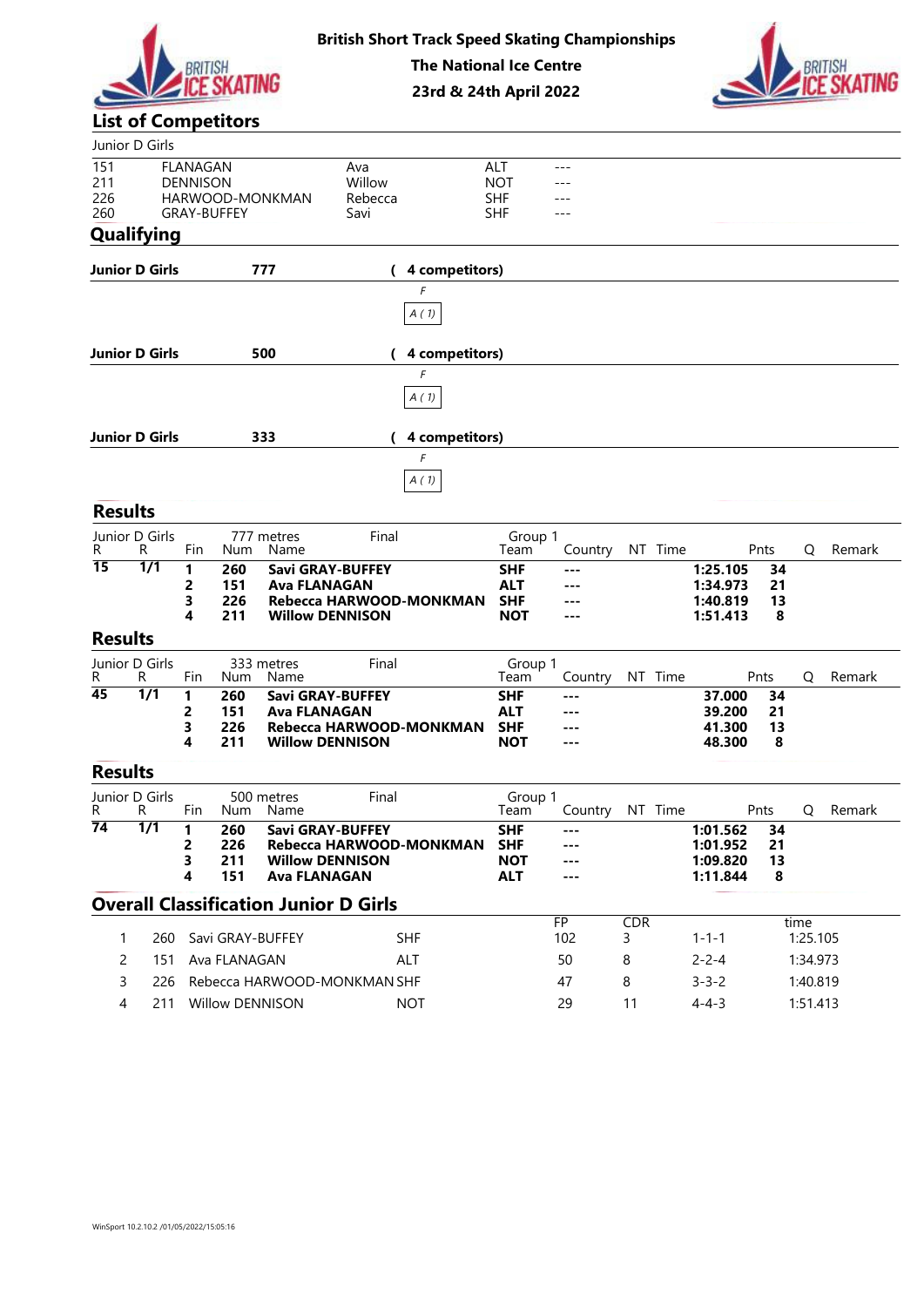





# List of Competitors

| <b>BRITISH</b><br><b>List of Competitors</b><br>Junior D Boys<br>MOSZCZYNSKI<br>117<br>Hubert<br>129<br><b>BARLOW</b><br>Albie<br>208<br>TILEKAR<br>Tarun<br>227<br><b>FIELD</b><br>Ben<br><b>Qualifying</b><br>777<br><b>Junior D Boys</b><br>500<br><b>Junior D Boys</b><br><b>Junior D Boys</b><br>333<br><b>Results</b><br>Final<br>Junior D Boys<br>777 metres<br>R.<br>Fin<br>R<br>Num Name<br>$\overline{16}$<br>$\overline{1/1}$<br><b>Albie BARLOW</b><br>$\mathbf{1}$<br>129<br>2<br>117<br><b>Hubert MOSZCZYNSKI</b><br>227<br>3<br><b>Ben FIELD</b><br>208<br><b>Tarun TILEKAR</b><br>4<br><b>Results</b><br>333 metres<br>Final<br>Junior D Boys<br>R<br>Fin<br>R<br>Num Name<br>$\overline{46}$<br>$\overline{1/1}$<br>129<br><b>Albie BARLOW</b><br>-1<br>$\overline{2}$<br>117<br><b>Hubert MOSZCZYNSKI</b><br>3<br>227<br><b>Ben FIELD</b><br>208<br><b>Tarun TILEKAR</b><br>4<br><b>Results</b><br>Final<br>Junior D Boys<br>500 metres | F<br>$A$ ( $\mathit{1)}$<br>F<br>$A$ ( $\it 1)$<br>F<br>$A$ ( $1)$ | <b>British Short Track Speed Skating Championships</b><br><b>The National Ice Centre</b><br>23rd & 24th April 2022<br><b>NOT</b><br>ALD<br><b>MOH</b><br><b>SHF</b><br>4 competitors)<br>4 competitors)<br>4 competitors)<br>Group 1<br>Team | $- - -$<br>$---$<br>$---$<br>$---$ |                 |                      |          |                  |          |
|-----------------------------------------------------------------------------------------------------------------------------------------------------------------------------------------------------------------------------------------------------------------------------------------------------------------------------------------------------------------------------------------------------------------------------------------------------------------------------------------------------------------------------------------------------------------------------------------------------------------------------------------------------------------------------------------------------------------------------------------------------------------------------------------------------------------------------------------------------------------------------------------------------------------------------------------------------------|--------------------------------------------------------------------|----------------------------------------------------------------------------------------------------------------------------------------------------------------------------------------------------------------------------------------------|------------------------------------|-----------------|----------------------|----------|------------------|----------|
|                                                                                                                                                                                                                                                                                                                                                                                                                                                                                                                                                                                                                                                                                                                                                                                                                                                                                                                                                           |                                                                    |                                                                                                                                                                                                                                              |                                    |                 |                      |          |                  |          |
|                                                                                                                                                                                                                                                                                                                                                                                                                                                                                                                                                                                                                                                                                                                                                                                                                                                                                                                                                           |                                                                    |                                                                                                                                                                                                                                              |                                    |                 |                      |          |                  |          |
|                                                                                                                                                                                                                                                                                                                                                                                                                                                                                                                                                                                                                                                                                                                                                                                                                                                                                                                                                           |                                                                    |                                                                                                                                                                                                                                              |                                    |                 |                      |          |                  |          |
|                                                                                                                                                                                                                                                                                                                                                                                                                                                                                                                                                                                                                                                                                                                                                                                                                                                                                                                                                           |                                                                    |                                                                                                                                                                                                                                              |                                    |                 |                      |          |                  |          |
|                                                                                                                                                                                                                                                                                                                                                                                                                                                                                                                                                                                                                                                                                                                                                                                                                                                                                                                                                           |                                                                    |                                                                                                                                                                                                                                              |                                    |                 |                      |          |                  |          |
|                                                                                                                                                                                                                                                                                                                                                                                                                                                                                                                                                                                                                                                                                                                                                                                                                                                                                                                                                           |                                                                    |                                                                                                                                                                                                                                              |                                    |                 |                      |          |                  |          |
|                                                                                                                                                                                                                                                                                                                                                                                                                                                                                                                                                                                                                                                                                                                                                                                                                                                                                                                                                           |                                                                    |                                                                                                                                                                                                                                              |                                    |                 |                      |          |                  |          |
|                                                                                                                                                                                                                                                                                                                                                                                                                                                                                                                                                                                                                                                                                                                                                                                                                                                                                                                                                           |                                                                    |                                                                                                                                                                                                                                              |                                    |                 |                      |          |                  |          |
|                                                                                                                                                                                                                                                                                                                                                                                                                                                                                                                                                                                                                                                                                                                                                                                                                                                                                                                                                           |                                                                    |                                                                                                                                                                                                                                              |                                    |                 |                      |          |                  |          |
|                                                                                                                                                                                                                                                                                                                                                                                                                                                                                                                                                                                                                                                                                                                                                                                                                                                                                                                                                           |                                                                    |                                                                                                                                                                                                                                              |                                    |                 |                      |          |                  |          |
|                                                                                                                                                                                                                                                                                                                                                                                                                                                                                                                                                                                                                                                                                                                                                                                                                                                                                                                                                           |                                                                    |                                                                                                                                                                                                                                              |                                    | Country NT Time |                      | Pnts     | Q                | Remark   |
|                                                                                                                                                                                                                                                                                                                                                                                                                                                                                                                                                                                                                                                                                                                                                                                                                                                                                                                                                           |                                                                    | <b>ALD</b>                                                                                                                                                                                                                                   | ---                                |                 | 1:20.607             | 34       |                  |          |
|                                                                                                                                                                                                                                                                                                                                                                                                                                                                                                                                                                                                                                                                                                                                                                                                                                                                                                                                                           |                                                                    | <b>NOT</b><br><b>SHF</b>                                                                                                                                                                                                                     | ---<br>---                         |                 | 1:40.941<br>1:45.189 | 21<br>13 |                  |          |
|                                                                                                                                                                                                                                                                                                                                                                                                                                                                                                                                                                                                                                                                                                                                                                                                                                                                                                                                                           |                                                                    | <b>MOH</b>                                                                                                                                                                                                                                   | $\sim$ $\sim$ $\sim$               |                 | 1:47.831             | 8        |                  |          |
|                                                                                                                                                                                                                                                                                                                                                                                                                                                                                                                                                                                                                                                                                                                                                                                                                                                                                                                                                           |                                                                    |                                                                                                                                                                                                                                              |                                    |                 |                      |          |                  |          |
|                                                                                                                                                                                                                                                                                                                                                                                                                                                                                                                                                                                                                                                                                                                                                                                                                                                                                                                                                           |                                                                    | Group 1<br>Team                                                                                                                                                                                                                              |                                    | Country NT Time |                      | Pnts     |                  | Q Remark |
|                                                                                                                                                                                                                                                                                                                                                                                                                                                                                                                                                                                                                                                                                                                                                                                                                                                                                                                                                           |                                                                    | <b>ALD</b>                                                                                                                                                                                                                                   | $\qquad \qquad -$                  |                 | 34.800               | 34       |                  |          |
|                                                                                                                                                                                                                                                                                                                                                                                                                                                                                                                                                                                                                                                                                                                                                                                                                                                                                                                                                           |                                                                    | <b>NOT</b><br><b>SHF</b>                                                                                                                                                                                                                     | ---<br>---                         |                 | 41.200<br>42.800     | 21<br>13 |                  |          |
|                                                                                                                                                                                                                                                                                                                                                                                                                                                                                                                                                                                                                                                                                                                                                                                                                                                                                                                                                           |                                                                    | <b>MOH</b>                                                                                                                                                                                                                                   | $\qquad \qquad -$                  |                 | 43.100               | 8        |                  |          |
|                                                                                                                                                                                                                                                                                                                                                                                                                                                                                                                                                                                                                                                                                                                                                                                                                                                                                                                                                           |                                                                    |                                                                                                                                                                                                                                              |                                    |                 |                      |          |                  |          |
| R<br>Fin<br>R<br>Name<br>Num                                                                                                                                                                                                                                                                                                                                                                                                                                                                                                                                                                                                                                                                                                                                                                                                                                                                                                                              |                                                                    | Group 1<br>Team                                                                                                                                                                                                                              | Country                            | NT Time         |                      | Pnts     | Q                | Remark   |
| $\overline{75}$<br>1/1<br>$\mathbf{1}$<br>129<br><b>Albie BARLOW</b><br>117<br><b>Hubert MOSZCZYNSKI</b>                                                                                                                                                                                                                                                                                                                                                                                                                                                                                                                                                                                                                                                                                                                                                                                                                                                  |                                                                    | <b>ALD</b>                                                                                                                                                                                                                                   | $\qquad \qquad -$                  |                 | 50.515               | 34       |                  |          |
| 2<br>227<br>3<br><b>Ben FIELD</b>                                                                                                                                                                                                                                                                                                                                                                                                                                                                                                                                                                                                                                                                                                                                                                                                                                                                                                                         |                                                                    | <b>NOT</b><br><b>SHF</b>                                                                                                                                                                                                                     | $\qquad \qquad -$<br>---           |                 | 1:00.815<br>1:03.595 | 21<br>13 |                  |          |
| 208<br><b>Tarun TILEKAR</b><br>4                                                                                                                                                                                                                                                                                                                                                                                                                                                                                                                                                                                                                                                                                                                                                                                                                                                                                                                          |                                                                    | <b>MOH</b>                                                                                                                                                                                                                                   | $\qquad \qquad -$                  |                 | 1:06.425             | 8        |                  |          |
| <b>Overall Classification Junior D Boys</b>                                                                                                                                                                                                                                                                                                                                                                                                                                                                                                                                                                                                                                                                                                                                                                                                                                                                                                               |                                                                    |                                                                                                                                                                                                                                              |                                    |                 |                      |          |                  |          |
| Albie BARLOW<br>129                                                                                                                                                                                                                                                                                                                                                                                                                                                                                                                                                                                                                                                                                                                                                                                                                                                                                                                                       | ALD                                                                |                                                                                                                                                                                                                                              | $\overline{FP}$<br>102             | CDR<br>3        | $1 - 1 - 1$          |          | time<br>1:20.607 |          |
| Hubert MOSZCZYNSKI<br>117<br>2                                                                                                                                                                                                                                                                                                                                                                                                                                                                                                                                                                                                                                                                                                                                                                                                                                                                                                                            | <b>NOT</b>                                                         |                                                                                                                                                                                                                                              | 63                                 | $\,6\,$         | $2 - 2 - 2$          |          | 1:40.941         |          |
| Ben FIELD<br>227<br>3                                                                                                                                                                                                                                                                                                                                                                                                                                                                                                                                                                                                                                                                                                                                                                                                                                                                                                                                     | <b>SHF</b>                                                         |                                                                                                                                                                                                                                              | 39                                 | 9               | $3 - 3 - 3$          |          | 1:45.189         |          |
| Tarun TILEKAR<br>208<br>4                                                                                                                                                                                                                                                                                                                                                                                                                                                                                                                                                                                                                                                                                                                                                                                                                                                                                                                                 | <b>MOH</b>                                                         |                                                                                                                                                                                                                                              | 24                                 | 12              | $4 - 4 - 4$          |          | 1:47.831         |          |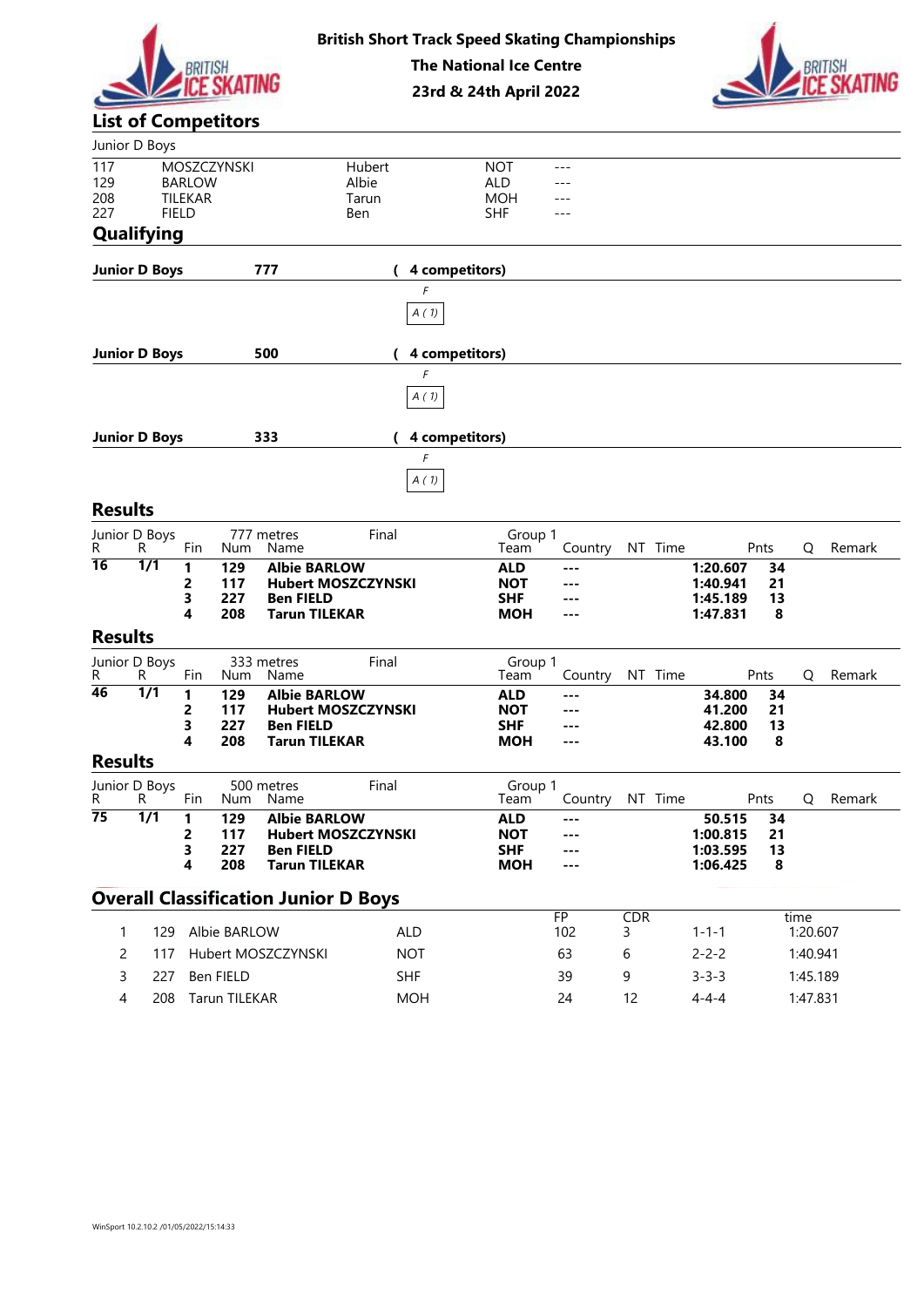



# 23rd & 24th April 2022

# List of Competitors

|                       | <b>BRITISH</b><br><b>ICF SKATING</b> |                    | <b>The National Ice Centre</b><br>23rd & 24th April 2022 | <b>British Short Track Speed Skating Championships</b> | <b>BRITISH</b> |
|-----------------------|--------------------------------------|--------------------|----------------------------------------------------------|--------------------------------------------------------|----------------|
|                       | <b>List of Competitors</b>           |                    |                                                          |                                                        |                |
| Junior C Girls        |                                      |                    |                                                          |                                                        |                |
| 183                   | <b>WRIGHT</b>                        | Chanelle           | <b>ALD</b>                                               | $- - -$                                                |                |
| 198                   | VARGA                                | Katie Anne         | <b>BFD</b>                                               |                                                        |                |
| 215                   | <b>HULL</b>                          | Jennifer           | <b>AYR</b>                                               |                                                        |                |
| 230                   | <b>REID</b>                          | Anna               | <b>AYR</b>                                               |                                                        |                |
| 254                   | <b>BAKER</b><br>SNOWDON              | Ceara<br>Alexandra | <b>NOT</b><br>ALD                                        |                                                        |                |
| 275<br>299            | <b>CLAREY</b>                        | Violet             | <b>NOT</b>                                               | ---<br>---                                             |                |
| Qualifying            |                                      |                    |                                                          |                                                        |                |
| <b>Junior C Girls</b> | 1000                                 |                    | 7 competitors)                                           |                                                        |                |

# **Qualifying**

|                                               |                            | <b>BRITISH</b>                                                                            | <b>SKATING</b>           |                              |                                                 |                         | <b>The National Ice Centre</b><br>23rd & 24th April 2022                              |                                                                                  |                                                                              | <b>British Short Track Speed Skating Championships</b> |                                              | <b>BRITISH</b><br><b>CKATING</b> |  |
|-----------------------------------------------|----------------------------|-------------------------------------------------------------------------------------------|--------------------------|------------------------------|-------------------------------------------------|-------------------------|---------------------------------------------------------------------------------------|----------------------------------------------------------------------------------|------------------------------------------------------------------------------|--------------------------------------------------------|----------------------------------------------|----------------------------------|--|
|                                               | <b>List of Competitors</b> |                                                                                           |                          |                              |                                                 |                         |                                                                                       |                                                                                  |                                                                              |                                                        |                                              |                                  |  |
|                                               | Junior C Girls             |                                                                                           |                          |                              |                                                 |                         |                                                                                       |                                                                                  |                                                                              |                                                        |                                              |                                  |  |
| 183<br>198<br>215<br>230<br>254<br>275<br>299 |                            | WRIGHT<br>VARGA<br><b>HULL</b><br><b>REID</b><br><b>BAKER</b><br>SNOWDON<br><b>CLAREY</b> |                          |                              | Chanelle<br>Jennifer<br>Anna<br>Ceara<br>Violet | Katie Anne<br>Alexandra |                                                                                       | <b>ALD</b><br><b>BFD</b><br>AYR<br><b>AYR</b><br><b>NOT</b><br>ALD<br><b>NOT</b> | $\sim$ $\sim$ $\sim$<br>$---$<br>$---$<br>$- - -$<br>$---$<br>$---$<br>$- -$ |                                                        |                                              |                                  |  |
|                                               | Qualifying                 |                                                                                           |                          |                              |                                                 |                         |                                                                                       |                                                                                  |                                                                              |                                                        |                                              |                                  |  |
|                                               | Junior C Girls             |                                                                                           |                          | 1000                         |                                                 |                         | (7 competitors)                                                                       |                                                                                  |                                                                              |                                                        |                                              |                                  |  |
|                                               | Junior C Girls             |                                                                                           |                          | 777                          | SF<br>$A(2)$<br>SF<br>$A\ (\ 2)$                | 5<br>5                  | F<br>$B\ (\ 1)$<br>$A$ ( $1)$<br>(7 competitors)<br>F<br>$B\ (\ 1)$<br>$A$ ( $\it 1)$ |                                                                                  |                                                                              |                                                        |                                              |                                  |  |
|                                               | Junior C Girls             |                                                                                           |                          | 500                          |                                                 |                         | (7 competitors)                                                                       |                                                                                  |                                                                              |                                                        |                                              |                                  |  |
|                                               |                            |                                                                                           |                          |                              | SF<br>A(2)                                      | 4                       | F<br>B(1)<br>A(1)<br>$\overline{\phantom{a}}$                                         |                                                                                  |                                                                              |                                                        |                                              |                                  |  |
| <b>Results</b>                                |                            |                                                                                           |                          |                              |                                                 |                         |                                                                                       |                                                                                  |                                                                              |                                                        |                                              |                                  |  |
| R                                             | Junior C Girls<br>R        | Fin                                                                                       |                          | 1000 metres<br>Num Name      |                                                 | Semi Final              |                                                                                       | Group 1<br>Team                                                                  |                                                                              | Country NT Time                                        | Pnts                                         | Q Remark                         |  |
| $\overline{3}$                                | $\overline{1/2}$           | $\mathbf{1}$<br>$\overline{c}$<br>3                                                       | 275<br>215<br>254        | Jennifer HULL<br>Ceara BAKER | Alexandra SNOWDON                               |                         |                                                                                       | ALD<br>AYR<br><b>NOT</b>                                                         | $\scriptstyle \cdots$ $\scriptstyle \cdots$<br>$- - -$<br>$- - -$            |                                                        | 1:52.112<br>2:11.888<br>2:15.032             |                                  |  |
| 4                                             | 2/2                        | $\mathbf{1}$<br>$\overline{c}$<br>3<br>4                                                  | 299<br>230<br>198<br>183 | Violet CLAREY<br>Anna REID   | Katie Anne VARGA<br>Chanelle WRIGHT             |                         |                                                                                       | <b>NOT</b><br>AYR<br><b>BFD</b><br>ALD                                           | $---$<br>$- - -$<br>$---$<br>$---$                                           |                                                        | 2:00.818<br>2:07.036<br>2:09.140<br>2:22.260 |                                  |  |

| 5 <sub>1</sub><br>A(1)                                                                                                                                                                                                                                                                                                                                                                                                                                                                                            |
|-------------------------------------------------------------------------------------------------------------------------------------------------------------------------------------------------------------------------------------------------------------------------------------------------------------------------------------------------------------------------------------------------------------------------------------------------------------------------------------------------------------------|
| 777<br><b>Junior C Girls</b><br>(7 competitors)                                                                                                                                                                                                                                                                                                                                                                                                                                                                   |
| SF<br>F<br>$B\ (\ 1)$<br>A(2)<br>5<br>A(1)                                                                                                                                                                                                                                                                                                                                                                                                                                                                        |
| <b>Junior C Girls</b><br>500<br>(7 competitors)                                                                                                                                                                                                                                                                                                                                                                                                                                                                   |
| SF<br>F<br>$A$ ( $2)$<br>$B\ (\ 1)$<br>4<br>A(1)                                                                                                                                                                                                                                                                                                                                                                                                                                                                  |
| <b>Results</b>                                                                                                                                                                                                                                                                                                                                                                                                                                                                                                    |
| Junior C Girls<br>1000 metres<br>Semi Final<br>Group 1<br>Country NT Time<br>Q<br>Remark<br>R<br>Fin<br>Name<br>Pnts<br>R<br>Num<br>Team                                                                                                                                                                                                                                                                                                                                                                          |
| $\overline{3}$<br>$\overline{1/2}$<br>1:52.112<br>275<br>Alexandra SNOWDON<br>ALD<br>$\overline{1}$<br>$  -$<br>$\overline{c}$<br>215<br>Jennifer HULL<br><b>AYR</b><br>2:11.888<br>$- - -$<br>3<br>254<br>Ceara BAKER<br><b>NOT</b><br>2:15.032<br>$\qquad \qquad - -$                                                                                                                                                                                                                                           |
| 2/2<br>4<br>299<br>Violet CLAREY<br><b>NOT</b><br>2:00.818<br>$---$<br>$\overline{c}$<br>230<br>Anna REID<br><b>AYR</b><br>2:07.036<br>$- - -$<br>3<br>198<br>Katie Anne VARGA<br><b>BFD</b><br>2:09.140<br>$---$<br>183<br>Chanelle WRIGHT<br>ALD<br>2:22.260<br>$\overline{4}$<br>$- - -$                                                                                                                                                                                                                       |
| Junior C Girls<br>1000 metres<br>Final<br>Group 2<br>R.<br>NT Time<br>Pnts<br>Q<br>Remark<br>Fin<br>Country<br>R<br>Num<br>Name<br>Team                                                                                                                                                                                                                                                                                                                                                                           |
| $\overline{17}$<br>1/1<br>254<br>Ceara BAKER<br><b>NOT</b><br>2:15.857<br>$\mathsf 3$<br>-1<br>$  -$<br>$\overline{2}$<br>183<br>Chanelle WRIGHT<br>$\overline{c}$<br><b>ALD</b><br>2:17.773<br>$\sim$ $\sim$ $\sim$                                                                                                                                                                                                                                                                                              |
| Junior C Girls<br>1000 metres<br>Final<br>Group 1<br>$\mathsf{R}$<br>NT Time<br>Pnts<br>Q<br>Remark<br>R<br>Fin<br>Num<br>Name<br>Team<br>Country                                                                                                                                                                                                                                                                                                                                                                 |
| $\overline{18}$<br>$\overline{1/1}$<br>$\mathbf{1}$<br>275<br><b>Alexandra SNOWDON</b><br>1:55.089<br>34<br><b>ALD</b><br>$\sim$ $\sim$ $\sim$<br>230<br><b>Anna REID</b><br><b>AYR</b><br>2:04.059<br>21<br>2<br>$\sim$ $\sim$ $\sim$<br>3<br>198<br><b>BFD</b><br>2:06.623<br>13<br><b>Katie Anne VARGA</b><br>$\sim$ $\sim$ $\sim$<br>215<br><b>Jennifer HULL</b><br><b>AYR</b><br>2:07.111<br>8<br>4<br>$\sim$ $\sim$ $\sim$<br>299<br>5<br>5<br><b>Violet CLAREY</b><br><b>NOT</b><br>0.000<br>$\frac{1}{2}$ |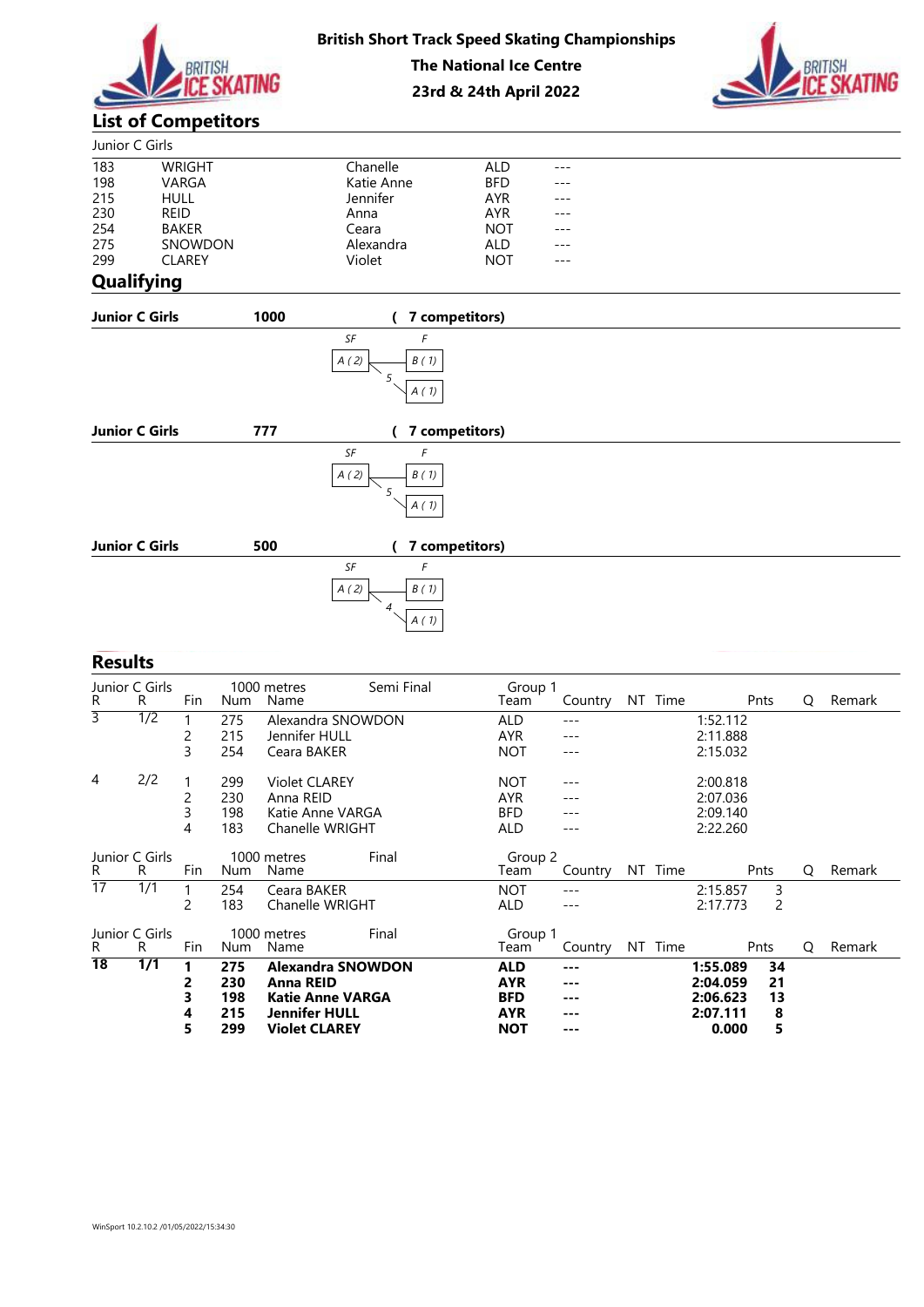



| R.              | Junior C Girls<br>R | Fin                                    | Num                      | Semi Final<br>500 metres<br>Name                                                                | Group 1<br>Team                                      |                                        | Country NT Time | Pnts                                                            | Q | Remark |
|-----------------|---------------------|----------------------------------------|--------------------------|-------------------------------------------------------------------------------------------------|------------------------------------------------------|----------------------------------------|-----------------|-----------------------------------------------------------------|---|--------|
| $\overline{31}$ | $\overline{1/2}$    | 2<br>3<br>4                            | 230<br>198<br>254<br>183 | Anna REID<br>Katie Anne VARGA<br>Ceara BAKER<br>Chanelle WRIGHT                                 | <b>AYR</b><br><b>BFD</b><br><b>NOT</b><br><b>ALD</b> | $- - -$<br>$- - -$<br>$---$<br>$- - -$ |                 | 58.200<br>1:00.000<br>1:03.100<br>1:08.600                      |   |        |
| 32              | 2/2                 | $\overline{1}$<br>$\overline{c}$<br>3  | 275<br>299<br>215        | Alexandra SNOWDON<br><b>Violet CLAREY</b><br>Jennifer HULL                                      | <b>ALD</b><br><b>NOT</b><br><b>AYR</b>               | $---$<br>$- - -$<br>$---$              |                 | 52.000<br>56.100<br>1:01.000                                    |   |        |
| R.              | Junior C Girls<br>R | Fin                                    | Num                      | Final<br>500 metres<br>Name                                                                     | Group 2<br>Team                                      | Country                                | NT Time         | Pnts                                                            | Q | Remark |
| $\overline{47}$ | $\overline{1/1}$    | 2<br>3                                 | 215<br>254<br>183        | Jennifer HULL<br>Ceara BAKER<br>Chanelle WRIGHT                                                 | <b>AYR</b><br><b>NOT</b><br><b>ALD</b>               | $---$<br>$- - -$<br>$---$              |                 | 1:00.200<br>5<br>1:04.300<br>3<br>$\overline{c}$<br>1:09.000    |   |        |
| R.              | Junior C Girls<br>R | Fin                                    | Num                      | Final<br>500 metres<br>Name                                                                     | Group 1<br>Team                                      | Country                                | NT Time         | Pnts                                                            | Q | Remark |
| 48              | $\overline{1/1}$    | -1<br>2<br>3<br>4                      | 275<br>299<br>230<br>198 | <b>Alexandra SNOWDON</b><br><b>Violet CLAREY</b><br><b>Anna REID</b><br><b>Katie Anne VARGA</b> | <b>ALD</b><br><b>NOT</b><br><b>AYR</b><br><b>BFD</b> | $\cdots$<br>$--$<br>$\cdots$<br>---    |                 | 51.700<br>34<br>56.700<br>21<br>1:00.100<br>13<br>1:02.700<br>8 |   |        |
| <b>Results</b>  |                     |                                        |                          |                                                                                                 |                                                      |                                        |                 |                                                                 |   |        |
| R.              | Junior C Girls<br>R | Fin                                    | Num                      | Semi Final<br>777 metres<br>Name                                                                | Group 1<br>Team                                      | Country                                | NT Time         | Pnts                                                            | Q | Remark |
| $\overline{61}$ | $\overline{1/2}$    | $\overline{c}$<br>3<br>$\overline{A}$  | 299<br>230<br>254<br>183 | <b>Violet CLAREY</b><br>Anna REID<br>Ceara BAKER<br>Chanelle WRIGHT                             | <b>NOT</b><br><b>AYR</b><br><b>NOT</b><br><b>ALD</b> | $- - -$<br>$---$<br>$---$<br>$---$     |                 | 1:30.321<br>1:36.681<br>1:42.937<br>1:55.411                    |   |        |
| 62              | 2/2                 | -1<br>$\overline{c}$<br>$\overline{3}$ | 275<br>215<br>198        | Alexandra SNOWDON<br>Jennifer HULL<br>Katie Anne VARGA                                          | <b>ALD</b><br><b>AYR</b><br><b>BFD</b>               | $---$<br>$---$<br>$- - -$              |                 | 1:30.778<br>1:35.796<br>1:36.966                                |   |        |
| R.              | Junior C Girls<br>R | Fin                                    | Num                      | Final<br>777 metres<br>Name                                                                     | Group 2<br>Team                                      | Country                                | NT Time         | Pnts                                                            | Q | Remark |
| $\overline{76}$ | 1/1                 | 2                                      | 254<br>183               | Ceara BAKER<br>Chanelle WRIGHT                                                                  | <b>NOT</b><br><b>ALD</b>                             | $- - -$<br>$---$                       |                 | 2:02.991<br>3<br>$\overline{2}$<br>2:05.933                     |   |        |

|                       |                       | 3                   | 215                 | Jennifer HULL                                |            | <b>AYR</b>               | $---$                   |     | 1:01.000             |                     |          |        |
|-----------------------|-----------------------|---------------------|---------------------|----------------------------------------------|------------|--------------------------|-------------------------|-----|----------------------|---------------------|----------|--------|
| R.                    | Junior C Girls<br>R   | Fin                 | Num                 | 500 metres<br>Name                           | Final      | Group 2<br>Team          | Country NT Time         |     |                      | Pnts                | Q        | Remark |
| $\overline{47}$       | 1/1                   |                     | 215                 | Jennifer HULL                                |            | AYR                      | $---$                   |     | 1:00.200             | 5                   |          |        |
|                       |                       | $\overline{c}$      | 254                 | Ceara BAKER                                  |            | <b>NOT</b>               | $- - -$                 |     | 1:04.300             | 3                   |          |        |
|                       |                       | 3                   | 183                 | Chanelle WRIGHT                              |            | ALD                      | $---$                   |     | 1:09.000             | $\overline{c}$      |          |        |
| R.                    | Junior C Girls<br>R   | Fin                 | Num                 | 500 metres<br>Name                           | Final      | Group 1<br>Team          | Country NT Time         |     |                      | Pnts                | Q        | Remark |
| $\overline{48}$       | $\overline{1/1}$      | 1                   | 275                 | <b>Alexandra SNOWDON</b>                     |            | <b>ALD</b>               | $\cdots$                |     | 51.700               | 34                  |          |        |
|                       |                       | 2<br>3              | 299<br>230          | <b>Violet CLAREY</b><br><b>Anna REID</b>     |            | <b>NOT</b><br><b>AYR</b> | $\cdots$<br>---         |     | 56.700<br>1:00.100   | 21<br>13            |          |        |
|                       |                       | 4                   | 198                 | <b>Katie Anne VARGA</b>                      |            | <b>BFD</b>               | ---                     |     | 1:02.700             | 8                   |          |        |
| <b>Results</b>        |                       |                     |                     |                                              |            |                          |                         |     |                      |                     |          |        |
| R.                    | Junior C Girls<br>R   | Fin                 | Num                 | 777 metres<br>Name                           | Semi Final | Group 1<br>Team          | Country NT Time         |     |                      | Pnts                | Q        | Remark |
| $\overline{61}$       | $\overline{1/2}$      |                     | 299                 | <b>Violet CLAREY</b>                         |            | <b>NOT</b>               | $- - -$                 |     | 1:30.321             |                     |          |        |
|                       |                       | 2                   | 230                 | Anna REID                                    |            | AYR                      | $---$                   |     | 1:36.681             |                     |          |        |
|                       |                       | 3                   | 254                 | Ceara BAKER                                  |            | <b>NOT</b>               | $---$                   |     | 1:42.937             |                     |          |        |
|                       |                       |                     | 183                 | Chanelle WRIGHT                              |            | <b>ALD</b>               | $---$                   |     | 1:55.411             |                     |          |        |
| 62                    | 2/2                   |                     | 275                 | Alexandra SNOWDON                            |            | <b>ALD</b>               | $---$                   |     | 1:30.778             |                     |          |        |
|                       |                       | 2<br>3              | 215<br>198          | Jennifer HULL<br>Katie Anne VARGA            |            | AYR<br><b>BFD</b>        | $---$<br>$---$          |     | 1:35.796<br>1:36.966 |                     |          |        |
|                       |                       |                     |                     |                                              |            |                          |                         |     |                      |                     |          |        |
| R.                    | Junior C Girls<br>R   | Fin                 |                     | 777 metres<br>Num Name                       | Final      | Group 2<br>Team          | Country NT Time         |     |                      | Pnts                | Q        | Remark |
| 76                    | 1/1                   | $\overline{c}$      | 254<br>183          | Ceara BAKER<br>Chanelle WRIGHT               |            | <b>NOT</b><br>ALD        | $- - -$<br>$---$        |     | 2:02.991<br>2:05.933 | 3<br>$\overline{c}$ |          |        |
|                       | Junior C Girls        |                     |                     | 777 metres                                   | Final      | Group 1                  |                         |     |                      |                     |          |        |
| R.<br>$\overline{77}$ | R<br>$\overline{1/1}$ | Fin<br>$\mathbf{1}$ | Num<br>275          | Name<br><b>Alexandra SNOWDON</b>             |            | Team<br><b>ALD</b>       | Country NT Time<br>$--$ |     | 1:56.346             | Pnts<br>34          | Q        | Remark |
|                       |                       | 2                   | 299                 | <b>Violet CLAREY</b>                         |            | <b>NOT</b>               | ---                     |     | 2:01.904             | 21                  |          |        |
|                       |                       | 3                   | 215                 | <b>Jennifer HULL</b>                         |            | <b>AYR</b>               | $- - -$                 |     | 2:05.866             | 13                  |          |        |
|                       |                       | 5                   | 198<br>230          | <b>Katie Anne VARGA</b><br><b>Anna REID</b>  |            | <b>BFD</b><br><b>AYR</b> | ---<br>$- - -$          |     | 2:06.614<br>2:07.020 | 8<br>5              |          |        |
|                       |                       |                     |                     |                                              |            |                          |                         |     |                      |                     |          |        |
|                       |                       |                     |                     | <b>Overall Classification Junior C Girls</b> |            |                          | FP                      | CDR |                      |                     | time     |        |
| -1                    |                       |                     |                     | 275 Alexandra SNOWDON                        | ALD        |                          | 102                     | 3   | $1 - 1 - 1$          |                     | 1:52.112 |        |
| $2^{\circ}$           |                       |                     | 299 Violet CLAREY   |                                              | <b>NOT</b> |                          | 47                      | 9   | $5 - 2 - 2$          |                     | 2:00.818 |        |
| 3                     |                       |                     | 230 Anna REID       |                                              | AYR        |                          | 39                      | 10  | $2 - 3 - 5$          |                     | 2:04.059 |        |
| 4                     | 198                   |                     |                     | Katie Anne VARGA                             | <b>BFD</b> |                          | 29                      | 11  | $3 - 4 - 4$          |                     | 2:06.623 |        |
| 5                     |                       |                     | 215 Jennifer HULL   |                                              | AYR        |                          | 26                      | 12  | $4 - 5 - 3$          |                     | 2:07.111 |        |
| 6                     |                       |                     | 254 Ceara BAKER     |                                              | <b>NOT</b> |                          | 9                       | 18  | $6 - 6 - 6$          |                     | 2:15.032 |        |
| 7                     |                       |                     | 183 Chanelle WRIGHT |                                              | ALD        |                          | 6                       | 21  | $7 - 7 - 7$          |                     | 2:17.773 |        |
|                       |                       |                     |                     |                                              |            |                          |                         |     |                      |                     |          |        |
|                       |                       |                     |                     |                                              |            |                          |                         |     |                      |                     |          |        |
|                       |                       |                     |                     |                                              |            |                          |                         |     |                      |                     |          |        |
|                       |                       |                     |                     |                                              |            |                          |                         |     |                      |                     |          |        |
|                       |                       |                     |                     |                                              |            |                          |                         |     |                      |                     |          |        |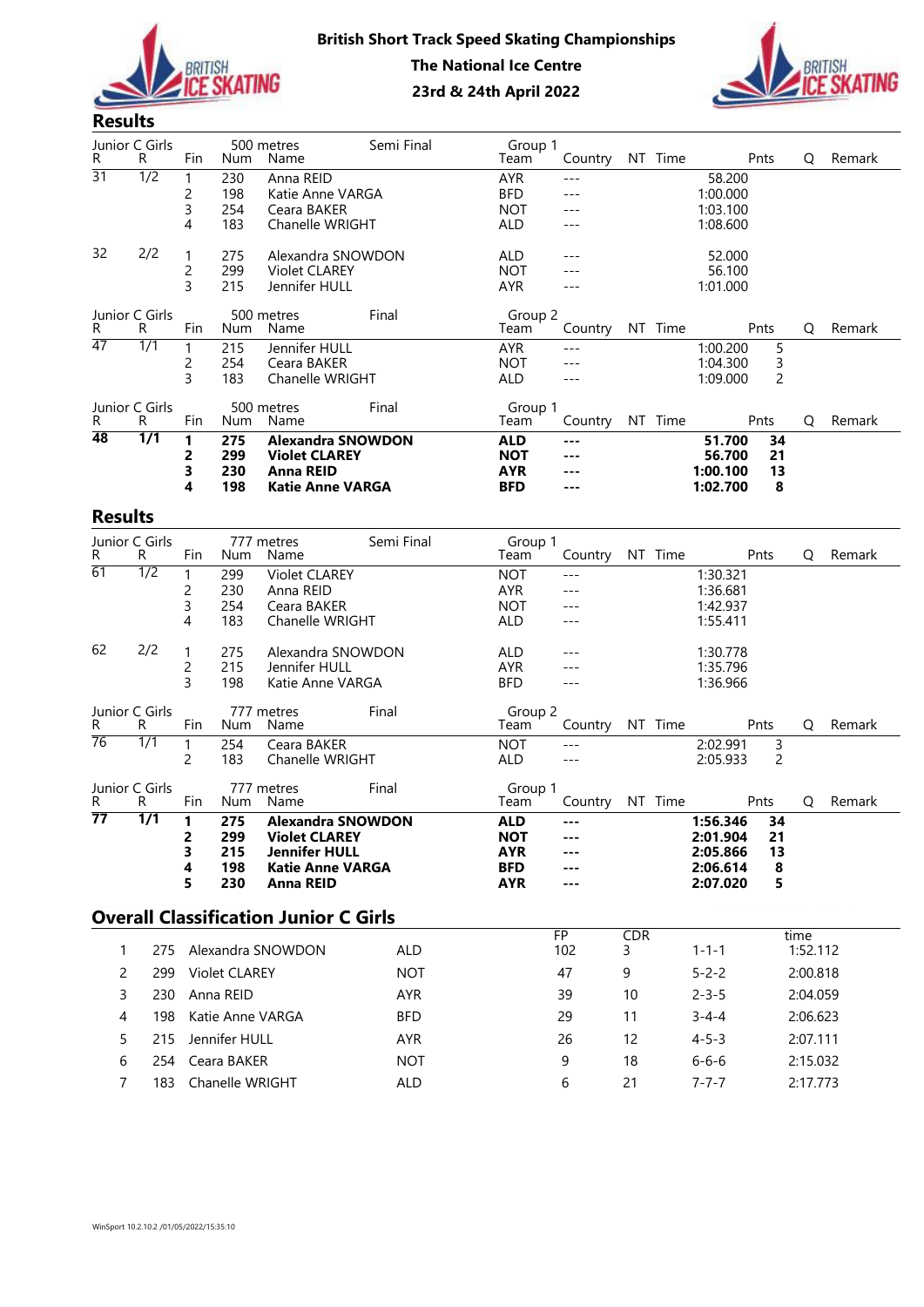



# List of Competitors

|                                                    |                                                                                                           | <b>BRITISH</b><br><b>ICE SKATING</b> |                                                                       | <b>The National Ice Centre</b><br>23rd & 24th April 2022                                                     | <b>British Short Track Speed Skating Championships</b> | <b>BRITISH</b> |
|----------------------------------------------------|-----------------------------------------------------------------------------------------------------------|--------------------------------------|-----------------------------------------------------------------------|--------------------------------------------------------------------------------------------------------------|--------------------------------------------------------|----------------|
|                                                    | <b>List of Competitors</b>                                                                                |                                      |                                                                       |                                                                                                              |                                                        |                |
| Junior C Boys                                      |                                                                                                           |                                      |                                                                       |                                                                                                              |                                                        |                |
| 37<br>41<br>159<br>188<br>220<br>259<br>267<br>293 | <b>MURRAY</b><br><b>POLAK</b><br>ARMSTRONG<br><b>BAO</b><br><b>SMITH</b><br><b>SMITH</b><br><b>DALILI</b> | SHERARD-BORNSHIN                     | Willem<br>Freddie<br>Joseph<br>Tai<br>Tom<br>Ethan<br>Dante<br>Oliver | <b>NOT</b><br><b>NOT</b><br><b>ALD</b><br><b>AYR</b><br><b>ALD</b><br><b>MOH</b><br><b>ALD</b><br><b>ALT</b> | $---$<br>---<br>---<br>$- - -$<br>---<br>---<br>---    |                |
| Qualifying                                         |                                                                                                           |                                      |                                                                       |                                                                                                              |                                                        |                |
| <b>Junior C Boys</b>                               |                                                                                                           | 1000                                 | (                                                                     | 8 competitors)                                                                                               |                                                        |                |

# **Qualifying**

|                                                                 |     | BRITISH                                                                                            |                         |                                        | <b>British Short Track Speed Skating Championships</b>                | <b>The National Ice Centre</b><br>23rd & 24th April 2022            |                                        |                                                                        |                 |                                              |      | BRITISH     |  |
|-----------------------------------------------------------------|-----|----------------------------------------------------------------------------------------------------|-------------------------|----------------------------------------|-----------------------------------------------------------------------|---------------------------------------------------------------------|----------------------------------------|------------------------------------------------------------------------|-----------------|----------------------------------------------|------|-------------|--|
| <b>List of Competitors</b>                                      |     |                                                                                                    |                         |                                        |                                                                       |                                                                     |                                        |                                                                        |                 |                                              |      |             |  |
| Junior C Boys                                                   |     |                                                                                                    |                         |                                        |                                                                       |                                                                     |                                        |                                                                        |                 |                                              |      |             |  |
| $\overline{37}$<br>41<br>159<br>188<br>220<br>259<br>267<br>293 |     | <b>MURRAY</b><br><b>POLAK</b><br>ARMSTRONG<br>BAO<br><b>SMITH</b><br><b>SMITH</b><br><b>DALILI</b> | SHERARD-BORNSHIN        |                                        | Willem<br>Freddie<br>Joseph<br>Tai<br>Tom<br>Ethan<br>Dante<br>Oliver | ALD<br>AYR<br>ALD<br><b>ALD</b><br>ALT                              | <b>NOT</b><br><b>NOT</b><br><b>MOH</b> | $---$<br>$---$<br>$---$<br>$---$<br>$---$<br>$---$<br>$---$<br>$- - -$ |                 |                                              |      |             |  |
| <b>Qualifying</b>                                               |     |                                                                                                    |                         |                                        |                                                                       |                                                                     |                                        |                                                                        |                 |                                              |      |             |  |
| <b>Junior C Boys</b>                                            |     |                                                                                                    |                         | 1000                                   | 0                                                                     | 8 competitors)                                                      |                                        |                                                                        |                 |                                              |      |             |  |
| <b>Junior C Boys</b><br><b>Junior C Boys</b>                    |     |                                                                                                    |                         | 777<br>500                             | 5<br>SF<br>$A$ ( $2)$<br>5<br>$\overline{ }$                          | A(1)<br>8 competitors)<br>F<br>$B\ (\ 1)$<br>A(1)<br>8 competitors) |                                        |                                                                        |                 |                                              |      |             |  |
|                                                                 |     |                                                                                                    |                         |                                        | SF<br>A(2)                                                            | F<br>B(1)<br>$A(1)$<br>$\overline{\phantom{a}}$                     |                                        |                                                                        |                 |                                              |      |             |  |
| <b>Results</b>                                                  |     |                                                                                                    |                         |                                        |                                                                       |                                                                     |                                        |                                                                        |                 |                                              |      |             |  |
| Junior C Boys<br>R.                                             | R.  | Fin                                                                                                | Num                     | 1000 metres<br>Name                    | Semi Final                                                            |                                                                     | Group 1<br>Team                        |                                                                        | Country NT Time |                                              | Pnts | Remark<br>Q |  |
| $\overline{5}$                                                  | 1/2 | -1<br>$\overline{c}$<br>3<br>4                                                                     | 159<br>41<br>293<br>220 | Freddie POLAK<br>Tom SMITH             | Joseph ARMSTRONG<br>Oliver SHERARD-BORNSHIN                           |                                                                     | ALD<br><b>NOT</b><br>ALT<br>ALD        | $\cdots$<br>$- - -$<br>$---$<br>$- - -$                                |                 | 1:52.753<br>1:59.905<br>2:02.873<br>2:03.085 |      |             |  |
| 6                                                               | 2/2 | $\overline{c}$<br>3<br>4                                                                           | 37<br>188<br>267<br>259 | Tai BAO<br>Dante DALILI<br>Ethan SMITH | Willem MURRAY                                                         |                                                                     | <b>NOT</b><br>AYR<br>ALD<br><b>MOH</b> | $---$<br>$- - -$<br>$- - -$<br>$- -$                                   |                 | 1:55.721<br>1:58.451<br>2:02.913<br>2:04.685 |      |             |  |
|                                                                 |     |                                                                                                    |                         |                                        |                                                                       |                                                                     |                                        |                                                                        |                 |                                              |      |             |  |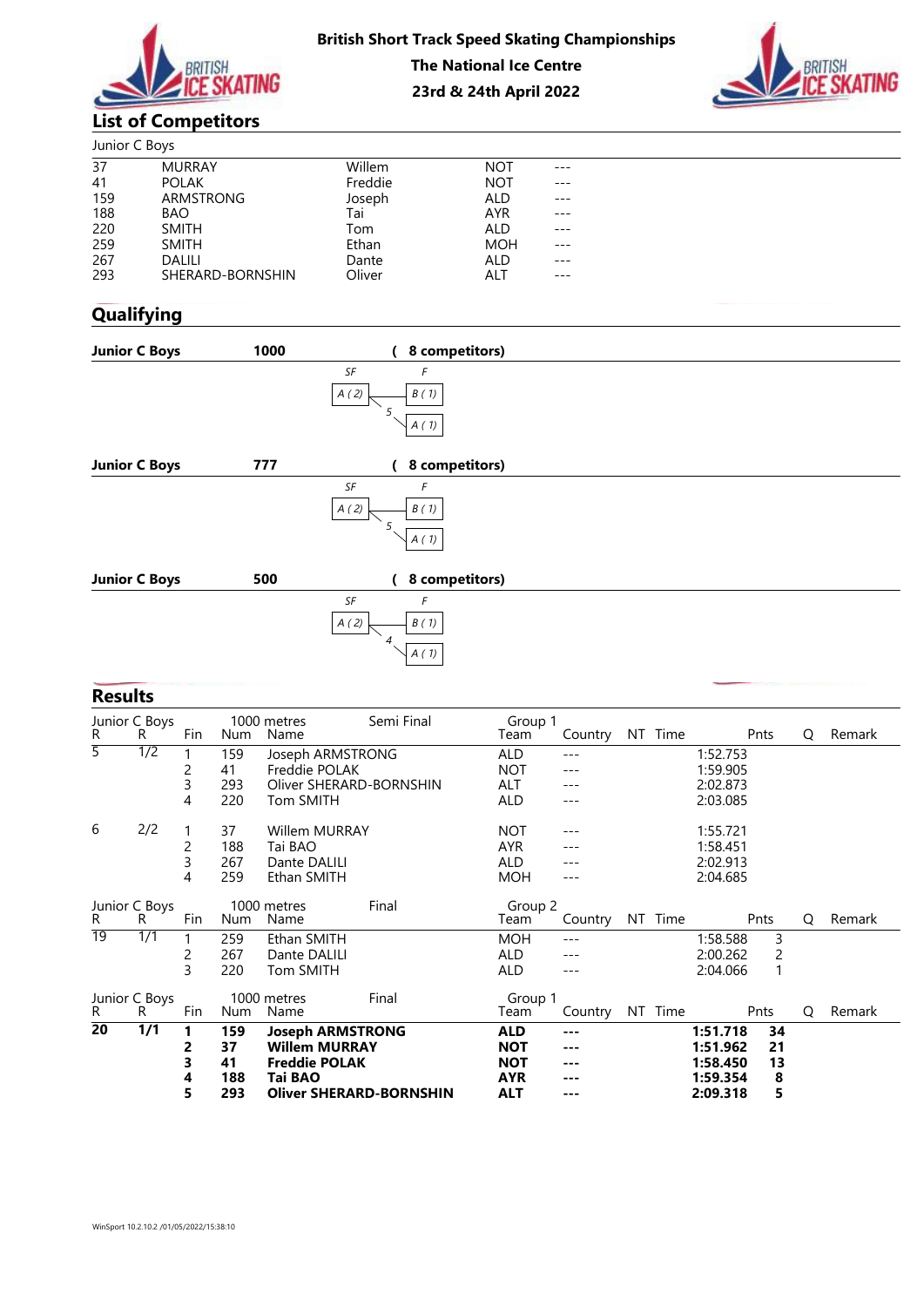



| R.                    | Junior C Boys<br>R | Fin            | Num           | 500 metres<br>Name                          | Semi Final              | Group 1<br>Team          | Country NT Time                                                                                                                                                                                                                                                                                                                                                                              |                  |         |                  | Pnts           | Q        | Remark |
|-----------------------|--------------------|----------------|---------------|---------------------------------------------|-------------------------|--------------------------|----------------------------------------------------------------------------------------------------------------------------------------------------------------------------------------------------------------------------------------------------------------------------------------------------------------------------------------------------------------------------------------------|------------------|---------|------------------|----------------|----------|--------|
| $\overline{33}$       | $\overline{1/2}$   |                | 37            | Willem MURRAY                               |                         | <b>NOT</b>               | $- - -$                                                                                                                                                                                                                                                                                                                                                                                      |                  |         | 49.300           |                |          |        |
|                       |                    | 2              | 41            | Freddie POLAK                               |                         | <b>NOT</b>               | $---$                                                                                                                                                                                                                                                                                                                                                                                        |                  |         | 52.700           |                |          |        |
|                       |                    | 3              | 259           | Ethan SMITH                                 |                         | <b>MOH</b>               | $---$                                                                                                                                                                                                                                                                                                                                                                                        |                  |         | 54.500           |                |          |        |
|                       |                    | 4              | 267           | Dante DALILI                                |                         | ALD                      | $---$                                                                                                                                                                                                                                                                                                                                                                                        |                  |         | 59.400           |                |          |        |
| 34                    | 2/2                |                | 159           | Joseph ARMSTRONG                            |                         | ALD                      | $---$                                                                                                                                                                                                                                                                                                                                                                                        |                  |         | 48.200           |                |          |        |
|                       |                    | 2              | 188           | Tai BAO                                     |                         | AYR                      | $---$                                                                                                                                                                                                                                                                                                                                                                                        |                  |         | 55.300           |                |          |        |
|                       |                    | 3              | 220           | Tom SMITH                                   |                         | ALD                      | $---$                                                                                                                                                                                                                                                                                                                                                                                        |                  |         | 57.200           |                |          |        |
|                       |                    | 4              | 293           |                                             | Oliver SHERARD-BORNSHIN | ALT                      | $---$                                                                                                                                                                                                                                                                                                                                                                                        |                  |         | 1:00.100         |                |          |        |
|                       | Junior C Boys      |                |               | 500 metres                                  | Final                   | Group 2                  |                                                                                                                                                                                                                                                                                                                                                                                              |                  |         |                  |                |          |        |
| R.<br>$\overline{49}$ | R.<br>1/1          | Fin            | Num<br>259    | Name<br>Ethan SMITH                         |                         | Team<br><b>MOH</b>       | Country NT Time<br>$\frac{1}{2}$                                                                                                                                                                                                                                                                                                                                                             |                  |         | 53.800           | Pnts<br>5      | Q        | Remark |
|                       |                    | 2              | 220           | Tom SMITH                                   |                         | ALD                      | $---$                                                                                                                                                                                                                                                                                                                                                                                        |                  |         | 57.700           |                |          |        |
|                       |                    | 3              | 267           | Dante DALILI                                |                         | <b>ALD</b>               | $---$                                                                                                                                                                                                                                                                                                                                                                                        |                  |         | 59.000           | $\overline{c}$ |          |        |
|                       |                    | 4              | 293           |                                             | Oliver SHERARD-BORNSHIN | ALT                      | $---$                                                                                                                                                                                                                                                                                                                                                                                        |                  |         | 59.300           |                |          |        |
|                       | Junior C Boys      |                |               | 500 metres                                  | Final                   | Group 1                  |                                                                                                                                                                                                                                                                                                                                                                                              |                  |         |                  |                |          |        |
| R.                    | R                  | Fin            | Num           | Name                                        |                         | Team                     | Country NT Time                                                                                                                                                                                                                                                                                                                                                                              |                  |         |                  | Pnts           | Q        | Remark |
| 50                    | $\overline{1/1}$   | $\mathbf{1}$   | 37            | <b>Willem MURRAY</b>                        |                         | <b>NOT</b>               | $\frac{1}{2} \frac{1}{2} \frac{1}{2} \frac{1}{2} \frac{1}{2} \frac{1}{2} \frac{1}{2} \frac{1}{2} \frac{1}{2} \frac{1}{2} \frac{1}{2} \frac{1}{2} \frac{1}{2} \frac{1}{2} \frac{1}{2} \frac{1}{2} \frac{1}{2} \frac{1}{2} \frac{1}{2} \frac{1}{2} \frac{1}{2} \frac{1}{2} \frac{1}{2} \frac{1}{2} \frac{1}{2} \frac{1}{2} \frac{1}{2} \frac{1}{2} \frac{1}{2} \frac{1}{2} \frac{1}{2} \frac{$ |                  |         | 47.160           | 34             |          |        |
|                       |                    | 2              | 159           | <b>Joseph ARMSTRONG</b>                     |                         | <b>ALD</b>               | $- - -$                                                                                                                                                                                                                                                                                                                                                                                      |                  |         | 47.620           | 21             |          |        |
|                       |                    | З<br>4         | 41<br>188     | <b>Freddie POLAK</b><br><b>Tai BAO</b>      |                         | <b>NOT</b><br><b>AYR</b> | $- - -$<br>---                                                                                                                                                                                                                                                                                                                                                                               |                  |         | 52.530<br>53.110 | 13<br>8        |          |        |
|                       |                    |                |               |                                             |                         |                          |                                                                                                                                                                                                                                                                                                                                                                                              |                  |         |                  |                |          |        |
| <b>Results</b>        |                    |                |               |                                             |                         |                          |                                                                                                                                                                                                                                                                                                                                                                                              |                  |         |                  |                |          |        |
|                       | Junior C Boys      |                |               | 777 metres                                  | Semi Final              | Group 1                  |                                                                                                                                                                                                                                                                                                                                                                                              |                  |         |                  |                |          |        |
| R.                    | R                  | Fin            | Num           | Name                                        |                         | Team                     | Country NT Time                                                                                                                                                                                                                                                                                                                                                                              |                  |         |                  | Pnts           | Q        | Remark |
| $\overline{63}$       | $\overline{1/2}$   |                | 37            | <b>Willem MURRAY</b>                        |                         | <b>NOT</b>               | $---$                                                                                                                                                                                                                                                                                                                                                                                        |                  |         | 1:22.778         |                |          |        |
|                       |                    | 2              | 41            | Freddie POLAK                               |                         | <b>NOT</b>               | $---$                                                                                                                                                                                                                                                                                                                                                                                        |                  |         | 1:23.118         |                |          |        |
|                       |                    | 3              | 220           | Tom SMITH                                   |                         | <b>ALD</b>               | $---$                                                                                                                                                                                                                                                                                                                                                                                        |                  |         | 1:32.884         |                |          |        |
|                       |                    | $\overline{4}$ | 293           |                                             | Oliver SHERARD-BORNSHIN | ALT                      | $---$                                                                                                                                                                                                                                                                                                                                                                                        |                  |         | 1:51.932         |                |          |        |
| 64                    | 2/2                |                | 159           | Joseph ARMSTRONG                            |                         | ALD                      | $---$                                                                                                                                                                                                                                                                                                                                                                                        |                  |         | 1:20.183         |                |          |        |
|                       |                    | $\overline{c}$ | 259           | Ethan SMITH                                 |                         | <b>MOH</b>               | $---$                                                                                                                                                                                                                                                                                                                                                                                        |                  |         | 1:26.001         |                |          |        |
|                       |                    | 3              | 188           | Tai BAO                                     |                         | <b>AYR</b>               | $---$                                                                                                                                                                                                                                                                                                                                                                                        |                  |         | 1:26.369         |                |          |        |
|                       |                    | 4              | 267           | Dante DALILI                                |                         | ALD                      | $---$                                                                                                                                                                                                                                                                                                                                                                                        |                  |         | 1:34.679         |                |          |        |
|                       | Junior C Boys      |                |               | 777 metres                                  | Final                   | Group 2                  |                                                                                                                                                                                                                                                                                                                                                                                              |                  |         |                  |                |          |        |
| R.                    | R.                 | Fin            | Num           | Name                                        |                         | Team                     | Country                                                                                                                                                                                                                                                                                                                                                                                      |                  | NT Time |                  | Pnts           | Q        | Remark |
| 78                    | 1/1                | -1             | 220           | Tom SMITH                                   |                         | ALD                      | $---$                                                                                                                                                                                                                                                                                                                                                                                        |                  |         | 1:31.013         | 3              |          |        |
|                       |                    | 2              | 267           | Dante DALILI                                |                         | ALD                      | $---$                                                                                                                                                                                                                                                                                                                                                                                        |                  |         | 1:32.945         | $\overline{c}$ |          |        |
|                       |                    | 3              | 293           |                                             | Oliver SHERARD-BORNSHIN | <b>ALT</b>               | $---$                                                                                                                                                                                                                                                                                                                                                                                        |                  |         | 1:33.089         | 1              |          |        |
|                       | Junior C Boys      |                |               | 777 metres                                  | Final                   | Group 1                  |                                                                                                                                                                                                                                                                                                                                                                                              |                  |         |                  |                |          |        |
| R.                    | R                  | Fin            | Num           | Name                                        |                         | Team                     | Country NT Time                                                                                                                                                                                                                                                                                                                                                                              |                  |         |                  | Pnts           | Q        | Remark |
| $\overline{79}$       | 1/1                | 1              | 37            | <b>Willem MURRAY</b>                        |                         | <b>NOT</b>               | $- - -$                                                                                                                                                                                                                                                                                                                                                                                      |                  |         | 1:15.968         | 34             |          |        |
|                       |                    | 2              | 159           | <b>Joseph ARMSTRONG</b>                     |                         | <b>ALD</b>               | $\cdots$                                                                                                                                                                                                                                                                                                                                                                                     |                  |         | 1:16.102         | 21             |          |        |
|                       |                    | 3              | 41            | <b>Freddie POLAK</b>                        |                         | <b>NOT</b>               | $--$                                                                                                                                                                                                                                                                                                                                                                                         |                  |         | 1:19.108         | 13             |          |        |
|                       |                    | 4<br>5         | 259<br>188    | <b>Ethan SMITH</b><br>Tai BAO               |                         | <b>MOH</b><br><b>AYR</b> | ---                                                                                                                                                                                                                                                                                                                                                                                          |                  |         | 1:25.722         | 8              |          |        |
|                       |                    |                |               |                                             |                         |                          | $--$                                                                                                                                                                                                                                                                                                                                                                                         |                  |         | 1:41.062         | 5              |          |        |
|                       |                    |                |               | <b>Overall Classification Junior C Boys</b> |                         |                          |                                                                                                                                                                                                                                                                                                                                                                                              |                  |         |                  |                |          |        |
|                       |                    |                |               |                                             |                         |                          | FP                                                                                                                                                                                                                                                                                                                                                                                           | CDR              |         |                  |                | time     |        |
| 1                     | 37                 |                | Willem MURRAY |                                             | <b>NOT</b>              |                          | 89                                                                                                                                                                                                                                                                                                                                                                                           | 4                |         | $2 - 1 - 1$      |                | 1:51.962 |        |
| 2                     | 159                |                |               | Joseph ARMSTRONG                            | <b>ALD</b>              |                          | 76                                                                                                                                                                                                                                                                                                                                                                                           | 5                |         | $1 - 2 - 2$      |                | 1:51.718 |        |
| 3                     | 41                 |                | Freddie POLAK |                                             | <b>NOT</b>              |                          | 39                                                                                                                                                                                                                                                                                                                                                                                           | $\boldsymbol{9}$ |         | $3 - 3 - 3$      |                | 1:58.450 |        |
| 4                     | 188                | Tai BAO        |               |                                             | AYR                     |                          | 21                                                                                                                                                                                                                                                                                                                                                                                           | 13               |         | $4 - 4 - 5$      |                | 1:58.451 |        |
| 5                     | 259                |                | Ethan SMITH   |                                             | <b>MOH</b>              |                          | 16                                                                                                                                                                                                                                                                                                                                                                                           | 15               |         | $6 - 5 - 4$      |                | 1:58.588 |        |
| 6                     | 220                |                | Tom SMITH     |                                             | <b>ALD</b>              |                          | $\overline{7}$                                                                                                                                                                                                                                                                                                                                                                               | 20               |         | $8 - 6 - 6$      |                | 2:03.085 |        |
|                       |                    |                |               |                                             |                         |                          |                                                                                                                                                                                                                                                                                                                                                                                              |                  |         |                  |                |          |        |

| Junior C Boys |     |     |     | Final<br>777 metres     | Group <sup>1</sup> |                      |    |      |          |      |        |
|---------------|-----|-----|-----|-------------------------|--------------------|----------------------|----|------|----------|------|--------|
| R.            |     | Fin | Num | Name                    | Team               | Countrv              | ΝT | Time |          | Pnts | Remark |
| 79            | 1/1 |     | 37  | <b>Willem MURRAY</b>    | <b>NOT</b>         | $--$                 |    |      | 1:15.968 | 34   |        |
|               |     |     | 159 | <b>Joseph ARMSTRONG</b> | ALD                | $\sim$ $\sim$ $\sim$ |    |      | 1:16.102 | 21   |        |
|               |     |     | 41  | <b>Freddie POLAK</b>    | <b>NOT</b>         | $\sim$ $\sim$ $\sim$ |    |      | 1:19.108 | 13   |        |
|               |     |     | 259 | <b>Ethan SMITH</b>      | <b>MOH</b>         | $--$                 |    |      | 1:25.722 | 8    |        |
|               |     |     | 188 | Tai BAO                 | <b>AYR</b>         | $\sim$ $\sim$ $\sim$ |    |      | 1:41.062 |      |        |

# Overall Classification Junior C Boys

|    |                   | $\angle$<br>3<br>4    | 259<br>188<br>267             | Ethan SMITH<br>Tai BAO<br>Dante DALILI                                                                          |            | <b>MOH</b><br><b>AYR</b><br><b>ALD</b>                             | $---$<br>---<br>$- - -$         |          | 1.26.00T<br>1:26.369<br>1:34.679                                                     |                  |        |
|----|-------------------|-----------------------|-------------------------------|-----------------------------------------------------------------------------------------------------------------|------------|--------------------------------------------------------------------|---------------------------------|----------|--------------------------------------------------------------------------------------|------------------|--------|
|    | nior C Boys<br>R. | Fin                   | Num                           | 777 metres<br>Name                                                                                              | Final      | Group 2<br>Team                                                    | Country                         | NT Time  | Pnts                                                                                 | Q                | Remark |
|    | $\overline{1/1}$  | $\mathbf 1$<br>2<br>3 | 220<br>267<br>293             | Tom SMITH<br>Dante DALILI<br>Oliver SHERARD-BORNSHIN                                                            |            | <b>ALD</b><br><b>ALD</b><br>ALT                                    | $---$<br>---                    |          | 1:31.013<br>3<br>$\overline{c}$<br>1:32.945<br>$\mathbf{1}$<br>1:33.089              |                  |        |
|    | nior C Boys<br>R  | Fin                   | Num                           | 777 metres<br>Name                                                                                              | Final      | Group 1<br>Team                                                    | Country                         | NT Time  | Pnts                                                                                 | Q                | Remark |
|    | 1/1               | 1<br>2<br>3<br>4<br>5 | 37<br>159<br>41<br>259<br>188 | <b>Willem MURRAY</b><br><b>Joseph ARMSTRONG</b><br><b>Freddie POLAK</b><br><b>Ethan SMITH</b><br><b>Tai BAO</b> |            | <b>NOT</b><br><b>ALD</b><br><b>NOT</b><br><b>MOH</b><br><b>AYR</b> | ---<br>---<br>---<br>---<br>--- |          | 1:15.968<br>34<br>21<br>1:16.102<br>13<br>1:19.108<br>8<br>1:25.722<br>5<br>1:41.062 |                  |        |
|    |                   |                       |                               | verall Classification Junior C Boys                                                                             |            |                                                                    |                                 |          |                                                                                      |                  |        |
| 1  | 37                |                       | Willem MURRAY                 |                                                                                                                 | <b>NOT</b> |                                                                    | $\overline{FP}$<br>89           | CDR<br>4 | $2 - 1 - 1$                                                                          | time<br>1:51.962 |        |
| 2  | 159               |                       |                               | Joseph ARMSTRONG                                                                                                | <b>ALD</b> |                                                                    | 76                              | 5        | $1 - 2 - 2$                                                                          | 1:51.718         |        |
| 3  | 41                |                       | Freddie POLAK                 |                                                                                                                 | <b>NOT</b> |                                                                    | 39                              | 9        | $3 - 3 - 3$                                                                          | 1:58.450         |        |
|    | 188               | Tai BAO               |                               |                                                                                                                 | AYR        |                                                                    | 21                              | 13       | $4 - 4 - 5$                                                                          | 1:58.451         |        |
| 4  |                   |                       |                               |                                                                                                                 |            |                                                                    |                                 |          |                                                                                      |                  |        |
| 5. | 259               |                       | Ethan SMITH                   |                                                                                                                 | <b>MOH</b> |                                                                    | 16                              | 15       | $6 - 5 - 4$                                                                          | 1:58.588         |        |
| 6  | 220               |                       | Tom SMITH                     |                                                                                                                 | <b>ALD</b> |                                                                    | $\overline{7}$                  | 20       | $8 - 6 - 6$                                                                          | 2:03.085         |        |
| 7  | 293               |                       |                               | Oliver SHERARD-BORNSHIN                                                                                         | <b>ALT</b> |                                                                    | $\overline{7}$                  | 21       | $5 - 8 - 8$                                                                          | 2:02.873         |        |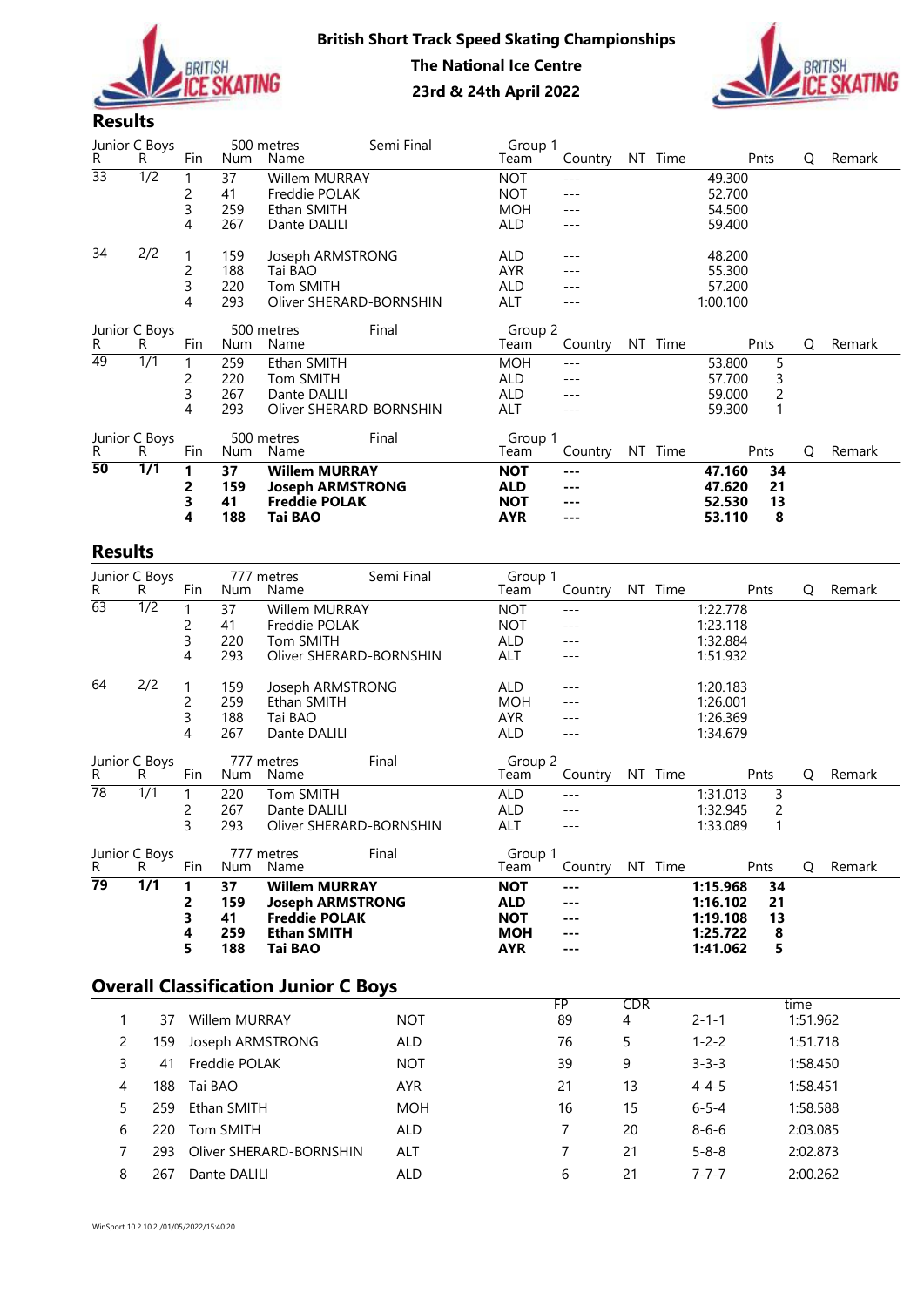



#### Masters

|                | BRITISH<br><b>ICE SKATING</b> |          | <b>The National Ice Centre</b> | <b>British Short Track Speed Skating Championships</b> | <b>BRITISH</b> |
|----------------|-------------------------------|----------|--------------------------------|--------------------------------------------------------|----------------|
|                |                               |          | 23rd & 24th April 2022         |                                                        |                |
|                | <b>List of Competitors</b>    |          |                                |                                                        |                |
| <b>Masters</b> |                               |          |                                |                                                        |                |
| 33             | <b>WRIGHT</b>                 | Keith    | <b>SHF</b>                     | $---$                                                  |                |
| 42             | <b>HARRISON</b>               | Fiona    | <b>SHF</b>                     |                                                        |                |
| 140            | <b>MURRAY</b>                 | Chris    | <b>NOT</b>                     | ---                                                    |                |
| 162            | <b>HILL Snr</b>               | Adam     | <b>MOH</b>                     | ---                                                    |                |
| 165            | <b>HUMBER</b>                 | Steve    | <b>MOH</b>                     | ---                                                    |                |
| 186            | <b>WRIGHT</b>                 | Frazer   | <b>SHF</b>                     | $- - -$                                                |                |
| 228            | <b>MORRAN</b>                 | Andy     | <b>NOT</b>                     |                                                        |                |
| 242            | CARR                          | Peter    | <b>ALD</b>                     |                                                        |                |
| 244            | <b>GREGORY</b>                | Alistair | <b>NOT</b>                     |                                                        |                |
| 298            | BRANAGAN                      | Julia    | <b>ALD</b>                     | ---                                                    |                |
| Qualifying     |                               |          |                                |                                                        |                |
| <b>Masters</b> | 1000                          |          | (10 competitors)               |                                                        |                |

# **Qualifying**

|                                                                  |                                                                                                                                                 |                                |                                                                            |                                                                                          | <b>British Short Track Speed Skating Championships</b><br><b>The National Ice Centre</b><br>23rd & 24th April 2022 |                                                                                                                     |                                                                                              |  |                                                          |   |           |
|------------------------------------------------------------------|-------------------------------------------------------------------------------------------------------------------------------------------------|--------------------------------|----------------------------------------------------------------------------|------------------------------------------------------------------------------------------|--------------------------------------------------------------------------------------------------------------------|---------------------------------------------------------------------------------------------------------------------|----------------------------------------------------------------------------------------------|--|----------------------------------------------------------|---|-----------|
|                                                                  | <b>List of Competitors</b>                                                                                                                      |                                |                                                                            |                                                                                          |                                                                                                                    |                                                                                                                     |                                                                                              |  |                                                          |   |           |
| Masters                                                          |                                                                                                                                                 |                                |                                                                            |                                                                                          |                                                                                                                    |                                                                                                                     |                                                                                              |  |                                                          |   |           |
| 33<br>42<br>140<br>162<br>165<br>186<br>228<br>242<br>244<br>298 | WRIGHT<br><b>HARRISON</b><br><b>MURRAY</b><br><b>HILL Snr</b><br><b>HUMBER</b><br><b>WRIGHT</b><br><b>MORRAN</b><br>CARR<br>GREGORY<br>BRANAGAN |                                |                                                                            | Keith<br>Fiona<br>Chris<br>Adam<br>Steve<br>Frazer<br>Andy<br>Peter<br>Alistair<br>Julia |                                                                                                                    | <b>SHF</b><br>SHF<br><b>NOT</b><br><b>MOH</b><br><b>MOH</b><br><b>SHF</b><br><b>NOT</b><br>ALD<br><b>NOT</b><br>ALD | $- - -$<br>$---$<br>$- -$<br>$---$<br>$---$<br>$- - -$<br>$---$<br>$---$<br>$- - -$<br>$---$ |  |                                                          |   |           |
| Qualifying                                                       |                                                                                                                                                 |                                |                                                                            |                                                                                          |                                                                                                                    |                                                                                                                     |                                                                                              |  |                                                          |   |           |
| <b>Masters</b>                                                   |                                                                                                                                                 |                                | 1000                                                                       |                                                                                          | (10 competitors)                                                                                                   |                                                                                                                     |                                                                                              |  |                                                          |   |           |
| <b>Masters</b>                                                   |                                                                                                                                                 |                                | 777                                                                        | A(2)<br>SF<br>A(2)                                                                       | B(1)<br>5<br>A(1)<br>(10 competitors)<br>F<br>B(1)<br>5<br>A(1)                                                    |                                                                                                                     |                                                                                              |  |                                                          |   |           |
| <b>Masters</b>                                                   |                                                                                                                                                 |                                | 500                                                                        |                                                                                          | (10 competitors)                                                                                                   |                                                                                                                     |                                                                                              |  |                                                          |   |           |
|                                                                  |                                                                                                                                                 |                                |                                                                            | SF<br>A(2)                                                                               | F<br>C(1)<br>4<br>B(1)<br>4<br>A(1)                                                                                |                                                                                                                     |                                                                                              |  |                                                          |   |           |
| <b>Results</b>                                                   |                                                                                                                                                 |                                |                                                                            |                                                                                          |                                                                                                                    |                                                                                                                     |                                                                                              |  |                                                          |   |           |
| Masters<br>$\mathsf{R}^-$<br>${\sf R}$                           | Fin                                                                                                                                             | Num                            | 1000 metres<br>Name                                                        |                                                                                          | Semi Final                                                                                                         | Group 1<br>Team                                                                                                     | Country NT Time                                                                              |  | Pnts                                                     | Q | Remark    |
| $\overline{7}$<br>1/2                                            | $\mathbf 1$<br>$\overline{c}$<br>$\mathsf 3$<br>$\overline{4}$<br>dnf                                                                           | 242<br>33<br>140<br>162<br>228 | Peter CARR<br>Keith WRIGHT<br>Chris MURRAY<br>Adam HILL Snr<br>Andy MORRAN |                                                                                          |                                                                                                                    | <b>ALD</b><br><b>SHF</b><br><b>NOT</b><br><b>MOH</b><br><b>NOT</b>                                                  | $--\,$<br>$- - -$<br>$- -$<br>$- - -$<br>$- - -$                                             |  | 1:50.452<br>1:52.276<br>1:59.288<br>2:02.756             |   | No Finish |
| 2/2<br>8                                                         | $\overline{1}$<br>$\overline{c}$<br>3<br>4<br>5                                                                                                 | 186<br>165<br>42<br>244<br>298 | Frazer WRIGHT<br>Steve HUMBER                                              | Fiona HARRISON<br>Alistair GREGORY<br>Julia BRANAGAN                                     |                                                                                                                    | <b>SHF</b><br><b>MOH</b><br><b>SHF</b><br><b>NOT</b><br><b>ALD</b>                                                  | $- - -$<br>$- -$<br>$---$<br>$---$<br>$--\,$                                                 |  | 1:53.413<br>1:53.671<br>1:53.733<br>2:08.953<br>2:19.659 |   |           |

## Results

|                 |                  |                                  |                                 | ,,,                                                                                                              | $($ to competitors)                         |                                                                    |                                                                                                                                                                                                                                                                                                                                                                                                                                                                  |         |                                                                                      |   |                      |
|-----------------|------------------|----------------------------------|---------------------------------|------------------------------------------------------------------------------------------------------------------|---------------------------------------------|--------------------------------------------------------------------|------------------------------------------------------------------------------------------------------------------------------------------------------------------------------------------------------------------------------------------------------------------------------------------------------------------------------------------------------------------------------------------------------------------------------------------------------------------|---------|--------------------------------------------------------------------------------------|---|----------------------|
|                 |                  |                                  |                                 | SF<br>A(2)                                                                                                       | F<br>$B\ (\ 1)$<br>5<br>A(1)                |                                                                    |                                                                                                                                                                                                                                                                                                                                                                                                                                                                  |         |                                                                                      |   |                      |
| <b>Masters</b>  |                  |                                  |                                 | 500                                                                                                              | (10 competitors)                            |                                                                    |                                                                                                                                                                                                                                                                                                                                                                                                                                                                  |         |                                                                                      |   |                      |
|                 |                  |                                  |                                 | SF<br>$A(2)$                                                                                                     | F<br>$C(1)$<br>$B\ (\ 1)$<br>$A$ ( $\it 1)$ |                                                                    |                                                                                                                                                                                                                                                                                                                                                                                                                                                                  |         |                                                                                      |   |                      |
| <b>Results</b>  |                  |                                  |                                 |                                                                                                                  |                                             |                                                                    |                                                                                                                                                                                                                                                                                                                                                                                                                                                                  |         |                                                                                      |   |                      |
| Masters<br>R.   | R                | Fin                              | Num                             | 1000 metres<br>Name                                                                                              | Semi Final                                  | Group 1<br>Team                                                    | Country                                                                                                                                                                                                                                                                                                                                                                                                                                                          | NT Time | Pnts                                                                                 | Q | Remark               |
| $\overline{7}$  | 1/2              | 2<br>3<br>4<br>dnf               | 242<br>33<br>140<br>162<br>228  | Peter CARR<br>Keith WRIGHT<br>Chris MURRAY<br>Adam HILL Snr<br>Andy MORRAN                                       |                                             | <b>ALD</b><br><b>SHF</b><br><b>NOT</b><br><b>MOH</b><br><b>NOT</b> | $---$<br>$- - -$<br>$\qquad \qquad - -$<br>$---$<br>$---$                                                                                                                                                                                                                                                                                                                                                                                                        |         | 1:50.452<br>1:52.276<br>1:59.288<br>2:02.756                                         |   | No Finish            |
| 8               | 2/2              | $\overline{c}$<br>3<br>4<br>5    | 186<br>165<br>42<br>244<br>298  | Frazer WRIGHT<br><b>Steve HUMBER</b><br>Fiona HARRISON<br><b>Alistair GREGORY</b><br>Julia BRANAGAN              |                                             | SHF<br><b>MOH</b><br><b>SHF</b><br><b>NOT</b><br>ALD               | $---$<br>$\qquad \qquad - -$<br>$\qquad \qquad - -$<br>$---$<br>$\qquad \qquad - -$                                                                                                                                                                                                                                                                                                                                                                              |         | 1:53.413<br>1:53.671<br>1:53.733<br>2:08.953<br>2:19.659                             |   |                      |
| Masters<br>R.   | R                | Fin                              | Num                             | 1000 metres<br>Final<br>Name                                                                                     |                                             | Group 2<br>Team                                                    | Country                                                                                                                                                                                                                                                                                                                                                                                                                                                          | NT Time | Pnts                                                                                 | Q | Remark               |
| $\overline{21}$ | $\overline{1/1}$ | $\overline{c}$<br>3<br>dnf<br>p  | 140<br>162<br>298<br>228<br>244 | Chris MURRAY<br>Adam HILL Snr<br>Julia BRANAGAN<br>Andy MORRAN<br>Alistair GREGORY                               |                                             | <b>NOT</b><br><b>MOH</b><br>ALD<br><b>NOT</b><br><b>NOT</b>        | $- - -$<br>$\qquad \qquad - -$<br>$---$<br>$- - -$<br>$- - -$                                                                                                                                                                                                                                                                                                                                                                                                    |         | 2:00.828<br>3<br>2:03.042<br>$\overline{c}$<br>2:18.912<br>1                         |   | No Finish<br>Penalty |
| Masters<br>R.   | R                | Fin                              | Num                             | 1000 metres<br>Name                                                                                              | Final                                       | Group 1<br>Team                                                    | Country NT Time                                                                                                                                                                                                                                                                                                                                                                                                                                                  |         | Pnts                                                                                 | Q | Remark               |
| $\overline{22}$ | $\overline{1/1}$ | $\mathbf{1}$<br>2<br>3<br>4<br>5 | 186<br>242<br>165<br>33<br>42   | <b>Frazer WRIGHT</b><br><b>Peter CARR</b><br><b>Steve HUMBER</b><br><b>Keith WRIGHT</b><br><b>Fiona HARRISON</b> |                                             | <b>SHF</b><br><b>ALD</b><br><b>MOH</b><br><b>SHF</b><br><b>SHF</b> | $\frac{1}{2} \frac{1}{2} \frac{1}{2} \frac{1}{2} \frac{1}{2} \frac{1}{2} \frac{1}{2} \frac{1}{2} \frac{1}{2} \frac{1}{2} \frac{1}{2} \frac{1}{2} \frac{1}{2} \frac{1}{2} \frac{1}{2} \frac{1}{2} \frac{1}{2} \frac{1}{2} \frac{1}{2} \frac{1}{2} \frac{1}{2} \frac{1}{2} \frac{1}{2} \frac{1}{2} \frac{1}{2} \frac{1}{2} \frac{1}{2} \frac{1}{2} \frac{1}{2} \frac{1}{2} \frac{1}{2} \frac{$<br>$--$<br>$\sim$ $\sim$ $\sim$<br>$\cdots$<br>$\sim$ $\sim$ $\sim$ |         | 1:47.261<br>34<br>1:48.029<br>21<br>13<br>1:49.343<br>1:52.123<br>8<br>1:52.303<br>5 |   |                      |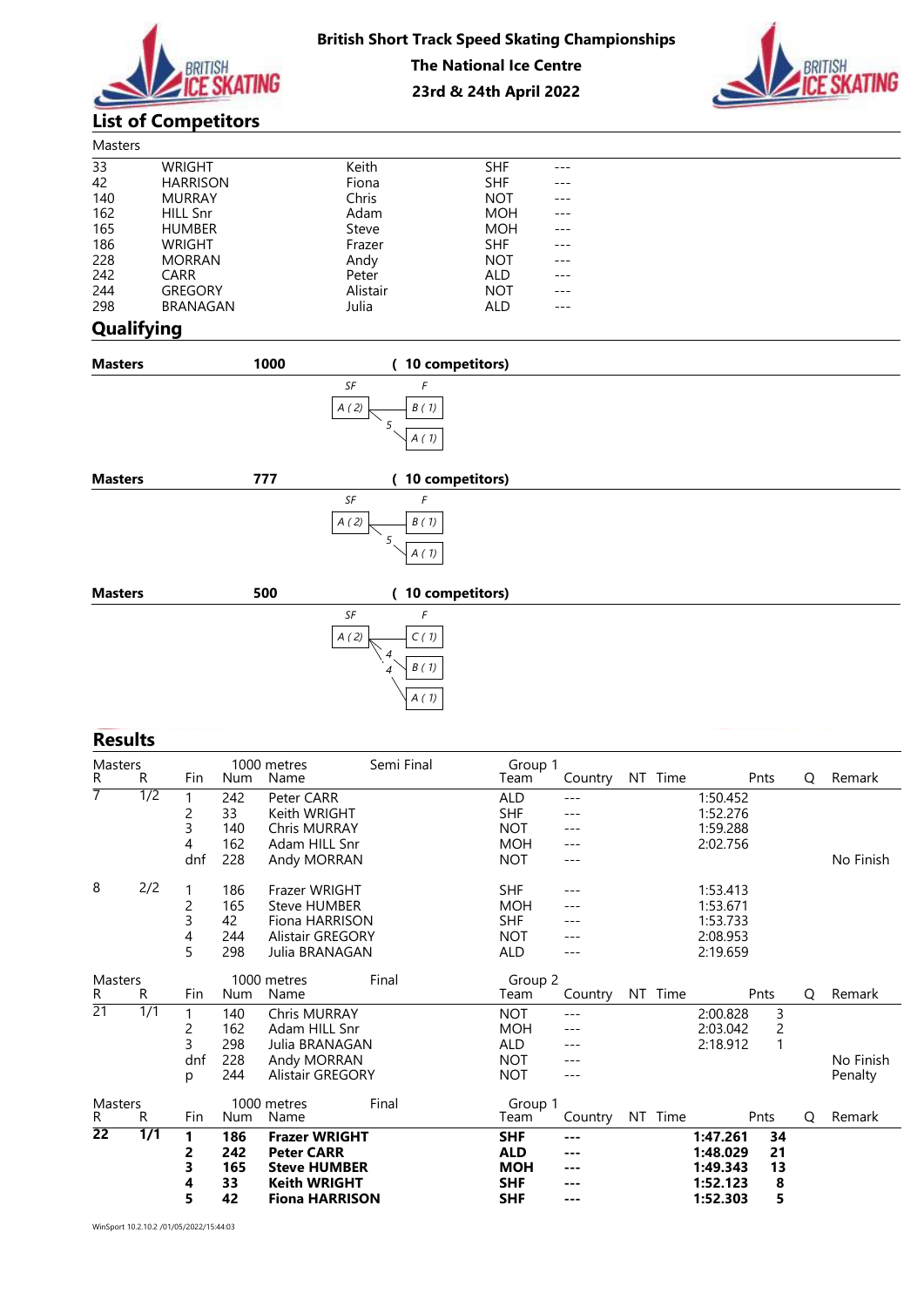



| Masters               |                  |                |     | 500 metres              | Semi Final | Group 1         |                                |         |          |                |   |           |
|-----------------------|------------------|----------------|-----|-------------------------|------------|-----------------|--------------------------------|---------|----------|----------------|---|-----------|
| R.<br>$\overline{35}$ | R                | Fin            | Num | Name                    |            | Team            | Country NT Time                |         |          | Pnts           | Q | Remark    |
|                       | $\overline{1/2}$ | $\mathbf 1$    | 242 | Peter CARR              |            | ALD             | $---$                          |         | 50.900   |                |   |           |
|                       |                  | $\overline{c}$ | 165 | <b>Steve HUMBER</b>     |            | <b>MOH</b>      | $---$                          |         | 53.300   |                |   |           |
|                       |                  | 3              | 162 | Adam HILL Snr           |            | <b>MOH</b>      | $---$                          |         | 1:01.400 |                |   |           |
|                       |                  | 4              | 244 | <b>Alistair GREGORY</b> |            | <b>NOT</b>      | $---$                          |         | 1:09.700 |                |   |           |
|                       |                  | dnf            | 140 | <b>Chris MURRAY</b>     |            | <b>NOT</b>      | $- - -$                        |         |          |                |   | No Finish |
| 36                    | 2/2              | -1             | 186 | Frazer WRIGHT           |            | <b>SHF</b>      | $- - -$                        |         | 52.900   |                |   |           |
|                       |                  | $\overline{c}$ | 33  | Keith WRIGHT            |            | <b>SHF</b>      | $- - -$                        |         | 54.200   |                |   |           |
|                       |                  | 3              | 42  | Fiona HARRISON          |            | <b>SHF</b>      | $---$                          |         | 54.900   |                |   |           |
|                       |                  | 4              | 298 | Julia BRANAGAN          |            | <b>ALD</b>      | $\qquad \qquad - -$            |         | 1:13.500 |                |   |           |
|                       |                  | 5              | 228 | Andy MORRAN             |            | <b>NOT</b>      | $ -$                           |         | 1:24.100 |                |   |           |
|                       |                  |                |     |                         |            |                 |                                |         |          |                |   |           |
| Masters<br>R.         | R                | Fin            | Num | 500 metres<br>Name      | Final      | Group 3<br>Team | Country                        | NT Time |          | Pnts           | Q | Remark    |
| $\overline{51}$       | $\overline{1/1}$ |                |     |                         |            |                 |                                |         |          |                |   |           |
|                       |                  | $\overline{1}$ | 140 | Chris MURRAY            |            | <b>NOT</b>      | $- - -$                        |         | 59.300   |                |   |           |
|                       |                  | $\overline{2}$ | 228 | Andy MORRAN             |            | <b>NOT</b>      | $\qquad \qquad - -$            |         | 1:23.700 |                |   |           |
| Masters               |                  |                |     | 500 metres              | Final      | Group 2         |                                |         |          |                |   |           |
| R.                    | R                | Fin            | Num | Name                    |            | Team            | Country                        | NT Time |          | Pnts           | Q | Remark    |
| $\overline{52}$       | $\overline{1/1}$ | $\overline{1}$ | 42  | Fiona HARRISON          |            | <b>SHF</b>      | $\qquad \qquad - -$            |         | 55.900   | 5              |   |           |
|                       |                  | $\overline{c}$ | 162 | Adam HILL Snr           |            | <b>MOH</b>      | $- - -$                        |         | 1:00.800 | 3              |   |           |
|                       |                  | 3              | 244 | <b>Alistair GREGORY</b> |            | <b>NOT</b>      | $- - -$                        |         | 1:01.100 | $\overline{c}$ |   |           |
|                       |                  | 4              | 298 | Julia BRANAGAN          |            | <b>ALD</b>      | $- - -$                        |         | 1:08.900 | $\mathbf{1}$   |   |           |
| Masters               |                  |                |     | 500 metres              | Final      | Group 1         |                                |         |          |                |   |           |
| R.                    | R                | Fin            | Num | Name                    |            | Team            | Country NT Time                |         |          | Pnts           | Q | Remark    |
| $\overline{53}$       | $\overline{1/1}$ | $\mathbf{1}$   | 186 | <b>Frazer WRIGHT</b>    |            | <b>SHF</b>      | $\sim$ $\sim$ $\sim$           |         | 49.500   | 34             |   |           |
|                       |                  | 2              | 242 | <b>Peter CARR</b>       |            | <b>ALD</b>      | ---                            |         | 50.100   | 21             |   |           |
|                       |                  | 3              | 165 | <b>Steve HUMBER</b>     |            | <b>MOH</b>      | $--$                           |         | 52.900   | 13             |   |           |
|                       |                  | 4              | 33  | <b>Keith WRIGHT</b>     |            | <b>SHF</b>      | $- - -$                        |         | 53.300   | 8              |   |           |
|                       |                  |                |     |                         |            |                 |                                |         |          |                |   |           |
|                       |                  |                |     |                         |            |                 |                                |         |          |                |   |           |
|                       |                  |                |     |                         |            |                 |                                |         |          |                |   |           |
| <b>Results</b>        |                  |                |     |                         |            |                 |                                |         |          |                |   |           |
| Masters               |                  |                |     | 777 metres              | Semi Final | Group 1         |                                |         |          |                |   |           |
| R.                    | R                | Fin            | Num | Name                    |            | Team            | Country                        | NT Time |          | Pnts           | Q | Remark    |
| $\overline{65}$       | $\overline{1/2}$ | $\overline{1}$ | 186 | Frazer WRIGHT           |            | SHF             | $\frac{1}{2}$                  |         | 1:26.651 |                |   |           |
|                       |                  | $\overline{c}$ | 33  | Keith WRIGHT            |            | <b>SHF</b>      | $\!\!\!\!\!-\!-\!$ $\!\!\!-\!$ |         | 1:26.761 |                |   |           |
|                       |                  | 3              | 42  | Fiona HARRISON          |            | SHF             | $- - -$                        |         | 1:26.921 |                |   |           |
|                       |                  | 4              | 244 | <b>Alistair GREGORY</b> |            | <b>NOT</b>      | $- - -$                        |         | 1:42.543 |                |   |           |
|                       |                  | 5              | 298 | Julia BRANAGAN          |            | <b>ALD</b>      | $- - -$                        |         | 1:45.093 |                |   |           |
|                       |                  |                |     |                         |            |                 |                                |         |          |                |   |           |
| 66                    | 2/2              | $\overline{1}$ | 242 | Peter CARR              |            | <b>ALD</b>      | $---$                          |         | 1:23.280 |                |   |           |
|                       |                  | $\overline{c}$ | 165 | <b>Steve HUMBER</b>     |            | <b>MOH</b>      | $---$                          |         | 1:27.432 |                |   |           |
|                       |                  | 3              | 140 | <b>Chris MURRAY</b>     |            | <b>NOT</b>      | $---$                          |         | 1:30.192 |                |   |           |
|                       |                  | 4              | 162 | Adam HILL Snr           |            | <b>MOH</b>      | $- - -$                        |         | 1:34.866 |                |   |           |
|                       |                  | 5              | 228 | Andy MORRAN             |            | <b>NOT</b>      | $---$                          |         | 2:14.814 |                |   |           |

| <u>iiusteis</u><br>R. | R                | Fin          | Num | $300111$ cu cu<br>.<br>Name |            | $OIOUP -$<br>Team | Country                                                                                                                                                                                                                                                                                                                                                                                      | NT Time |                      | Pnts           | Q | Remark |
|-----------------------|------------------|--------------|-----|-----------------------------|------------|-------------------|----------------------------------------------------------------------------------------------------------------------------------------------------------------------------------------------------------------------------------------------------------------------------------------------------------------------------------------------------------------------------------------------|---------|----------------------|----------------|---|--------|
| $\overline{52}$       | $\overline{1/1}$ |              | 42  | Fiona HARRISON              |            | <b>SHF</b>        | $---$                                                                                                                                                                                                                                                                                                                                                                                        |         | 55.900               | 5              |   |        |
|                       |                  | 2            | 162 | Adam HILL Snr               |            | <b>MOH</b>        | $---$                                                                                                                                                                                                                                                                                                                                                                                        |         | 1:00.800             | 3              |   |        |
|                       |                  | 3            | 244 | Alistair GREGORY            |            | <b>NOT</b>        | $- - -$                                                                                                                                                                                                                                                                                                                                                                                      |         | 1:01.100             | $\overline{c}$ |   |        |
|                       |                  | 4            | 298 | Julia BRANAGAN              |            | ALD               | $---$                                                                                                                                                                                                                                                                                                                                                                                        |         | 1:08.900             | $\mathbf{1}$   |   |        |
|                       |                  |              |     | 500 metres<br>Final         |            | Group 1           |                                                                                                                                                                                                                                                                                                                                                                                              |         |                      |                |   |        |
| Masters<br>R F        | R                | Fin          | Num | Name                        |            | Team              | Country NT Time                                                                                                                                                                                                                                                                                                                                                                              |         |                      | Pnts           | Q | Remark |
| $\overline{53}$       | $\overline{1/1}$ | $\mathbf{1}$ | 186 | <b>Frazer WRIGHT</b>        |            | <b>SHF</b>        | $\qquad \qquad -$                                                                                                                                                                                                                                                                                                                                                                            |         | 49.500               | 34             |   |        |
|                       |                  | 2            | 242 | <b>Peter CARR</b>           |            | <b>ALD</b>        | $--$                                                                                                                                                                                                                                                                                                                                                                                         |         | 50.100               | 21             |   |        |
|                       |                  | 3            | 165 | <b>Steve HUMBER</b>         |            | <b>MOH</b>        | ---                                                                                                                                                                                                                                                                                                                                                                                          |         | 52.900               | 13             |   |        |
|                       |                  | 4            | 33  | <b>Keith WRIGHT</b>         |            | <b>SHF</b>        | ---                                                                                                                                                                                                                                                                                                                                                                                          |         | 53.300               | 8              |   |        |
|                       |                  |              |     |                             |            |                   |                                                                                                                                                                                                                                                                                                                                                                                              |         |                      |                |   |        |
| <b>Results</b>        |                  |              |     |                             |            |                   |                                                                                                                                                                                                                                                                                                                                                                                              |         |                      |                |   |        |
| Masters<br>R.         | R                | Fin          | Num | 777 metres<br>Name          | Semi Final | Group 1<br>Team   | Country NT Time                                                                                                                                                                                                                                                                                                                                                                              |         |                      | Pnts           | Q | Remark |
| $\overline{65}$       | $\overline{1/2}$ | 1            | 186 | Frazer WRIGHT               |            | SHF               |                                                                                                                                                                                                                                                                                                                                                                                              |         | 1:26.651             |                |   |        |
|                       |                  |              | 33  | Keith WRIGHT                |            | <b>SHF</b>        | $---$<br>$---$                                                                                                                                                                                                                                                                                                                                                                               |         |                      |                |   |        |
|                       |                  | 2<br>3       | 42  | Fiona HARRISON              |            | <b>SHF</b>        |                                                                                                                                                                                                                                                                                                                                                                                              |         | 1:26.761<br>1:26.921 |                |   |        |
|                       |                  | 4            | 244 | Alistair GREGORY            |            | <b>NOT</b>        | $---$<br>$---$                                                                                                                                                                                                                                                                                                                                                                               |         | 1:42.543             |                |   |        |
|                       |                  | 5            | 298 | Julia BRANAGAN              |            | ALD               | $---$                                                                                                                                                                                                                                                                                                                                                                                        |         | 1:45.093             |                |   |        |
|                       |                  |              |     |                             |            |                   |                                                                                                                                                                                                                                                                                                                                                                                              |         |                      |                |   |        |
| 66                    | 2/2              |              | 242 | Peter CARR                  |            | ALD               | $---$                                                                                                                                                                                                                                                                                                                                                                                        |         | 1:23.280             |                |   |        |
|                       |                  | 2            | 165 | <b>Steve HUMBER</b>         |            | <b>MOH</b>        | $---$                                                                                                                                                                                                                                                                                                                                                                                        |         | 1:27.432             |                |   |        |
|                       |                  | 3            | 140 | Chris MURRAY                |            | <b>NOT</b>        | $---$                                                                                                                                                                                                                                                                                                                                                                                        |         | 1:30.192             |                |   |        |
|                       |                  | 4            | 162 | Adam HILL Snr               |            | <b>MOH</b>        | $---$                                                                                                                                                                                                                                                                                                                                                                                        |         | 1:34.866             |                |   |        |
|                       |                  | 5            | 228 | Andy MORRAN                 |            | <b>NOT</b>        | $---$                                                                                                                                                                                                                                                                                                                                                                                        |         | 2:14.814             |                |   |        |
|                       |                  |              |     |                             |            |                   |                                                                                                                                                                                                                                                                                                                                                                                              |         |                      |                |   |        |
| Masters<br>R.         | R                | Fin          | Num | 777 metres<br>Final<br>Name |            | Group 2<br>Team   | Country NT Time                                                                                                                                                                                                                                                                                                                                                                              |         |                      | Pnts           | Q | Remark |
| $\overline{80}$       | 1/1              |              | 140 | Chris MURRAY                |            | <b>NOT</b>        | $---$                                                                                                                                                                                                                                                                                                                                                                                        |         | 0.000                | 3              |   |        |
|                       |                  | 2            | 162 | Adam HILL Snr               |            | <b>MOH</b>        | $---$                                                                                                                                                                                                                                                                                                                                                                                        |         | 0.000                | $\overline{c}$ |   |        |
|                       |                  | 3            | 244 | Alistair GREGORY            |            | <b>NOT</b>        | $---$                                                                                                                                                                                                                                                                                                                                                                                        |         | 0.000                |                |   |        |
|                       |                  | 4            | 298 | Julia BRANAGAN              |            | ALD               | $---$                                                                                                                                                                                                                                                                                                                                                                                        |         | 0.000                |                |   |        |
|                       |                  | 5            | 228 | Andy MORRAN                 |            | <b>NOT</b>        | $---$                                                                                                                                                                                                                                                                                                                                                                                        |         | 0.000                |                |   |        |
|                       |                  |              |     |                             |            |                   |                                                                                                                                                                                                                                                                                                                                                                                              |         |                      |                |   |        |
| Masters<br>R.         | R                | Fin          | Num | Final<br>777 metres<br>Name |            | Group 1<br>Team   | Country NT Time                                                                                                                                                                                                                                                                                                                                                                              |         |                      | Pnts           | Q | Remark |
| 81                    | 1/1              | 1            | 242 | <b>Peter CARR</b>           |            | <b>ALD</b>        | $\frac{1}{2} \frac{1}{2} \frac{1}{2} \frac{1}{2} \frac{1}{2} \frac{1}{2} \frac{1}{2} \frac{1}{2} \frac{1}{2} \frac{1}{2} \frac{1}{2} \frac{1}{2} \frac{1}{2} \frac{1}{2} \frac{1}{2} \frac{1}{2} \frac{1}{2} \frac{1}{2} \frac{1}{2} \frac{1}{2} \frac{1}{2} \frac{1}{2} \frac{1}{2} \frac{1}{2} \frac{1}{2} \frac{1}{2} \frac{1}{2} \frac{1}{2} \frac{1}{2} \frac{1}{2} \frac{1}{2} \frac{$ |         | 1:19.230             | 34             |   |        |
|                       |                  | 2            | 186 | <b>Frazer WRIGHT</b>        |            | <b>SHF</b>        | ---                                                                                                                                                                                                                                                                                                                                                                                          |         | 1:19.282             | 21             |   |        |
|                       |                  | 3            | 165 | <b>Steve HUMBER</b>         |            | <b>MOH</b>        | $\qquad \qquad -$                                                                                                                                                                                                                                                                                                                                                                            |         | 1:22.786             | 13             |   |        |
|                       |                  | 4            | 42  | <b>Fiona HARRISON</b>       |            | <b>SHF</b>        | $\qquad \qquad -$                                                                                                                                                                                                                                                                                                                                                                            |         | 1:25.024             | 8              |   |        |
|                       |                  | 5            | 33  | <b>Keith WRIGHT</b>         |            | <b>SHF</b>        | $\sim$ $\sim$ $\sim$                                                                                                                                                                                                                                                                                                                                                                         |         | 1:25.332             | 5              |   |        |
|                       |                  |              |     |                             |            |                   |                                                                                                                                                                                                                                                                                                                                                                                              |         |                      |                |   |        |
|                       |                  |              |     |                             |            |                   |                                                                                                                                                                                                                                                                                                                                                                                              |         |                      |                |   |        |
|                       |                  |              |     |                             |            |                   |                                                                                                                                                                                                                                                                                                                                                                                              |         |                      |                |   |        |
|                       |                  |              |     |                             |            |                   |                                                                                                                                                                                                                                                                                                                                                                                              |         |                      |                |   |        |
|                       |                  |              |     |                             |            |                   |                                                                                                                                                                                                                                                                                                                                                                                              |         |                      |                |   |        |
|                       |                  |              |     |                             |            |                   |                                                                                                                                                                                                                                                                                                                                                                                              |         |                      |                |   |        |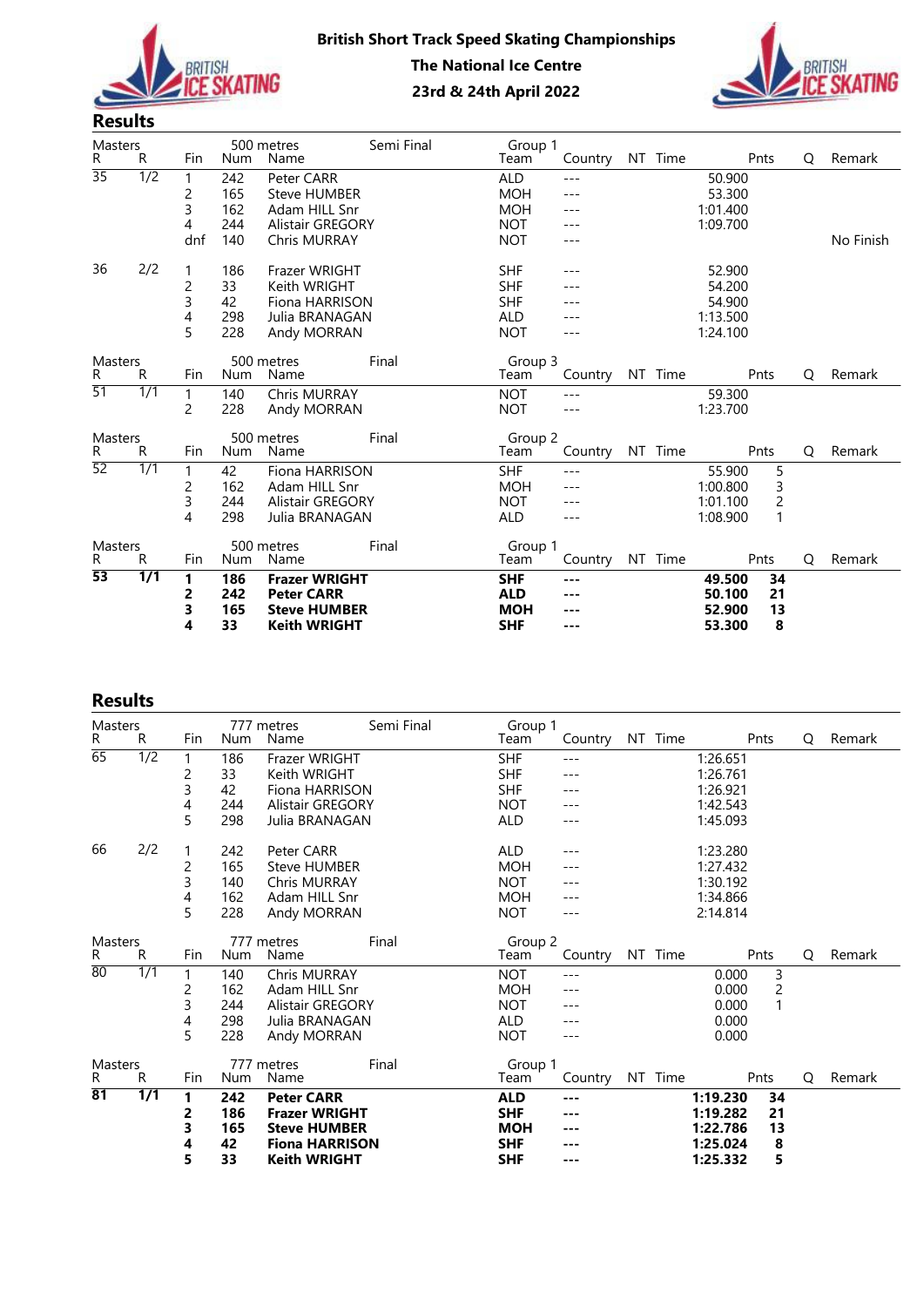|    |     | BRITISH                               | <b>British Short Track Speed Skating Championships</b><br><b>The National Ice Centre</b><br>23rd & 24th April 2022 |          |                 | <b>BRITISH</b> |                  |
|----|-----|---------------------------------------|--------------------------------------------------------------------------------------------------------------------|----------|-----------------|----------------|------------------|
|    |     | <b>Overall Classification Masters</b> |                                                                                                                    |          |                 |                |                  |
| 1  | 186 | Frazer WRIGHT                         | <b>SHF</b>                                                                                                         | FP<br>89 | <b>CDR</b><br>4 | $1 - 1 - 2$    | time<br>1:47.261 |
| 2  | 242 | Peter CARR                            | <b>ALD</b>                                                                                                         | 76       | 5               | $2 - 2 - 1$    | 1:48.029         |
| 3  | 165 | Steve HUMBER                          | <b>MOH</b>                                                                                                         | 39       | 9               | $3 - 3 - 3$    | 1:49.343         |
| 4  | 33  | Keith WRIGHT                          | <b>SHF</b>                                                                                                         | 21       | 13              | $4 - 4 - 5$    | 1:52.123         |
| 5  | 42  | Fiona HARRISON                        | <b>SHF</b>                                                                                                         | 18       | 14              | $5 - 5 - 4$    | 1:52.303         |
| 6  | 162 | Adam HILL Snr                         | <b>MOH</b>                                                                                                         | 7        | 20              | $7 - 6 - 7$    | 2:02.756         |
| 7  | 140 | <b>Chris MURRAY</b>                   | <b>NOT</b>                                                                                                         | 6        | 21              | $6 - 9 - 6$    | 1:59.288         |
| 8  | 244 | <b>Alistair GREGORY</b>               | <b>NOT</b>                                                                                                         | 3        | 25              | $10 - 7 - 8$   | 2:08.953         |
| 9  | 298 | Julia BRANAGAN                        | <b>ALD</b>                                                                                                         | 2        | 25              | $8 - 8 - 9$    | 2:18.912         |
| 10 | 228 | Andy MORRAN                           | <b>NOT</b>                                                                                                         |          | 29              | $9 - 10 - 10$  | 0.000            |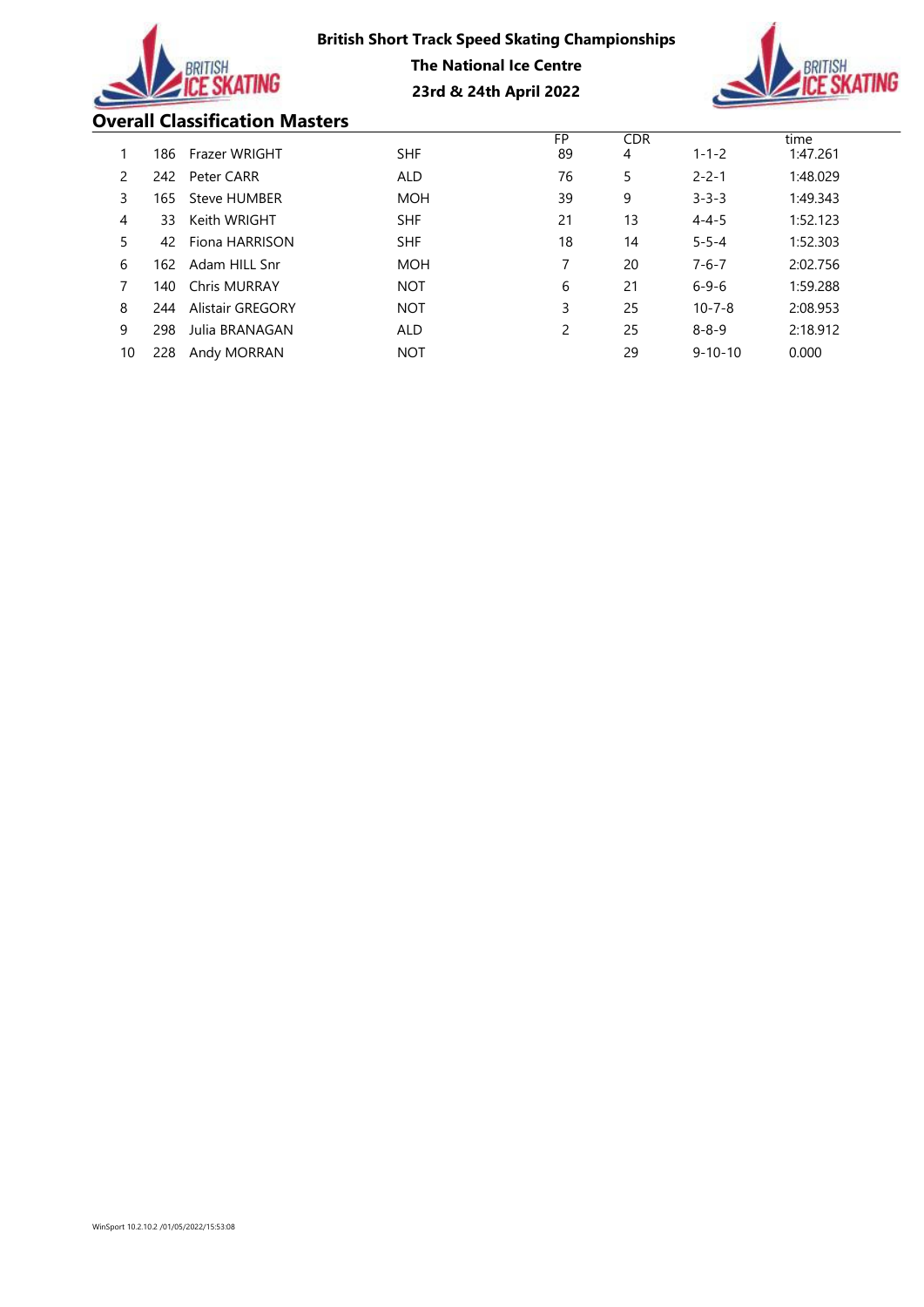



# The National Ice Centre

#### List of Competitors

|                  |                                |                                                         |                            |                                                                     | <b>British Short Track Speed Skating Championships</b> | <b>The National Ice Centre</b><br>23rd & 24th April 2022 |                                                          |                     |                                     |                       | <b>TISH</b> |
|------------------|--------------------------------|---------------------------------------------------------|----------------------------|---------------------------------------------------------------------|--------------------------------------------------------|----------------------------------------------------------|----------------------------------------------------------|---------------------|-------------------------------------|-----------------------|-------------|
|                  | Junior Women                   |                                                         | <b>List of Competitors</b> |                                                                     |                                                        |                                                          |                                                          |                     |                                     |                       |             |
| 70<br>133<br>262 |                                | CAMERON<br>TILEKAR<br>McKEE                             |                            |                                                                     | Chloe<br>Tanisha<br>Lucy                               | AYR<br><b>MOH</b><br><b>NOT</b>                          | $- - -$<br>$---$<br>$---$                                |                     |                                     |                       |             |
|                  | <b>Qualifying</b>              |                                                         |                            |                                                                     |                                                        |                                                          |                                                          |                     |                                     |                       |             |
|                  | <b>Junior Women</b>            |                                                         |                            | 1500                                                                |                                                        | 3 competitors)                                           |                                                          |                     |                                     |                       |             |
|                  |                                |                                                         |                            |                                                                     | F<br>A(1)                                              |                                                          |                                                          |                     |                                     |                       |             |
|                  | <b>Junior Women</b>            |                                                         |                            | 1000                                                                |                                                        | 3 competitors)                                           |                                                          |                     |                                     |                       |             |
|                  |                                |                                                         |                            |                                                                     | F<br>$A$ ( $\it 1)$                                    |                                                          |                                                          |                     |                                     |                       |             |
|                  | <b>Junior Women</b>            |                                                         |                            | 500                                                                 |                                                        | 3 competitors)                                           |                                                          |                     |                                     |                       |             |
|                  |                                |                                                         |                            |                                                                     | F                                                      |                                                          |                                                          |                     |                                     |                       |             |
|                  |                                |                                                         |                            |                                                                     |                                                        |                                                          |                                                          |                     |                                     |                       |             |
|                  |                                |                                                         |                            |                                                                     | $A$ ( $\it 1)$                                         |                                                          |                                                          |                     |                                     |                       |             |
|                  | <b>Results</b><br>Junior Women |                                                         |                            | 1500 metres                                                         | Final                                                  | Group 1                                                  |                                                          |                     |                                     |                       |             |
| R.<br>23         | R.<br>1/1                      | Fin<br>$\mathbf{1}$<br>$\overline{\mathbf{c}}$          | 70<br>262                  | Num Name<br><b>Chloe CAMERON</b><br><b>Lucy McKEE</b>               |                                                        | Team<br><b>AYR</b><br><b>NOT</b>                         | $\cdots$<br>$\sim$ $\sim$ $\sim$                         | Country NT Time     | 2:56.519<br>3:10.115                | Pnts<br>Q<br>34<br>21 | Remark      |
|                  |                                | 3                                                       | 133                        | <b>Tanisha TILEKAR</b>                                              |                                                        | <b>MOH</b>                                               | $\sim$ $\sim$ $\sim$                                     |                     | 3:35.109                            | 13                    |             |
| <b>Results</b>   |                                |                                                         |                            |                                                                     |                                                        |                                                          |                                                          |                     |                                     |                       |             |
| R                | Junior Women<br>R.             | Fin                                                     | Num                        | 500 metres<br>Name                                                  | Final                                                  | Group 1<br>Team                                          |                                                          | Country NT Time     |                                     | Q<br>Pnts             | Remark      |
| $\overline{54}$  | $\overline{1/1}$               | $\mathbf{1}$<br>$\overline{\mathbf{c}}$<br>$\mathbf{3}$ | 70<br>262<br>133           | <b>Chloe CAMERON</b><br><b>Lucy McKEE</b><br><b>Tanisha TILEKAR</b> |                                                        | <b>AYR</b><br><b>NOT</b><br><b>MOH</b>                   | $\cdots$<br>$\sim$ $\sim$ $\sim$<br>$\sim$ $\sim$ $\sim$ |                     | 53.000<br>58.300<br>1:01.600        | 34<br>21<br>13        |             |
| <b>Results</b>   |                                |                                                         |                            |                                                                     |                                                        |                                                          |                                                          |                     |                                     |                       |             |
| R                | Junior Women<br>R              | Fin                                                     | Num                        | 1000 metres<br>Name                                                 | Final                                                  | Group 1<br>Team                                          |                                                          | Country NT Time     |                                     | Pnts<br>Q             | Remark      |
| $\overline{82}$  | $\overline{1/1}$               | $\mathbf{1}$<br>$\overline{2}$<br>3                     | 70<br>262<br>133           | <b>Chloe CAMERON</b><br><b>Lucy McKEE</b><br><b>Tanisha TILEKAR</b> |                                                        | <b>AYR</b><br><b>NOT</b><br><b>MOH</b>                   | $\cdots$<br>$\cdots$<br>$\sim$ $\sim$ $\sim$             |                     | 1:53.137 34<br>2:03.761<br>2:15.165 | 21<br>13              |             |
|                  |                                |                                                         |                            |                                                                     | <b>Overall Classification Junior Women</b>             |                                                          |                                                          |                     |                                     |                       |             |
| -1               |                                |                                                         | 70 Chloe CAMERON           |                                                                     | AYR                                                    |                                                          | FP<br>102                                                | CDR<br>$\mathsf{3}$ | $1 - 1 - 1$                         | time<br>2:56.519      |             |
| 2                |                                |                                                         | 262 Lucy McKEE             |                                                                     | <b>NOT</b>                                             |                                                          | 63                                                       | 6                   | $2 - 2 - 2$                         | 3:10.115              |             |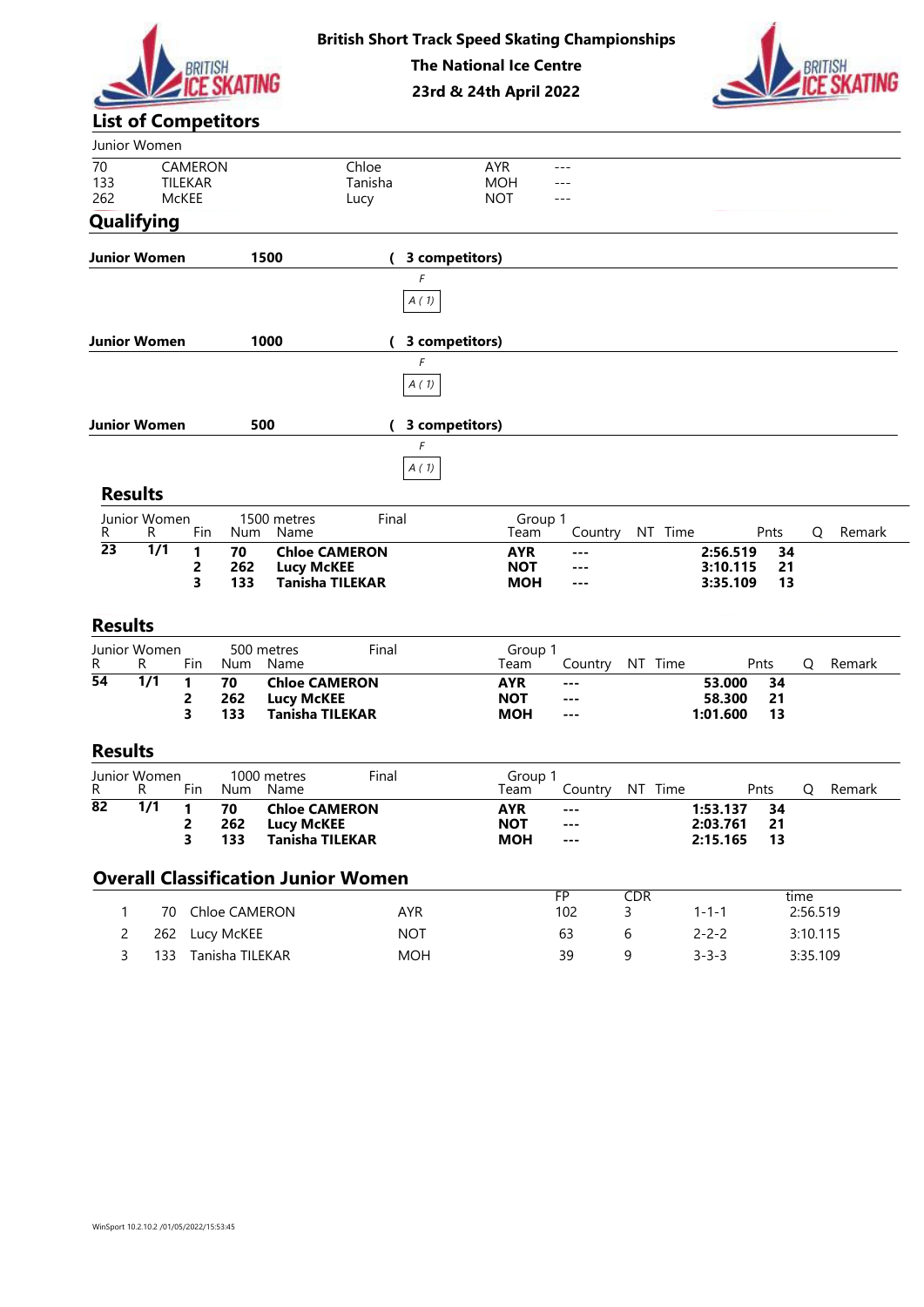



# The National Ice Centre

# List of Competitors

|                                                                  |                        | <b>BRITISH</b>                                                                     |                                              |                                    |                                                                                                                                    |            | <b>British Short Track Speed Skating Championships</b><br><b>The National Ice Centre</b><br>23rd & 24th April 2022 |                                                                                          |                                                                                                                                                           |  |                                                                      |                                       |   | BRITISH   |
|------------------------------------------------------------------|------------------------|------------------------------------------------------------------------------------|----------------------------------------------|------------------------------------|------------------------------------------------------------------------------------------------------------------------------------|------------|--------------------------------------------------------------------------------------------------------------------|------------------------------------------------------------------------------------------|-----------------------------------------------------------------------------------------------------------------------------------------------------------|--|----------------------------------------------------------------------|---------------------------------------|---|-----------|
| <b>List of Competitors</b>                                       |                        |                                                                                    |                                              |                                    |                                                                                                                                    |            |                                                                                                                    |                                                                                          |                                                                                                                                                           |  |                                                                      |                                       |   |           |
| Junior Men                                                       |                        |                                                                                    |                                              |                                    |                                                                                                                                    |            |                                                                                                                    |                                                                                          |                                                                                                                                                           |  |                                                                      |                                       |   |           |
| $\overline{79}$<br>107<br>139<br>224<br>265<br>290<br>Qualifying |                        | <b>BAKER</b><br><b>CLAREY</b><br>RAIZADA<br>LASHGARI<br>HILL Jnr<br><b>COLLINS</b> |                                              |                                    | Elliot<br>Arty<br>Isaac<br>Pasha<br>Adam<br>Theo                                                                                   |            |                                                                                                                    | <b>NOT</b><br><b>NOT</b><br><b>NOT</b><br>ALD<br><b>MOH</b><br>ALD                       | $- - -$<br>$---$<br>$---$<br>$- -$<br>$- -$<br>$- - -$                                                                                                    |  |                                                                      |                                       |   |           |
|                                                                  |                        |                                                                                    |                                              |                                    |                                                                                                                                    |            |                                                                                                                    |                                                                                          |                                                                                                                                                           |  |                                                                      |                                       |   |           |
| <b>Junior Men</b>                                                |                        |                                                                                    |                                              | 1500                               |                                                                                                                                    |            | 6 competitors)<br>F<br>$A$ ( $\sqrt{1}$                                                                            |                                                                                          |                                                                                                                                                           |  |                                                                      |                                       |   |           |
| <b>Junior Men</b>                                                |                        |                                                                                    |                                              | 1000                               |                                                                                                                                    |            | 6 competitors)                                                                                                     |                                                                                          |                                                                                                                                                           |  |                                                                      |                                       |   |           |
| <b>Junior Men</b>                                                |                        |                                                                                    |                                              | 500                                | SF<br>A(2)                                                                                                                         | 5          | F<br>B(1)<br>A(1)<br><b>6 competitors)</b>                                                                         |                                                                                          |                                                                                                                                                           |  |                                                                      |                                       |   |           |
| <b>Results</b>                                                   |                        |                                                                                    |                                              |                                    | SF<br>$A$ ( $2)$                                                                                                                   |            | F<br>B(1)<br>A(1)                                                                                                  |                                                                                          |                                                                                                                                                           |  |                                                                      |                                       |   |           |
| Junior Men                                                       |                        |                                                                                    |                                              | 1500 metres                        |                                                                                                                                    | Final      |                                                                                                                    | Group 1                                                                                  |                                                                                                                                                           |  |                                                                      |                                       |   |           |
| R<br>$\overline{24}$                                             | R.<br>$\overline{1/1}$ | Fin<br>$\mathbf{1}$<br>2<br>3<br>4<br>5<br>5                                       | Num<br>265<br>290<br>139<br>79<br>107<br>224 | Name                               | <b>Adam HILL Jnr</b><br><b>Theo COLLINS</b><br><b>Isaac RAIZADA</b><br><b>Elliot BAKER</b><br><b>Arty CLAREY</b><br>Pasha LASHGARI |            |                                                                                                                    | Team<br><b>MOH</b><br><b>ALD</b><br><b>NOT</b><br><b>NOT</b><br><b>NOT</b><br><b>ALD</b> | Country NT Time<br>$\cdots$<br>$\qquad \qquad \cdots$<br>$\sim$ $\sim$ $\sim$<br>$\qquad \qquad \cdots$<br>$\sim$ $\sim$ $\sim$<br>$\qquad \qquad \cdots$ |  | 2:30.506<br>2:35.870<br>2:42.040<br>2:43.884<br>2:54.144<br>3:21.027 | Pnts<br>34<br>21<br>13<br>8<br>5<br>5 | Q | Remark    |
| <b>Results</b>                                                   |                        |                                                                                    |                                              |                                    |                                                                                                                                    |            |                                                                                                                    |                                                                                          |                                                                                                                                                           |  |                                                                      |                                       |   |           |
| Junior Men                                                       |                        |                                                                                    |                                              | 500 metres                         |                                                                                                                                    | Semi Final |                                                                                                                    | Group 1                                                                                  |                                                                                                                                                           |  |                                                                      |                                       |   |           |
| R.<br>$\overline{37}$                                            | R.<br>$\overline{1/2}$ | Fin<br>$\mathbf{1}$<br>$\overline{c}$<br>3                                         | Num<br>290<br>139<br>224                     | Name                               | Theo COLLINS<br>Isaac RAIZADA<br>Pasha LASHGARI                                                                                    |            |                                                                                                                    | Team<br>ALD<br><b>NOT</b><br>ALD                                                         | Country NT Time<br>$\qquad \qquad - -$<br>$- - -$<br>$\sim$ $\sim$ $\sim$                                                                                 |  | 45.600<br>46.900<br>55.100                                           | Pnts                                  | Q | Remark    |
| 38                                                               | 2/2                    | $\mathbf{1}$<br>$\overline{c}$<br>dnf                                              | 265<br>79<br>107                             | <b>Elliot BAKER</b><br>Arty CLAREY | Adam HILL Jnr                                                                                                                      |            |                                                                                                                    | <b>MOH</b><br><b>NOT</b><br><b>NOT</b>                                                   | $---$<br>$\sim$ $\sim$ $\sim$<br>$---$                                                                                                                    |  | 45.500<br>49.600                                                     |                                       |   | No Finish |
| Junior Men                                                       |                        |                                                                                    |                                              | 500 metres                         |                                                                                                                                    | Final      |                                                                                                                    | Group 2                                                                                  |                                                                                                                                                           |  |                                                                      |                                       |   |           |
| R.<br>$\overline{55}$                                            | R.<br>$\overline{1/1}$ | Fin<br>$\mathbf{1}$<br>$\overline{c}$                                              | Num<br>107<br>224                            | Name<br>Arty CLAREY                | Pasha LASHGARI                                                                                                                     |            |                                                                                                                    | Team<br><b>NOT</b><br>ALD                                                                | Country NT Time<br>$  -$<br>$---$                                                                                                                         |  | 49.600<br>55.700                                                     | Pnts<br>$\sqrt{5}$<br>3               | Q | Remark    |
|                                                                  |                        |                                                                                    |                                              |                                    |                                                                                                                                    |            |                                                                                                                    |                                                                                          |                                                                                                                                                           |  |                                                                      |                                       |   |           |

|                  |                  |                               |                                       | $\begin{array}{c}\n\hline\n\end{array}$                                                                                            | A(1)       |                                                                                  |                                                                                                                                                                                                                                                                                                                                                                                                                                       |         |                                                                      |                               |   |           |
|------------------|------------------|-------------------------------|---------------------------------------|------------------------------------------------------------------------------------------------------------------------------------|------------|----------------------------------------------------------------------------------|---------------------------------------------------------------------------------------------------------------------------------------------------------------------------------------------------------------------------------------------------------------------------------------------------------------------------------------------------------------------------------------------------------------------------------------|---------|----------------------------------------------------------------------|-------------------------------|---|-----------|
| <b>Results</b>   |                  |                               |                                       |                                                                                                                                    |            |                                                                                  |                                                                                                                                                                                                                                                                                                                                                                                                                                       |         |                                                                      |                               |   |           |
| Junior Men<br>R. | R                | <b>Fin</b>                    | Num                                   | 1500 metres<br>Name                                                                                                                | Final      | Group 1<br>Team                                                                  | Country                                                                                                                                                                                                                                                                                                                                                                                                                               | NT Time |                                                                      | Pnts                          | Q | Remark    |
| $\overline{24}$  | $\overline{1/1}$ | 1<br>2<br>3<br>4<br>5<br>5    | 265<br>290<br>139<br>79<br>107<br>224 | <b>Adam HILL Jnr</b><br><b>Theo COLLINS</b><br><b>Isaac RAIZADA</b><br><b>Elliot BAKER</b><br><b>Arty CLAREY</b><br>Pasha LASHGARI |            | <b>MOH</b><br><b>ALD</b><br><b>NOT</b><br><b>NOT</b><br><b>NOT</b><br><b>ALD</b> | $\frac{1}{2} \frac{1}{2} \frac{1}{2} \frac{1}{2} \frac{1}{2} \frac{1}{2} \frac{1}{2} \frac{1}{2} \frac{1}{2} \frac{1}{2} \frac{1}{2} \frac{1}{2} \frac{1}{2} \frac{1}{2} \frac{1}{2} \frac{1}{2} \frac{1}{2} \frac{1}{2} \frac{1}{2} \frac{1}{2} \frac{1}{2} \frac{1}{2} \frac{1}{2} \frac{1}{2} \frac{1}{2} \frac{1}{2} \frac{1}{2} \frac{1}{2} \frac{1}{2} \frac{1}{2} \frac{1}{2} \frac{$<br>---<br>---<br>---<br>---<br>---       |         | 2:30.506<br>2:35.870<br>2:42.040<br>2:43.884<br>2:54.144<br>3:21.027 | 34<br>21<br>13<br>8<br>5<br>5 |   |           |
| <b>Results</b>   |                  |                               |                                       |                                                                                                                                    |            |                                                                                  |                                                                                                                                                                                                                                                                                                                                                                                                                                       |         |                                                                      |                               |   |           |
| Junior Men<br>R. | R                | Fin                           | Num                                   | 500 metres<br>Name                                                                                                                 | Semi Final | Group 1<br>Team                                                                  | Country                                                                                                                                                                                                                                                                                                                                                                                                                               | NT Time |                                                                      | Pnts                          | Q | Remark    |
| $\overline{37}$  | $\overline{1/2}$ | $\overline{c}$<br>3           | 290<br>139<br>224                     | Theo COLLINS<br>Isaac RAIZADA<br>Pasha LASHGARI                                                                                    |            | ALD<br><b>NOT</b><br><b>ALD</b>                                                  | $- - -$<br>$- - -$<br>$- - -$                                                                                                                                                                                                                                                                                                                                                                                                         |         | 45.600<br>46.900<br>55.100                                           |                               |   |           |
| 38               | 2/2              | $\overline{c}$<br>dnf         | 265<br>79<br>107                      | Adam HILL Jnr<br><b>Elliot BAKER</b><br><b>Arty CLAREY</b>                                                                         |            | <b>MOH</b><br><b>NOT</b><br><b>NOT</b>                                           | $- - -$<br>$\frac{1}{2}$<br>$  -$                                                                                                                                                                                                                                                                                                                                                                                                     |         | 45.500<br>49.600                                                     |                               |   | No Finish |
| Junior Men<br>R  | R                | Fin                           | Num                                   | 500 metres<br>Name                                                                                                                 | Final      | Group 2<br>Team                                                                  | Country NT Time                                                                                                                                                                                                                                                                                                                                                                                                                       |         |                                                                      | Pnts                          | Q | Remark    |
| $\overline{55}$  | 1/1              | $\overline{2}$                | 107<br>224                            | <b>Arty CLAREY</b><br>Pasha LASHGARI                                                                                               |            | <b>NOT</b><br>ALD                                                                | $  -$<br>$- - -$                                                                                                                                                                                                                                                                                                                                                                                                                      |         | 49.600<br>55.700                                                     | $\sqrt{5}$<br>3               |   |           |
| Junior Men<br>R. | R                | Fin                           | Num                                   | 500 metres<br>Name                                                                                                                 | Final      | Group 1<br>Team                                                                  | Country NT Time                                                                                                                                                                                                                                                                                                                                                                                                                       |         |                                                                      | Pnts                          | Q | Remark    |
| 56               | $\overline{1/1}$ | 1<br>$\overline{2}$<br>3<br>4 | 265<br>290<br>139<br>79               | <b>Adam HILL Jnr</b><br><b>Theo COLLINS</b><br><b>Isaac RAIZADA</b><br><b>Elliot BAKER</b>                                         |            | <b>MOH</b><br><b>ALD</b><br><b>NOT</b><br><b>NOT</b>                             | $\frac{1}{2} \frac{1}{2} \frac{1}{2} \frac{1}{2} \frac{1}{2} \frac{1}{2} \frac{1}{2} \frac{1}{2} \frac{1}{2} \frac{1}{2} \frac{1}{2} \frac{1}{2} \frac{1}{2} \frac{1}{2} \frac{1}{2} \frac{1}{2} \frac{1}{2} \frac{1}{2} \frac{1}{2} \frac{1}{2} \frac{1}{2} \frac{1}{2} \frac{1}{2} \frac{1}{2} \frac{1}{2} \frac{1}{2} \frac{1}{2} \frac{1}{2} \frac{1}{2} \frac{1}{2} \frac{1}{2} \frac{$<br>$\cdots$<br>$\cdots$<br>$\frac{1}{2}$ |         | 43.890<br>43.910<br>47.330<br>48.170                                 | 34<br>21<br>13<br>8           |   |           |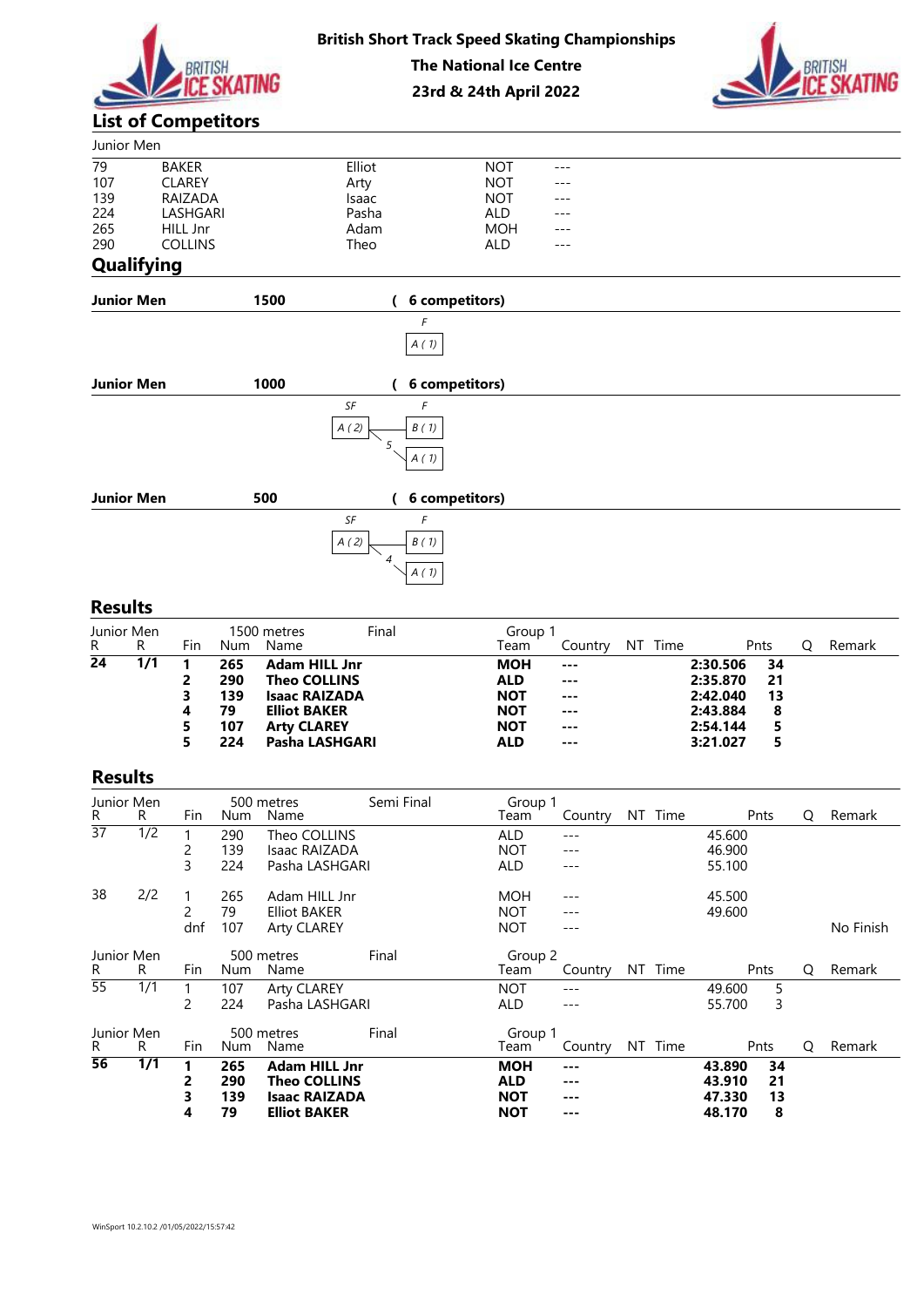



| R.              | Junior Men<br>R  | Fin                                   | Num                 | 1000 metres<br>Name                                                 | Semi Final | Group 1<br>Team                        | Country                                      |          | NT Time |                                  | Pnts           | Q                | Remark  |
|-----------------|------------------|---------------------------------------|---------------------|---------------------------------------------------------------------|------------|----------------------------------------|----------------------------------------------|----------|---------|----------------------------------|----------------|------------------|---------|
| 67              | $\overline{1/2}$ | $\mathbf{1}$<br>$\overline{c}$<br>p   | 265<br>79<br>107    | Adam HILL Jnr<br><b>Elliot BAKER</b><br><b>Arty CLAREY</b>          |            | <b>MOH</b><br><b>NOT</b><br><b>NOT</b> | $- - -$<br>$\qquad \qquad - -$<br>$---$      |          |         | 1:47.235<br>1:48.039             |                |                  | Penalty |
| 68              | 2/2              | $\overline{1}$<br>$\overline{c}$<br>3 | 290<br>139<br>224   | Theo COLLINS<br>Isaac RAIZADA<br>Pasha LASHGARI                     |            | ALD<br><b>NOT</b><br><b>ALD</b>        | $\frac{1}{2}$<br>$---$<br>$- -$              |          |         | 1:42.856<br>1:48.926<br>2:05.080 |                |                  |         |
| R               | Junior Men<br>R  | Fin                                   | Num                 | 1000 metres<br>Name                                                 | Final      | Group 2<br>Team                        | Country NT Time                              |          |         |                                  | Pnts           | Q                | Remark  |
| 83              | $\overline{1/1}$ | $\mathbf{1}$                          | 107                 | <b>Arty CLAREY</b>                                                  |            | <b>NOT</b>                             | $ -$                                         |          |         | 0.000                            | $\mathsf{3}$   |                  |         |
| R.              | Junior Men<br>R. | Fin                                   | Num                 | 1000 metres<br>Name                                                 | Final      | Group 1<br>Team                        | Country                                      |          | NT Time |                                  | Pnts           | Q                | Remark  |
| $\overline{84}$ | $\overline{1/1}$ | 1<br>2<br>3                           | 265<br>290<br>139   | <b>Adam HILL Jnr</b><br><b>Theo COLLINS</b><br><b>Isaac RAIZADA</b> |            | <b>MOH</b><br><b>ALD</b><br><b>NOT</b> | $\sim$ $\sim$ $\sim$<br>$\cdots$<br>$\cdots$ |          |         | 1:34.522<br>1:34.688<br>1:41.574 | 34<br>21<br>13 |                  |         |
|                 |                  | 4<br>5                                | 79<br>224           | <b>Elliot BAKER</b><br>Pasha LASHGARI                               |            | <b>NOT</b><br><b>ALD</b>               | $\cdots$<br>$\cdots$                         |          |         | 1:43.606<br>2:05.030             | 8<br>5         |                  |         |
|                 |                  |                                       |                     | <b>Overall Classification Junior Men</b>                            |            |                                        |                                              |          |         |                                  |                |                  |         |
| 1               | 265              |                                       | Adam HILL Jnr       |                                                                     | <b>MOH</b> |                                        | $\overline{FP}$<br>102                       | CDR<br>3 |         | $1 - 1 - 1$                      |                | time<br>2:30.506 |         |
| 2               | 290              |                                       | Theo COLLINS        |                                                                     | ALD        |                                        | 63                                           | 6        |         | $2 - 2 - 2$                      |                | 2:35.870         |         |
| 3               | 139              |                                       | Isaac RAIZADA       |                                                                     | <b>NOT</b> |                                        | 39                                           | 9        |         | $3 - 3 - 3$                      |                | 2:42.040         |         |
| 4               | 79               |                                       | <b>Elliot BAKER</b> |                                                                     | <b>NOT</b> |                                        | 24                                           | 12       |         | $4 - 4 - 4$                      |                | 2:43.884         |         |
| 5               | 107              |                                       | <b>Arty CLAREY</b>  |                                                                     | <b>NOT</b> |                                        | 13                                           | 16       |         | $5 - 5 - 6$                      |                | 2:54.144         |         |

# Overall Classification Junior Men

|   |     |                     |            | FP  | CDR |             | time     |
|---|-----|---------------------|------------|-----|-----|-------------|----------|
|   | 265 | Adam HILL Jnr       | <b>MOH</b> | 102 | ∍   | $1 - 1 - 1$ | 2:30.506 |
|   | 290 | Theo COLLINS        | <b>ALD</b> | 63  | b   | $2 - 2 - 2$ | 2:35.870 |
|   | 139 | Isaac RAIZADA       | <b>NOT</b> | 39  | 9   | $3 - 3 - 3$ | 2:42.040 |
| 4 | 79  | <b>Elliot BAKER</b> | <b>NOT</b> | 24  | 12  | $4 - 4 - 4$ | 2:43.884 |
| 5 | 107 | <b>Arty CLAREY</b>  | <b>NOT</b> | 13  | 16  | $5 - 5 - 6$ | 2:54.144 |
| b | 224 | Pasha LASHGARI      | ALD        | 13  |     | $6 - 6 - 5$ | 3:21.027 |
|   |     |                     |            |     |     |             |          |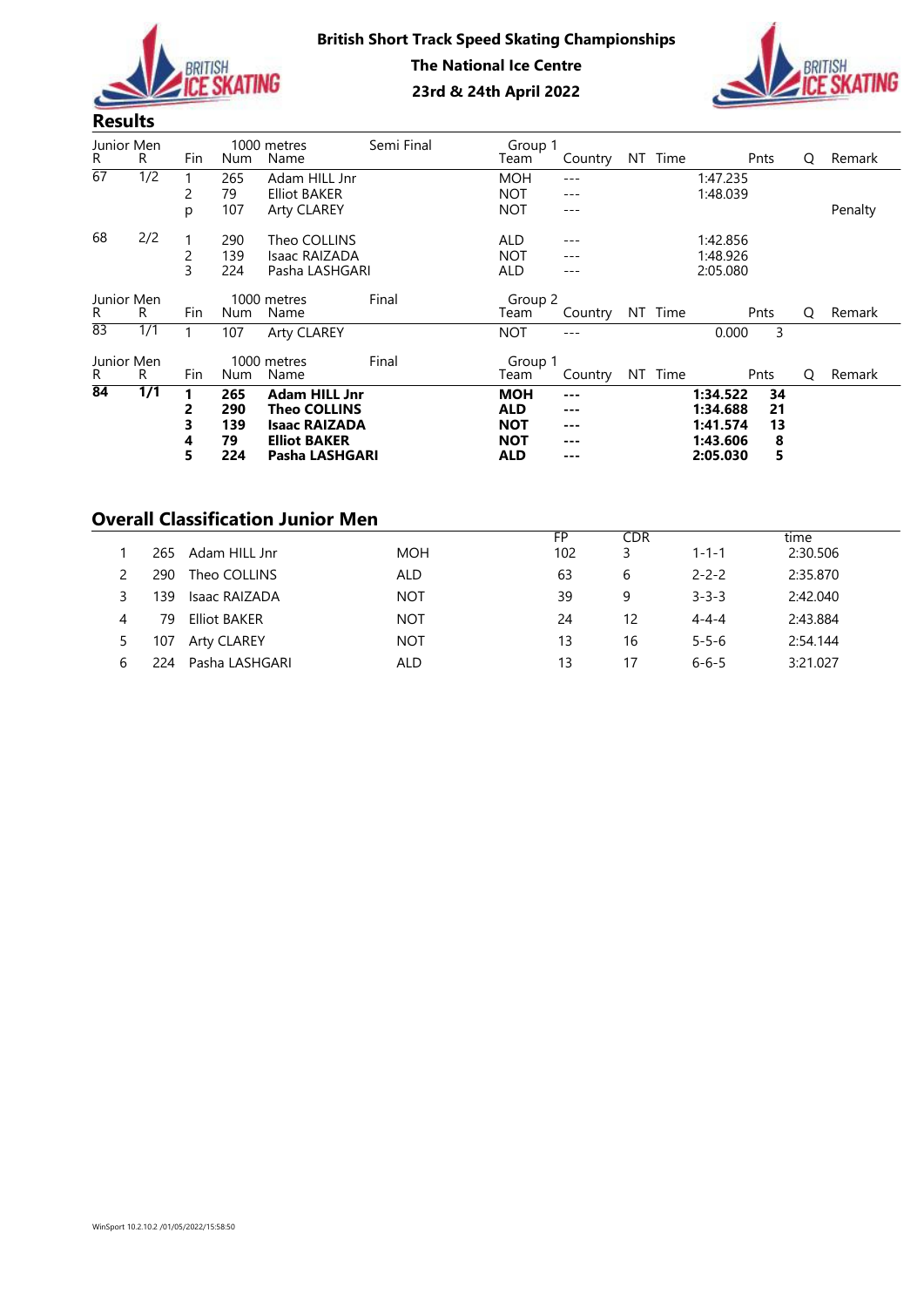





## List of Competitors

| Women |                |           |            |         |  |
|-------|----------------|-----------|------------|---------|--|
| 4     | GRANT          | Hannah    | ALT        | $---$   |  |
| 39    | <b>TAYLOR</b>  | Fern      | <b>SHF</b> | $- - -$ |  |
| 78    | KIRKBY         | Helen     | <b>MOH</b> | $- - -$ |  |
| 286   | <b>HAYWARD</b> | Charlotte | <b>MOH</b> | $- - -$ |  |

# **Qualifying**

|                               |                                                           |                      |                |                             |                                                                       | <b>British Short Track Speed Skating Championships</b>   |                                                      |                                                         |  |                                              |                     |                |
|-------------------------------|-----------------------------------------------------------|----------------------|----------------|-----------------------------|-----------------------------------------------------------------------|----------------------------------------------------------|------------------------------------------------------|---------------------------------------------------------|--|----------------------------------------------|---------------------|----------------|
|                               |                                                           | <b>BRITISH</b>       | <b>SKATING</b> |                             |                                                                       | <b>The National Ice Centre</b><br>23rd & 24th April 2022 |                                                      |                                                         |  |                                              |                     | <b>BRITISH</b> |
| <b>List of Competitors</b>    |                                                           |                      |                |                             |                                                                       |                                                          |                                                      |                                                         |  |                                              |                     |                |
| Women<br>4<br>39<br>78<br>286 | <b>GRANT</b><br><b>TAYLOR</b><br><b>KIRKBY</b><br>HAYWARD |                      |                |                             | Hannah<br>Fern<br>Helen<br>Charlotte                                  |                                                          | ALT<br><b>SHF</b><br><b>MOH</b><br><b>MOH</b>        | $- - -$<br>$---$<br>$- - -$<br>$---$                    |  |                                              |                     |                |
| <b>Qualifying</b>             |                                                           |                      |                |                             |                                                                       |                                                          |                                                      |                                                         |  |                                              |                     |                |
| Women                         |                                                           |                      |                | 1500                        |                                                                       | 4 competitors)                                           |                                                      |                                                         |  |                                              |                     |                |
|                               |                                                           |                      |                |                             |                                                                       | F<br>$A$ ( $\sqrt{1}$                                    |                                                      |                                                         |  |                                              |                     |                |
| Women                         |                                                           |                      |                | 1000                        |                                                                       | 4 competitors)                                           |                                                      |                                                         |  |                                              |                     |                |
|                               |                                                           |                      |                |                             |                                                                       | F<br>$A$ ( $\mathit{1)}$                                 |                                                      |                                                         |  |                                              |                     |                |
| Women                         |                                                           |                      | 500            |                             |                                                                       | 4 competitors)                                           |                                                      |                                                         |  |                                              |                     |                |
|                               |                                                           |                      |                |                             |                                                                       | F<br>$A$ ( $\it 1)$                                      |                                                      |                                                         |  |                                              |                     |                |
| <b>Results</b>                |                                                           |                      |                |                             |                                                                       |                                                          |                                                      |                                                         |  |                                              |                     |                |
| Women<br>R R                  |                                                           |                      |                | 1500 metres<br>Fin Num Name | Final                                                                 |                                                          | Group 1<br>Team <sup>'</sup>                         | Country NT Time Pnts                                    |  |                                              |                     | Q Remark       |
| $\overline{25}$<br>1/1        | $\blacksquare$<br>$\overline{2}$<br>3<br>4                | 286<br>39<br>78<br>4 |                | <b>Helen KIRBY</b>          | <b>Charlotte HAYWARD</b><br><b>Fern TAYLOR</b><br><b>Hannah GRANT</b> |                                                          | <b>MOH</b><br><b>SHF</b><br><b>MOH</b><br><b>ALT</b> | $\sim$ $\sim$ $\sim$<br>---<br>---<br>$\qquad \qquad -$ |  | 2:46.402<br>2:54.848<br>2:57.126<br>3:01.002 | 34<br>21<br>13<br>8 |                |
| <b>Results</b>                |                                                           |                      |                |                             |                                                                       |                                                          |                                                      |                                                         |  |                                              |                     |                |
| Women<br>R R<br>$57 - 1/1$    | $\overline{1}$                                            |                      |                | 500 metres<br>Fin Num Name  | Final<br>286 Charlotte HAYWARD                                        |                                                          | Group 1<br>Team                                      | Country NT Time                                         |  |                                              | Pnts                | Q Remark       |
|                               |                                                           |                      |                |                             |                                                                       |                                                          | <b>MOH</b>                                           | $\scriptstyle\cdots$                                    |  | 49.800 34                                    |                     |                |

#### Results

| <b>VVOIIIEII</b> |                  |                   |                             |                      | טטכו                                                                                        |       | $(4$ competitors)     |                                                      |                                         |          |         |                                              |                     |      |          |
|------------------|------------------|-------------------|-----------------------------|----------------------|---------------------------------------------------------------------------------------------|-------|-----------------------|------------------------------------------------------|-----------------------------------------|----------|---------|----------------------------------------------|---------------------|------|----------|
|                  |                  |                   |                             |                      |                                                                                             |       | F<br>$A$ ( $\sqrt{1}$ |                                                      |                                         |          |         |                                              |                     |      |          |
| Women            |                  |                   |                             |                      | 1000                                                                                        |       | 4 competitors)        |                                                      |                                         |          |         |                                              |                     |      |          |
|                  |                  |                   |                             |                      |                                                                                             |       | F<br>$A$ ( $\sqrt{1}$ |                                                      |                                         |          |         |                                              |                     |      |          |
| Women            |                  |                   |                             |                      | 500                                                                                         |       | 4 competitors)        |                                                      |                                         |          |         |                                              |                     |      |          |
|                  |                  |                   |                             |                      |                                                                                             |       | F<br>$A$ ( $\sqrt{1}$ |                                                      |                                         |          |         |                                              |                     |      |          |
| <b>Results</b>   |                  |                   |                             |                      |                                                                                             |       |                       |                                                      |                                         |          |         |                                              |                     |      |          |
| Women<br>R.      | R                |                   | Fin                         | Num                  | 1500 metres<br>Name                                                                         | Final |                       | Group 1<br>Team                                      | Country NT Time                         |          |         |                                              | Pnts                | Q    | Remark   |
| $\overline{25}$  | 1/1              | $\mathbf{1}$      | 2<br>3<br>4                 | 286<br>39<br>78<br>4 | <b>Charlotte HAYWARD</b><br><b>Fern TAYLOR</b><br><b>Helen KIRBY</b><br><b>Hannah GRANT</b> |       |                       | <b>MOH</b><br><b>SHF</b><br><b>MOH</b><br><b>ALT</b> | ---<br>---<br>---<br>---                |          |         | 2:46.402<br>2:54.848<br>2:57.126<br>3:01.002 | 34<br>21<br>13<br>8 |      |          |
| <b>Results</b>   |                  |                   |                             |                      |                                                                                             |       |                       |                                                      |                                         |          |         |                                              |                     |      |          |
| Women<br>R.      | R                |                   | Fin                         | Num                  | 500 metres<br>Name                                                                          | Final |                       | Group 1<br>Team                                      | Country                                 |          | NT Time |                                              | Pnts                | Q    | Remark   |
| 57               | $\overline{1/1}$ | $\mathbf{1}$<br>4 | 2<br>3                      | 286<br>39<br>78<br>4 | <b>Charlotte HAYWARD</b><br><b>Fern TAYLOR</b><br><b>Helen KIRBY</b><br><b>Hannah GRANT</b> |       |                       | <b>MOH</b><br><b>SHF</b><br><b>MOH</b><br><b>ALT</b> | ---<br>---<br>---<br>---                |          |         | 49.800<br>53.400<br>55.300<br>55.500         | 34<br>21<br>13<br>8 |      |          |
|                  | <b>Results</b>   |                   |                             |                      |                                                                                             |       |                       |                                                      |                                         |          |         |                                              |                     |      |          |
| Women<br>R.      | R                |                   | Fin                         | Num                  | 1000 metres<br>Name                                                                         | Final |                       | Group 1<br>Team                                      | Country NT Time                         |          |         |                                              | Pnts                | Q    | Remark   |
| 85               | 1/1              |                   | 1<br>$\mathbf{2}$<br>3<br>4 | 286<br>39<br>78<br>4 | <b>Charlotte HAYWARD</b><br><b>Fern TAYLOR</b><br><b>Helen KIRBY</b><br><b>Hannah GRANT</b> |       |                       | <b>MOH</b><br><b>SHF</b><br><b>MOH</b><br><b>ALT</b> | $\cdots$<br>$\cdots$<br>$- - -$<br>$--$ |          |         | 1:45.028<br>1:51.730<br>1:53.630<br>1:55.944 | 34<br>21<br>13<br>8 |      |          |
|                  |                  |                   |                             |                      | <b>Overall Classification Women</b>                                                         |       |                       |                                                      |                                         |          |         |                                              |                     |      |          |
|                  |                  |                   |                             |                      | 286 Charlotte HAYWARD                                                                       |       | <b>MOH</b>            |                                                      | FP<br>102                               | CDR<br>3 |         | $1 - 1 - 1$                                  |                     | time | 2:46.402 |
|                  | $\overline{c}$   |                   |                             | 39 Fern TAYLOR       |                                                                                             |       | SHF                   |                                                      | 63                                      | 6        |         | $2 - 2 - 2$                                  |                     |      | 2:54.848 |
|                  | 3                |                   |                             | 78 Helen KIRBY       |                                                                                             |       | <b>MOH</b>            |                                                      | 39                                      | 9        |         | $3 - 3 - 3$                                  |                     |      | 2:57.126 |
|                  | 4                |                   |                             | 4 Hannah GRANT       |                                                                                             |       | ALT                   |                                                      | 24                                      | 12       |         | $4 - 4 - 4$                                  |                     |      | 3:01.002 |

| Women<br>R. | D   | Fin | Num | 1000 metres<br>Finar<br>Name | Group<br><sup>r</sup> eam | Lountrv              | ΝT<br>Time | Pnts | Remark |
|-------------|-----|-----|-----|------------------------------|---------------------------|----------------------|------------|------|--------|
| 85          | 1/1 |     | 286 | <b>Charlotte HAYWARD</b>     | <b>MOH</b>                | $\sim$ $\sim$ $\sim$ | 1:45.028   | 34   |        |
|             |     |     | 39  | <b>Fern TAYLOR</b>           | <b>SHF</b>                | $\cdots$             | 1:51.730   | 21   |        |
|             |     |     | 78  | <b>Helen KIRBY</b>           | <b>MOH</b>                | $\sim$ $\sim$ $\sim$ | 1:53.630   | 13   |        |
|             |     | 4   | Д   | <b>Hannah GRANT</b>          | <b>ALT</b>                | $- - -$              | 1:55.944   | 8    |        |

# Overall Classification Women

|     |                   |            | FP  | CDR |             | time     |
|-----|-------------------|------------|-----|-----|-------------|----------|
| 286 | Charlotte HAYWARD | <b>MOH</b> | 102 |     | 1-1-1       | 2:46.402 |
| 39  | Fern TAYLOR       | <b>SHF</b> | 63  |     | $2 - 2 - 2$ | 2:54.848 |
| 78  | Helen KIRBY       | <b>MOH</b> | 39  |     | $3 - 3 - 3$ | 2:57.126 |
|     | Hannah GRANT      | <b>ALT</b> | 24  |     | $4 - 4 - 4$ | 3:01.002 |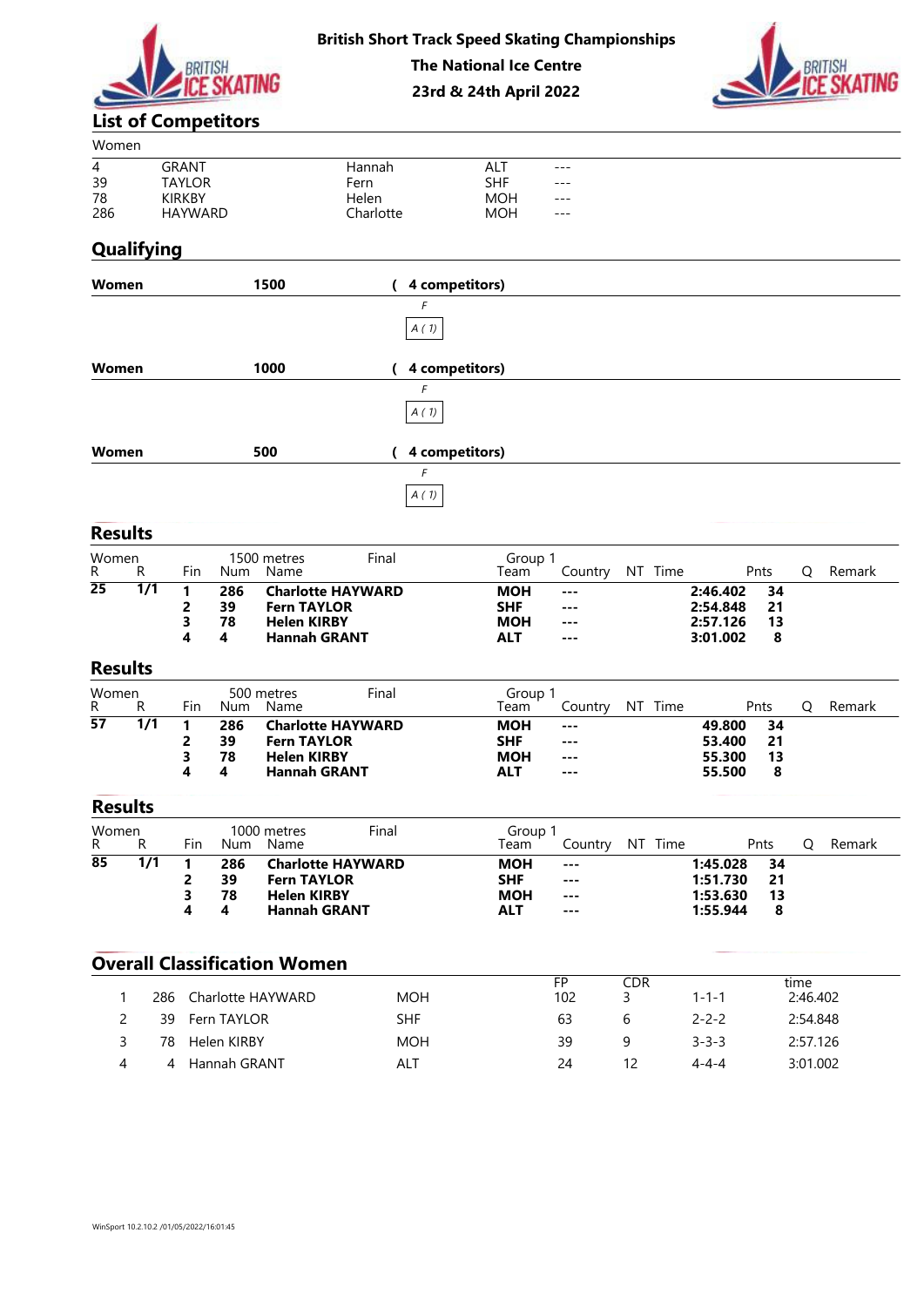





|                             |                       |                                                |                             |                                            |                           | <b>British Short Track Speed Skating Championships</b><br><b>The National Ice Centre</b><br>23rd & 24th April 2022 |                                        |                                                                      |          |                                    |                |                      | BRITISH |
|-----------------------------|-----------------------|------------------------------------------------|-----------------------------|--------------------------------------------|---------------------------|--------------------------------------------------------------------------------------------------------------------|----------------------------------------|----------------------------------------------------------------------|----------|------------------------------------|----------------|----------------------|---------|
|                             |                       |                                                | <b>List of Competitors</b>  |                                            |                           |                                                                                                                    |                                        |                                                                      |          |                                    |                |                      |         |
| Men                         |                       |                                                |                             |                                            |                           |                                                                                                                    |                                        |                                                                      |          |                                    |                |                      |         |
| $\overline{7}$<br>59<br>132 |                       | <b>DUNCAN</b><br><b>RICHES</b><br>PREMPEH      |                             |                                            | Lloyd<br>Peter<br>Solomon |                                                                                                                    | ALD<br><b>ALD</b><br><b>ALD</b>        | $  -$<br>$---$<br>$---$                                              |          |                                    |                |                      |         |
|                             | <b>Qualifying</b>     |                                                |                             |                                            |                           |                                                                                                                    |                                        |                                                                      |          |                                    |                |                      |         |
| Men                         |                       |                                                |                             | 3000                                       |                           | 3 competitors)                                                                                                     | SupF<br>A(1)                           |                                                                      |          |                                    |                |                      |         |
| Men                         |                       |                                                |                             | 1500                                       |                           | 3 competitors)                                                                                                     |                                        |                                                                      |          |                                    |                |                      |         |
|                             |                       |                                                |                             |                                            |                           | F<br>$A$ ( $\mathit{1)}$                                                                                           |                                        |                                                                      |          |                                    |                |                      |         |
| Men                         |                       |                                                |                             | 1000                                       |                           | 3 competitors)                                                                                                     |                                        |                                                                      |          |                                    |                |                      |         |
|                             |                       |                                                |                             |                                            |                           | F<br>$A$ ( $1)$                                                                                                    |                                        |                                                                      |          |                                    |                |                      |         |
| Men                         |                       |                                                |                             | 500                                        |                           | 3 competitors)                                                                                                     |                                        |                                                                      |          |                                    |                |                      |         |
|                             |                       |                                                |                             |                                            |                           | F<br>A(1)                                                                                                          |                                        |                                                                      |          |                                    |                |                      |         |
| <b>Results</b>              |                       |                                                |                             |                                            |                           |                                                                                                                    |                                        |                                                                      |          |                                    |                |                      |         |
| Men<br>R.                   | $\mathsf{R}$          | Fin                                            |                             | 1500 metres<br>Num Name                    | Final                     |                                                                                                                    | Group 1<br>Team                        | Country NT Time                                                      |          |                                    | Pnts           | Q                    | Remark  |
| $\overline{26}$             | 1/1                   | $\mathbf{1}$<br>$\overline{2}$<br>3            | 59<br>132<br>$\overline{7}$ | <b>Peter RICHES</b><br><b>Lloyd DUNCAN</b> | <b>Solomon PREMPEH</b>    |                                                                                                                    | <b>ALD</b><br><b>ALD</b><br><b>ALD</b> | $\sim$ $\sim$ $\sim$<br>$\sim$ $\sim$ $\sim$<br>$- - -$              |          | 2:39.048<br>2:40.072<br>2:58.077   | 34<br>21<br>13 |                      |         |
| <b>Results</b><br>Men       |                       |                                                |                             | 500 metres                                 | Final                     |                                                                                                                    | Group 1                                |                                                                      |          |                                    |                |                      |         |
| R.<br>$\overline{58}$       | R<br>$\overline{1/1}$ | Fin<br>$\mathbf{1}$                            | Num<br>59                   | Name<br><b>Peter RICHES</b>                |                           |                                                                                                                    | Team<br><b>ALD</b>                     | Country NT Time<br>$\sim$ $\sim$ $\sim$                              |          | 43.600                             | Pnts<br>34     | Q                    | Remark  |
|                             |                       | $\overline{2}$<br>3                            | $\overline{7}$<br>132       | <b>Lloyd DUNCAN</b>                        | <b>Solomon PREMPEH</b>    |                                                                                                                    | <b>ALD</b><br><b>ALD</b>               | $\sim$ $\sim$ $\sim$<br>$\cdots$                                     |          | 53.000<br>1:06.400                 | 21<br>13       |                      |         |
| <b>Results</b>              |                       |                                                |                             |                                            |                           |                                                                                                                    |                                        |                                                                      |          |                                    |                |                      |         |
| Men<br>R                    | $\mathsf{R}$          | Fin                                            | Num                         | 1000 metres<br>Name                        | Final                     |                                                                                                                    | Group 1<br>Team                        | Country NT Time                                                      |          |                                    | Pnts           | Q                    | Remark  |
| 69                          | $\overline{1/1}$      | $\mathbf{1}$<br>$\overline{2}$<br>$\mathbf{3}$ | 132<br>59<br>$\overline{7}$ | <b>Peter RICHES</b><br><b>Lloyd DUNCAN</b> | Solomon PREMPEH           |                                                                                                                    | <b>ALD</b><br><b>ALD</b><br><b>ALD</b> | $\sim$ $\sim$ $\sim$<br>$\cdots$<br>$\sim$ $\sim$ $\sim$             |          | 1:37.582<br>1:37.616<br>1:52.024   | 34<br>21<br>13 |                      |         |
| <b>Results</b>              |                       |                                                |                             |                                            |                           |                                                                                                                    |                                        |                                                                      |          |                                    |                |                      |         |
| Men<br>R.                   | ${\sf R}$             | Fin                                            | Num                         | 3000 M SF<br>Name                          | Super Final               |                                                                                                                    | Group 1<br>Team                        | Country NT Time                                                      |          |                                    | Pnts           | Q                    | Remark  |
| 86                          | $\overline{1/1}$      | $\mathbf{1}$<br>$\overline{\mathbf{c}}$<br>3   | 59<br>132<br>$\overline{7}$ | <b>Peter RICHES</b><br><b>Lloyd DUNCAN</b> | <b>Solomon PREMPEH</b>    |                                                                                                                    | <b>ALD</b><br><b>ALD</b><br><b>ALD</b> | $\sim$ $\sim$ $\sim$<br>$\sim$ $\sim$ $\sim$<br>$\sim$ $\sim$ $\sim$ |          | 4:48.140<br>6:11.541<br>6:31.509   | 34<br>21<br>13 |                      |         |
|                             |                       |                                                |                             | <b>Overall Classification Men</b>          |                           |                                                                                                                    |                                        |                                                                      |          |                                    |                |                      |         |
| $\mathbf{1}$                | 59                    |                                                | Peter RICHES                |                                            |                           | <b>ALD</b>                                                                                                         |                                        | FP<br>123                                                            | CDR<br>5 | $1 - 1 - 2 - 1$                    |                | time<br>2:39.048     |         |
| $\overline{c}$              | 3                     |                                                | 7 Lloyd DUNCAN              | 132 Solomon PREMPEH                        |                           | <b>ALD</b><br>ALD                                                                                                  |                                        | 89<br>60                                                             | 8<br>11  | $2 - 3 - 1 - 2$<br>$3 - 2 - 3 - 3$ |                | 2:40.072<br>2:58.077 |         |

| $\cdot$ | $\mathbf{L}$ | . | 1941 I L        | тчанне                            |             | 1 Calif    | COUNTRY              | $1 \times 1$ $1 \times 1 \times 1$ |                 | гнь | ◡        | $N$ c $n$ a $N$ |
|---------|--------------|---|-----------------|-----------------------------------|-------------|------------|----------------------|------------------------------------|-----------------|-----|----------|-----------------|
| 86      | 1/1          |   | 59              | <b>Peter RICHES</b>               |             | ALD        | $- - -$              |                                    | 4:48.140        | 34  |          |                 |
|         |              |   | 132             | <b>Solomon PREMPEH</b>            |             | <b>ALD</b> | $\sim$ $\sim$ $\sim$ |                                    | 6:11.541        | -21 |          |                 |
|         |              |   |                 | Lloyd DUNCAN                      |             | <b>ALD</b> | $\sim$ $\sim$ $\sim$ |                                    | 6:31.509        | 13  |          |                 |
|         |              |   |                 | <b>Overall Classification Men</b> |             |            |                      |                                    |                 |     |          |                 |
|         |              |   |                 |                                   |             |            | FP                   | CDR                                |                 |     | time     |                 |
|         | 59           |   | Peter RICHES    |                                   | ALD         |            | 123                  |                                    | $1 - 1 - 2 - 1$ |     | 2:39.048 |                 |
|         | 122.         |   | Solomon PREMPEH |                                   | <b>AI</b> D |            | ΩQ                   |                                    | $2 - 3 - 1 - 2$ |     | 2.10072  |                 |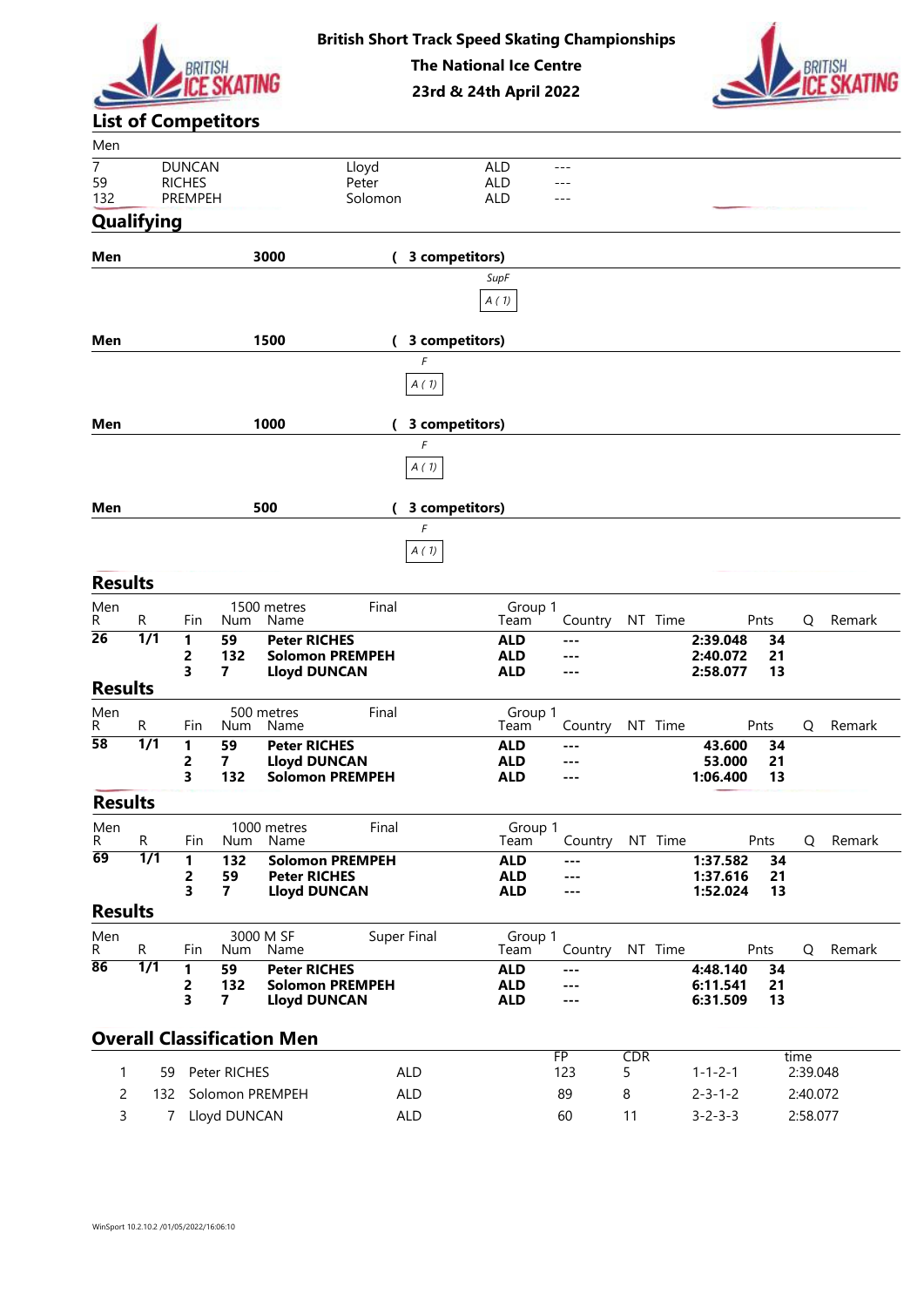



| 2<br>3<br>4<br>5 | Relay<br>Sheffield<br>Nottingham A<br>Nottingham B<br><b>Mohawks</b><br>Aldwych A | Sheffield Speed Skating Club<br>Nottingham Ice Racing Club<br>Nottingham Ice Racing Club<br>Mohawks Ice Racing Club<br>Aldwych Speed Skating Club |
|------------------|-----------------------------------------------------------------------------------|---------------------------------------------------------------------------------------------------------------------------------------------------|
| 6                | Aldwych B                                                                         | Aldwych Speed Skating Club                                                                                                                        |

# **Qualifying**

|       | 3 E IZ |          |  |
|-------|--------|----------|--|
| Relay | .      |          |  |
|       |        | --<br>-- |  |



#### **Results**

|                                         |                         | <b>BRITISH</b>                                                          | <b>SKATING</b>                                                    |                                                                                                                                                                                                               |                                                                                                                                                                                                                                                                                                                                                                           | <b>The National Ice Centre</b><br>23rd & 24th April 2022                                                                                                                                                                                                                                                                                                          |                                                                                                                                                                                                                                                                                                                                 |                                                                                                                                                                                                |                                                          |          | <b>BRITISH</b><br><b>IFF SKATING</b> |
|-----------------------------------------|-------------------------|-------------------------------------------------------------------------|-------------------------------------------------------------------|---------------------------------------------------------------------------------------------------------------------------------------------------------------------------------------------------------------|---------------------------------------------------------------------------------------------------------------------------------------------------------------------------------------------------------------------------------------------------------------------------------------------------------------------------------------------------------------------------|-------------------------------------------------------------------------------------------------------------------------------------------------------------------------------------------------------------------------------------------------------------------------------------------------------------------------------------------------------------------|---------------------------------------------------------------------------------------------------------------------------------------------------------------------------------------------------------------------------------------------------------------------------------------------------------------------------------|------------------------------------------------------------------------------------------------------------------------------------------------------------------------------------------------|----------------------------------------------------------|----------|--------------------------------------|
|                                         |                         |                                                                         | <b>List of Relay Teams</b>                                        |                                                                                                                                                                                                               |                                                                                                                                                                                                                                                                                                                                                                           |                                                                                                                                                                                                                                                                                                                                                                   |                                                                                                                                                                                                                                                                                                                                 |                                                                                                                                                                                                |                                                          |          |                                      |
| 1<br>$\overline{c}$<br>3<br>4<br>5<br>6 | Qualifying              | Relay<br>Sheffield                                                      | Nottingham A<br>Nottingham B<br>Mohawks<br>Aldwych A<br>Aldwych B |                                                                                                                                                                                                               |                                                                                                                                                                                                                                                                                                                                                                           | Sheffield Speed Skating Club<br>Nottingham Ice Racing Club<br>Nottingham Ice Racing Club<br>Mohawks Ice Racing Club<br>Aldwych Speed Skating Club<br>Aldwych Speed Skating Club                                                                                                                                                                                   |                                                                                                                                                                                                                                                                                                                                 |                                                                                                                                                                                                |                                                          |          |                                      |
|                                         |                         |                                                                         |                                                                   |                                                                                                                                                                                                               |                                                                                                                                                                                                                                                                                                                                                                           |                                                                                                                                                                                                                                                                                                                                                                   |                                                                                                                                                                                                                                                                                                                                 |                                                                                                                                                                                                |                                                          |          |                                      |
| Relay                                   |                         |                                                                         |                                                                   | R5K                                                                                                                                                                                                           | SF<br>F                                                                                                                                                                                                                                                                                                                                                                   |                                                                                                                                                                                                                                                                                                                                                                   |                                                                                                                                                                                                                                                                                                                                 |                                                                                                                                                                                                |                                                          |          |                                      |
|                                         |                         |                                                                         |                                                                   |                                                                                                                                                                                                               | $A$ ( $2)$<br>$B\ (\ 1)$<br>A(1)                                                                                                                                                                                                                                                                                                                                          |                                                                                                                                                                                                                                                                                                                                                                   |                                                                                                                                                                                                                                                                                                                                 |                                                                                                                                                                                                |                                                          |          |                                      |
| <b>Results</b>                          |                         |                                                                         |                                                                   |                                                                                                                                                                                                               |                                                                                                                                                                                                                                                                                                                                                                           |                                                                                                                                                                                                                                                                                                                                                                   |                                                                                                                                                                                                                                                                                                                                 |                                                                                                                                                                                                |                                                          |          |                                      |
| Relay<br>R.                             | R                       | Fin                                                                     | Num                                                               | 3000 m Relay<br>Name                                                                                                                                                                                          | Semi Final                                                                                                                                                                                                                                                                                                                                                                | Group 1<br>Team                                                                                                                                                                                                                                                                                                                                                   | Country                                                                                                                                                                                                                                                                                                                         | NT Time                                                                                                                                                                                        | Pnts                                                     | Q Remark |                                      |
| $\overline{27}$<br>28                   | $\overline{1/2}$<br>2/2 | $\mathbf{1}$<br>$\overline{c}$<br>3<br>$\overline{1}$<br>$\overline{2}$ | 5<br>$\overline{1}$<br>3<br>$\overline{2}$<br>4                   | Aldwych A<br>59<br>132<br>290<br>159<br>267<br>Sheffield<br>39<br>33<br>42<br>186<br>Nottingham B<br>41<br>299<br>140<br>262<br>Nottingham A<br>79<br>107<br>139<br>37<br>Mohawks<br>286<br>265<br>259<br>165 | Peter RICHES<br>Solomon PREMPEH<br>Theo COLLINS<br>Joseph ARMSTRONG<br>Dante DALILI<br>Fern TAYLOR<br>Keith WRIGHT<br>Fiona HARRISON<br>Frazer WRIGHT<br>Freddie POLAK<br><b>Violet CLAREY</b><br>Chris MURRAY<br>Lucy McKEE<br><b>Elliot BAKER</b><br>Arty CLAREY<br>Isaac RAIZADA<br>Willem MURRAY<br>Charlotte HAYWARD<br>Adam HILL Jnr<br>Ethan SMITH<br>Steve HUMBER | ALD<br><b>ALD</b><br><b>ALD</b><br><b>ALD</b><br><b>ALD</b><br><b>ALD</b><br><b>SHF</b><br><b>SHF</b><br><b>SHF</b><br><b>SHF</b><br><b>SHF</b><br><b>NOT</b><br><b>NOT</b><br><b>NOT</b><br><b>NOT</b><br><b>NOT</b><br><b>NOT</b><br><b>NOT</b><br><b>NOT</b><br><b>NOT</b><br><b>NOT</b><br><b>MOH</b><br><b>MOH</b><br><b>MOH</b><br><b>MOH</b><br><b>MOH</b> | <b>GBR</b><br>$\qquad \qquad - -$<br>$---$<br>$- - -$<br>$---$<br>$- - -$<br><b>GBR</b><br>$---$<br>$- - -$<br>$\cdots$<br>$- - -$<br><b>GBR</b><br>$\cdots$<br>$--\,$<br>$---$<br>$---$<br>GBR<br>$\sim$ $\sim$ $\sim$<br>$- - -$<br>$- - -$<br>$- - -$<br><b>GBR</b><br>$\sim$ $\sim$ $\sim$<br>$- - -$<br>$- - -$<br>$- - -$ | Relay<br>Relay<br>Relay<br>Relay<br>Substitute<br>Relay<br>Relay<br>Relay<br>Relay<br>Relay<br>Relay<br>Relay<br>Relay<br>Relay<br>Relay<br>Relay<br>Relay<br>Relay<br>Relay<br>Relay<br>Relay | 4:30.110<br>5:09.600<br>5:51.310<br>4:43.570<br>4:49.180 |          |                                      |
|                                         |                         | 3                                                                       | 6                                                                 | 78<br>162<br>Aldwych B<br>$\overline{7}$<br>224<br>220<br>242                                                                                                                                                 | Helen KIRBY<br>Adam HILL Snr<br>Lloyd DUNCAN<br>Pasha LASHGARI<br>Tom SMITH<br>Peter CARR                                                                                                                                                                                                                                                                                 | <b>MOH</b><br><b>MOH</b><br>ALD<br>ALD<br>ALD<br><b>ALD</b><br><b>ALD</b>                                                                                                                                                                                                                                                                                         | $\cdots$<br>$- - -$<br>GBR<br>$\qquad \qquad - -$<br>$- - -$<br>$- - -$<br>$\cdots$                                                                                                                                                                                                                                             | Substitute<br>Substitute<br>Relay<br>Relay<br>Relay<br>Relay                                                                                                                                   | 5:17.990                                                 |          |                                      |

British Short Track Speed Skating Championships<br>
The National Ice Centre<br>
23rd & 24th April 2022<br>
List of Relay<br>
<sup>Relay</sup><br>
<sup>Relay</sup><br>
<sup>2</sup> Sheffield Speed Skating Club<br>
<sup>2</sup> Sheffield Speed Skating Club<br>
<sup>2</sup> Nottingham Ice Raci Short Track Speed Skating Championships<br>
The National Ice Centre<br>
23rd & 24th April 2022<br>
Sheffield Speed Skating Club<br>
Nottingham Ice Racing Club<br>
Nottingham Ice Racing Club<br>
Mothaws ice Racing Club<br>
Aldwych Speed Skatin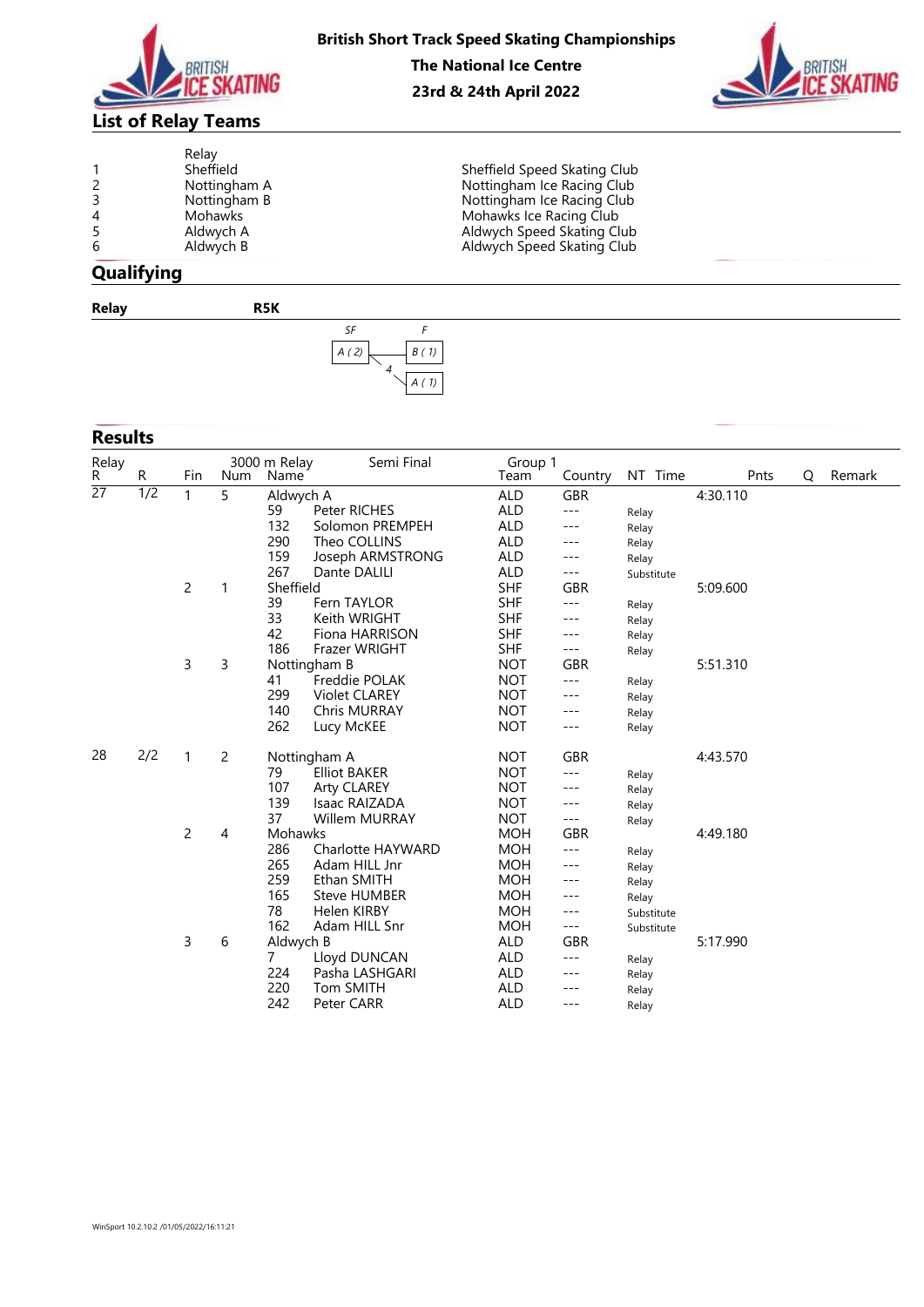



| Relay<br>R     | R                | Fin            | Num            | 3000 m Relay<br>Name     | Final                                             | Group 2<br>Team          | Country             |    | NT Time        |          | Pnts        |          | Q | Remark  |
|----------------|------------------|----------------|----------------|--------------------------|---------------------------------------------------|--------------------------|---------------------|----|----------------|----------|-------------|----------|---|---------|
| 89             | 1/1              | $\mathbf{1}$   | 6              | Aldwych B                |                                                   | <b>ALD</b>               | <b>GBR</b>          |    |                | 5:21.412 |             | 5        |   |         |
|                |                  |                |                | 7                        | Lloyd DUNCAN                                      | <b>ALD</b>               | $---$               |    | Relay          |          |             |          |   |         |
|                |                  |                |                | 224                      | Pasha LASHGARI                                    | ALD                      | $---$               |    | Relay          |          |             |          |   |         |
|                |                  |                |                | 220                      | Tom SMITH                                         | ALD                      | $---$               |    | Relay          |          |             |          |   |         |
|                |                  |                |                | 242                      | Peter CARR                                        | ALD                      | $---$               |    | Relay          |          |             |          |   |         |
|                |                  | p              | 3              |                          | Nottingham B                                      | <b>NOT</b>               | <b>GBR</b>          |    |                |          |             |          |   | Penalty |
|                |                  |                |                | 41                       | Freddie POLAK                                     | <b>NOT</b>               | $---$               |    | Relay          |          |             |          |   |         |
|                |                  |                |                | 299<br>140               | Violet CLAREY<br>Chris MURRAY                     | <b>NOT</b><br><b>NOT</b> | $---$<br>$---$      |    | Relay          |          |             |          |   |         |
|                |                  |                |                | 262                      | Lucy McKEE                                        | <b>NOT</b>               | $---$               |    | Relay<br>Relay |          |             |          |   |         |
|                |                  |                |                |                          |                                                   |                          |                     |    |                |          |             |          |   |         |
| Relay<br>R     | R                | Fin            |                | 5000 m Relay<br>Num Name | Final                                             | Group 1<br>Team          | Country             |    | NT Time        |          | Pnts        |          | Q | Remark  |
| 90             | $\overline{1/1}$ | $\mathbf{1}$   | 5              | Aldwych A                |                                                   | <b>ALD</b>               | <b>GBR</b>          |    |                | 7:52.851 |             | 34       |   |         |
|                |                  |                |                | 59                       | <b>Peter RICHES</b>                               | <b>ALD</b>               | ---                 |    | Relay          |          |             |          |   |         |
|                |                  |                |                | 132                      | Solomon PREMPEH                                   | ALD                      | $---$               |    | Relay          |          |             |          |   |         |
|                |                  |                |                | 290                      | Theo COLLINS                                      | ALD                      | $---$               |    | Relay          |          |             |          |   |         |
|                |                  |                |                | 159                      | Joseph ARMSTRONG                                  | <b>ALD</b>               | $---$               |    | Relay          |          |             |          |   |         |
|                |                  | $\overline{c}$ | 4              | 267<br>Mohawks           | Dante DALILI                                      | ALD<br><b>MOH</b>        | $---$<br><b>GBR</b> |    | Substitute     | 8:26.969 |             | 21       |   |         |
|                |                  |                |                | 286                      | Charlotte HAYWARD                                 | <b>MOH</b>               | $---$               |    | Relay          |          |             |          |   |         |
|                |                  |                |                | 265                      | Adam HILL Jnr                                     | <b>MOH</b>               | $---$               |    | Relay          |          |             |          |   |         |
|                |                  |                |                | 259                      | Ethan SMITH                                       | <b>MOH</b>               | ---                 |    | Relay          |          |             |          |   |         |
|                |                  |                |                | 165                      | Steve HUMBER                                      | <b>MOH</b>               | $---$               |    | Relay          |          |             |          |   |         |
|                |                  |                |                | 78                       | Helen KIRBY                                       | <b>MOH</b>               | $---$               |    | Substitute     |          |             |          |   |         |
|                |                  |                |                | 162                      | Adam HILL Snr                                     | <b>MOH</b>               | $---$               |    | Substitute     |          |             |          |   |         |
|                |                  | 3              | $\mathbf{1}$   | Sheffield                |                                                   | <b>SHF</b>               | <b>GBR</b>          |    |                | 8:38.729 |             | 13       |   |         |
|                |                  |                |                | 39<br>33                 | Fern TAYLOR                                       | <b>SHF</b><br><b>SHF</b> | $---$               |    | Relay          |          |             |          |   |         |
|                |                  |                |                | 42                       | Keith WRIGHT<br>Fiona HARRISON                    | <b>SHF</b>               | $---$<br>$---$      |    | Relay          |          |             |          |   |         |
|                |                  |                |                | 186                      | Frazer WRIGHT                                     | <b>SHF</b>               | $---$               |    | Relay          |          |             |          |   |         |
|                |                  | 4              | $\overline{c}$ |                          | Nottingham A                                      | <b>NOT</b>               | <b>GBR</b>          |    | Relay          | 8:38.833 |             | 8        |   |         |
|                |                  |                |                | 79                       | <b>Elliot BAKER</b>                               | <b>NOT</b>               | $---$               |    | Relay          |          |             |          |   |         |
|                |                  |                |                | 107                      | <b>Arty CLAREY</b>                                | <b>NOT</b>               | $---$               |    | Relay          |          |             |          |   |         |
|                |                  |                |                | 139                      | Isaac RAIZADA                                     | <b>NOT</b>               | $---$               |    | Relay          |          |             |          |   |         |
|                |                  |                |                | 37                       | Willem MURRAY                                     | <b>NOT</b>               | $---$               |    | Relay          |          |             |          |   |         |
|                |                  |                |                |                          |                                                   |                          |                     |    |                |          |             |          |   |         |
|                |                  |                |                |                          | <b>Distance Classification 5000 m Relay Relay</b> |                          |                     |    |                |          |             |          |   |         |
|                |                  |                |                |                          |                                                   |                          | Fin                 |    |                |          | <b>Time</b> |          |   |         |
| Final Group 1  |                  |                |                |                          |                                                   |                          |                     |    |                |          |             |          |   |         |
| $\overline{1}$ | 5                |                | Aldwych A      |                          | ALDA                                              |                          | $1 \quad$           |    | 34 1-1         |          |             | 7:52.851 |   |         |
| $\overline{c}$ | 4                |                | Mohawks        |                          | <b>MOH</b>                                        |                          | 2                   | 21 | $2 - 2$        |          |             | 8:26.969 |   |         |
| 3              | 1                |                | Sheffield      |                          | <b>SHF</b>                                        |                          | 3                   | 13 | $2 - 3$        |          |             | 8:38.729 |   |         |
| 4              |                  |                | 2 Nottingham A |                          | <b>NOTA</b>                                       |                          | 4                   | 8  | $1 - 4$        |          |             | 8:38.833 |   |         |
| Final Group 2  |                  |                |                |                          |                                                   |                          |                     |    |                |          |             |          |   |         |
| 5              | 6                |                | Aldwych B      |                          | ALDB                                              |                          | $\mathbf{1}$        | 5  | $3 - 1$        |          |             | 5:17.990 |   |         |

# Distance Classification 5000 m Relay Relay

|               |   |              |             | Fin |               |         | Time     |
|---------------|---|--------------|-------------|-----|---------------|---------|----------|
| Final Group 1 |   |              |             |     |               |         |          |
|               |   | Aldwych A    | <b>ALDA</b> |     | 34            | $1 - 1$ | 7:52.851 |
| 2             | 4 | Mohawks      | <b>MOH</b>  | 2   | 21            | $2 - 2$ | 8:26.969 |
| 3             |   | Sheffield    | <b>SHF</b>  | 3   | 13            | $2 - 3$ | 8:38.729 |
| 4             | 2 | Nottingham A | <b>NOTA</b> | 4   | 8             | $1 - 4$ | 8:38.833 |
| Final Group 2 |   |              |             |     |               |         |          |
| 5             | 6 | Aldwych B    | ALDB        |     | $\mathcal{D}$ | $3 - 1$ | 5:17.990 |
| 6             |   | Nottingham B | <b>NOTB</b> | Þ   |               | $3-P$   | 5:51.310 |
|               |   |              |             |     |               |         |          |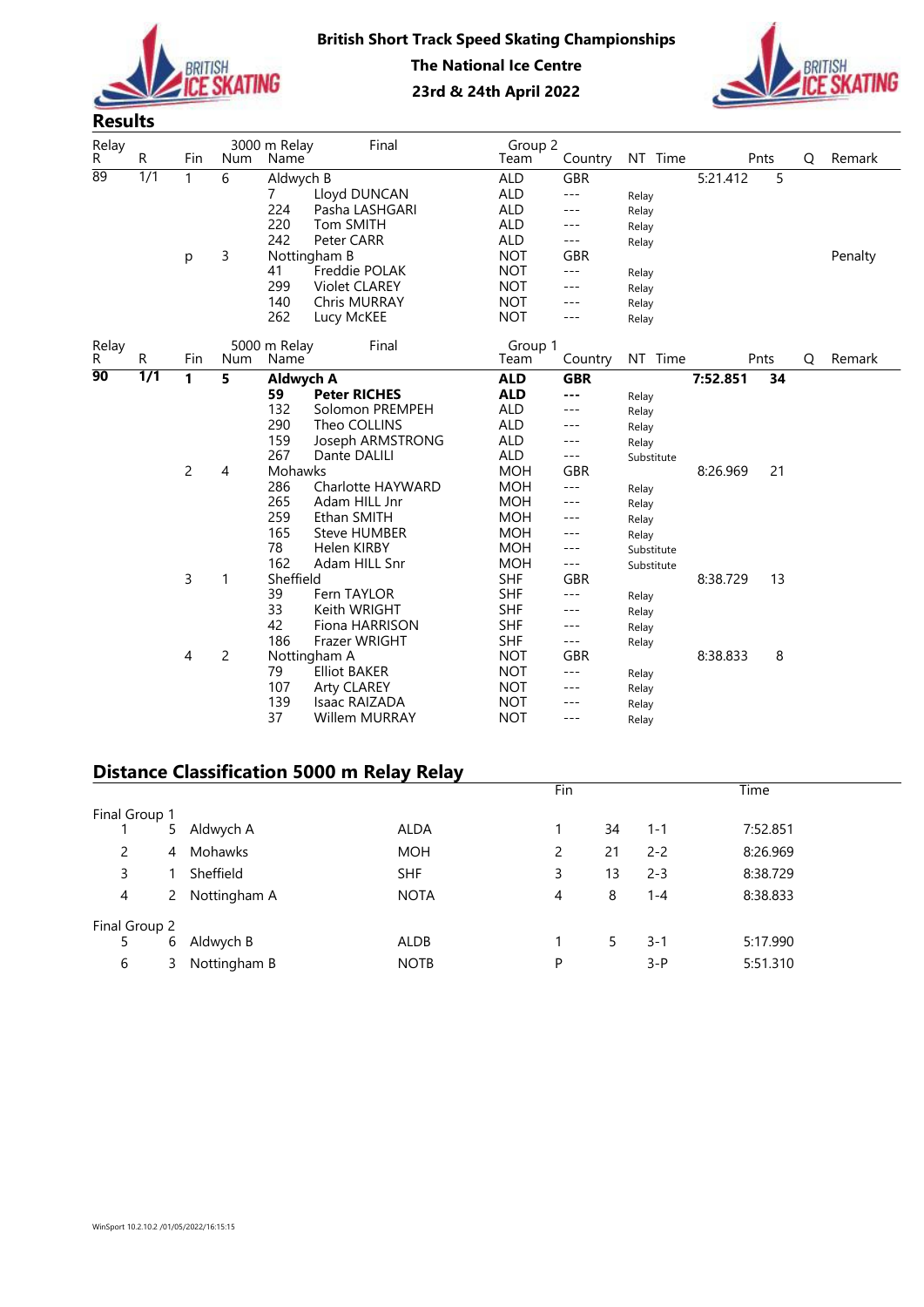

British Short Track Speed Skating Championships

4

|   |                         |                      |     |                                                                                                                                                                                                                                                                                                                                                                                                                                                                                            | <b>The National Ice Centre</b> |                          |         |            |          | BRITISH |        |
|---|-------------------------|----------------------|-----|--------------------------------------------------------------------------------------------------------------------------------------------------------------------------------------------------------------------------------------------------------------------------------------------------------------------------------------------------------------------------------------------------------------------------------------------------------------------------------------------|--------------------------------|--------------------------|---------|------------|----------|---------|--------|
|   |                         |                      |     |                                                                                                                                                                                                                                                                                                                                                                                                                                                                                            | 23rd & 24th April 2022         | <b>Fun Races Results</b> |         |            |          |         |        |
| R | Jun D Boys & Girls<br>К | Fin                  | Num | 500 metres<br>Name                                                                                                                                                                                                                                                                                                                                                                                                                                                                         | Handicap                       | Group 1<br>Team          | Country | Time<br>NT | Pnts     | O       | Remark |
| 9 | 1/1                     |                      | 151 | Ava FLANAGHAM                                                                                                                                                                                                                                                                                                                                                                                                                                                                              |                                | <b>ALT</b>               | ---     |            | 1:03.186 |         |        |
|   |                         |                      | 129 | Albie BARLOW                                                                                                                                                                                                                                                                                                                                                                                                                                                                               |                                | <b>ALD</b>               | ---     |            | 1:06.356 |         |        |
|   |                         | 3                    | 229 | Ben FIELD                                                                                                                                                                                                                                                                                                                                                                                                                                                                                  |                                | <b>SHF</b>               | ---     |            | 1:06.488 |         |        |
|   |                         | 4                    | 208 | <b>Tarun TILEKAR</b>                                                                                                                                                                                                                                                                                                                                                                                                                                                                       |                                | <b>MOH</b>               | $---$   |            | 1:06.616 |         |        |
|   |                         | 5                    | 260 | Savi GRAY-BUFFEY                                                                                                                                                                                                                                                                                                                                                                                                                                                                           |                                | <b>SHF</b>               | ---     |            | 1:06.696 |         |        |
|   |                         | 6                    | 117 | Hubert MOSZCZYNSKI                                                                                                                                                                                                                                                                                                                                                                                                                                                                         |                                | <b>NOT</b>               | $---$   |            | 1:07.136 |         |        |
|   |                         |                      | 211 | Willow DENNISON                                                                                                                                                                                                                                                                                                                                                                                                                                                                            |                                | <b>NOT</b>               | $---$   |            | 1:07.440 |         |        |
|   |                         | 8                    | 226 |                                                                                                                                                                                                                                                                                                                                                                                                                                                                                            | Rebecca HARWOOD-MONKMAN        | <b>SHF</b>               | ---     |            | 1:08.922 |         |        |
| . |                         | $\sim$ $\sim$ $\sim$ |     | $\blacksquare$ $\blacksquare$ $\blacksquare$ $\blacksquare$ $\blacksquare$ $\blacksquare$ $\blacksquare$ $\blacksquare$ $\blacksquare$ $\blacksquare$ $\blacksquare$ $\blacksquare$ $\blacksquare$ $\blacksquare$ $\blacksquare$ $\blacksquare$ $\blacksquare$ $\blacksquare$ $\blacksquare$ $\blacksquare$ $\blacksquare$ $\blacksquare$ $\blacksquare$ $\blacksquare$ $\blacksquare$ $\blacksquare$ $\blacksquare$ $\blacksquare$ $\blacksquare$ $\blacksquare$ $\blacksquare$ $\blacks$ |                                | $\sim$ $\sim$            |         |            |          |         |        |

|                 |                    | 7                           | 211                    | <b>Willow DENNISON</b>               | <b>NOT</b>      | $---$   |                 | 1:07.440 |             |             |
|-----------------|--------------------|-----------------------------|------------------------|--------------------------------------|-----------------|---------|-----------------|----------|-------------|-------------|
|                 |                    | 8                           | 226                    | Rebecca HARWOOD-MONKMAN              | <b>SHF</b>      | $---$   |                 | 1:08.922 |             |             |
|                 |                    | Women & Jun Women500 metres |                        | Handicap                             | Group 1         |         |                 |          |             |             |
| R.              | R.                 | Fin                         | Num                    | Name                                 | Team            | Country | NT Time         | Pnts     | Q           | Remark      |
| $\overline{10}$ | $\overline{1/1}$   |                             | 4                      | Hannah GRANT                         | ALT             | $---$   |                 | 1:00.052 |             |             |
|                 |                    | $\overline{c}$              | 133                    | Tanisha TILEKAR                      | <b>MOH</b>      | $---$   |                 | 1:02.574 |             |             |
|                 |                    | 3                           | 262                    | Lucy McKEE                           | <b>NOT</b>      | $---$   |                 | 1:02.902 |             |             |
|                 |                    | 4                           | 70                     | <b>Chloe CAMERON</b>                 | <b>AYR</b>      | $---$   |                 | 1:03.600 |             |             |
|                 |                    | 5                           | 39                     | Fern TAYLOR                          | <b>SHF</b>      | $---$   |                 | 1:04.646 |             |             |
|                 |                    | 6                           | 78                     | Helen KIRKBY                         | <b>MOH</b>      | $---$   |                 | 1:05.818 |             |             |
|                 |                    | nsnc                        | 286                    | Charlotte HAYWARD                    | <b>MOH</b>      | $---$   |                 |          |             | No Start, I |
| Men & Jun Men   |                    |                             | 500 metres<br>Handicap |                                      |                 |         |                 |          |             |             |
| R.              | R                  | Fin                         | Num                    | Name                                 | Group 1<br>Team | Country | NT Time         | Pnts     | $\mathsf Q$ | Remark      |
| $\overline{11}$ | $\overline{1/2}$   |                             | 265                    | Adam HILL Jnr                        | <b>MOH</b>      | $- - -$ |                 | 44.541   |             |             |
|                 |                    | $\overline{c}$              | 59                     | Peter RICHES                         | <b>ALD</b>      | $---$   |                 | 44.637   |             |             |
|                 |                    | 3                           | 79                     | <b>Elliot BAKER</b>                  | <b>NOT</b>      | $---$   |                 | 44.707   |             |             |
|                 |                    | 4                           | 224                    | Pasha LASHGARI                       | <b>ALD</b>      | $---$   |                 | 44.715   |             |             |
|                 |                    | 5                           | 139                    | Isaac RAIZADA                        | <b>NOT</b>      | $---$   |                 | 45.997   |             |             |
| 12              | 2/2                |                             | 290                    | Theo COLLINS                         | <b>ALD</b>      | $---$   |                 | 44.372   |             |             |
|                 |                    | $\overline{c}$              | 132                    | Solomon PREMPEH                      | <b>ALD</b>      | $---$   |                 | 44.378   |             |             |
|                 |                    | 3                           | 107                    | <b>Arty CLAREY</b>                   | <b>NOT</b>      | $---$   |                 | 45.512   |             |             |
|                 |                    | dnf                         | 7                      |                                      | <b>ALD</b>      | $---$   |                 |          |             | No Finish   |
|                 |                    |                             |                        | Lloyd DUNCAN                         |                 |         |                 |          |             |             |
|                 |                    |                             |                        |                                      |                 |         |                 |          |             |             |
|                 | <b>Results</b>     |                             |                        |                                      |                 |         |                 |          |             |             |
|                 | Jun D Boys & Girls |                             |                        | 333 metres<br><b>Staggered Start</b> | Group 1         |         |                 |          |             |             |
| R               | R.                 | Fin                         | Num                    | Name                                 | Team            | Country | NT Time         | Pnts     | Q           | Remark      |
| $\overline{39}$ | $\overline{1/1}$   |                             | 129                    | Albie BARLOW                         | <b>ALD</b>      | $- - -$ |                 | 37.400   |             |             |
|                 |                    | 2                           | 260                    | Savi GRAY-BUFFEY                     | <b>SHF</b>      | $- - -$ |                 | 38.900   |             |             |
|                 |                    | 3                           | 151                    | Ava FLANAGHAM                        | <b>ALT</b>      | $---$   |                 | 40.900   |             |             |
|                 |                    | $\Delta$                    | 229                    | Ben FIELD                            | <b>SHF</b>      | $- - -$ |                 | 43.200   |             |             |
|                 |                    | 5                           | 208                    | Tarun TILEKAR                        | <b>MOH</b>      | $---$   |                 | 43.600   |             |             |
|                 |                    | 6                           | 226                    | Rebecca HARWOOD-MONKMAN              | <b>SHF</b>      | $---$   |                 | 44.000   |             |             |
|                 |                    | $\overline{7}$              | 117                    | Hubert MOSZCZYNSKI                   | <b>NOT</b>      | $---$   |                 | 44.200   |             |             |
|                 |                    | 8                           | 211                    | Willow DENNISON                      | <b>NOT</b>      | ---     |                 | 48.100   |             |             |
|                 | Jun Women Race     |                             |                        | Fun Race<br>222 metres               | Group 1         |         |                 |          |             |             |
| R               | R                  | Fin                         |                        | Num Name                             | Team            |         | Country NT Time | Pnts     | Q           | Remark      |

|                                         | nsnc 286                                       | , J                                                  | Charlotte HAYWARD                                                                                                        |                         | <b>MOH</b>                                                                                            | ,,,,,,<br>$- - -$                                                            |                 |                                                                              |   |           |
|-----------------------------------------|------------------------------------------------|------------------------------------------------------|--------------------------------------------------------------------------------------------------------------------------|-------------------------|-------------------------------------------------------------------------------------------------------|------------------------------------------------------------------------------|-----------------|------------------------------------------------------------------------------|---|-----------|
| Men & Jun Men<br>R.<br>R                | Fin                                            | Num                                                  | 500 metres<br>Name                                                                                                       | Handicap                | Group 1<br>Team                                                                                       |                                                                              | Country NT Time | Pnts                                                                         | Q | Remark    |
| $\overline{11}$<br>$\overline{1/2}$     | 2<br>3<br>4<br>5                               | 265<br>59<br>79<br>224<br>139                        | Adam HILL Jnr<br>Peter RICHES<br><b>Elliot BAKER</b><br>Pasha LASHGARI<br>Isaac RAIZADA                                  |                         | <b>MOH</b><br>ALD<br><b>NOT</b><br>ALD<br><b>NOT</b>                                                  | $---$<br>$- - -$<br>$---$<br>$---$<br>$- - -$                                |                 | 44.541<br>44.637<br>44.707<br>44.715<br>45.997                               |   |           |
| 12<br>2/2                               | 2<br>3<br>dnf                                  | 290<br>132<br>107<br>7                               | Theo COLLINS<br>Solomon PREMPEH<br><b>Arty CLAREY</b><br>Lloyd DUNCAN                                                    |                         | ALD<br><b>ALD</b><br><b>NOT</b><br>ALD                                                                | $---$<br>$- - -$<br>$---$<br>$---$                                           |                 | 44.372<br>44.378<br>45.512                                                   |   | No Finish |
| <b>Results</b>                          |                                                |                                                      |                                                                                                                          |                         |                                                                                                       |                                                                              |                 |                                                                              |   |           |
| Jun D Boys & Girls<br>R<br>R            | Fin                                            | Num                                                  | 333 metres<br>Name                                                                                                       | <b>Staggered Start</b>  | Group 1<br>Team                                                                                       |                                                                              | Country NT Time | Pnts                                                                         | Q | Remark    |
| $\overline{39}$<br>$\overline{1/1}$     | $\mathbf 1$<br>2<br>3<br>6<br>8                | 129<br>260<br>151<br>229<br>208<br>226<br>117<br>211 | Albie BARLOW<br>Savi GRAY-BUFFEY<br>Ava FLANAGHAM<br>Ben FIELD<br>Tarun TILEKAR<br>Hubert MOSZCZYNSKI<br>Willow DENNISON | Rebecca HARWOOD-MONKMAN | ALD<br><b>SHF</b><br><b>ALT</b><br><b>SHF</b><br><b>MOH</b><br><b>SHF</b><br><b>NOT</b><br><b>NOT</b> | $- - -$<br>$- - -$<br>$---$<br>$---$<br>$---$<br>$---$<br>$- - -$<br>$- - -$ |                 | 37.400<br>38.900<br>40.900<br>43.200<br>43.600<br>44.000<br>44.200<br>48.100 |   |           |
| Jun Women Race<br>R<br>R                | Fin                                            | Num                                                  | 222 metres<br>Name                                                                                                       | Fun Race                | Group 1<br>Team                                                                                       |                                                                              | Country NT Time | Pnts                                                                         | Q | Remark    |
| 40<br>$\overline{1/1}$                  | 1<br>2<br>3                                    | 70<br>262<br>133                                     | Chloe CAMERON<br>Lucy McKEE<br>Tanisha TILEKAR                                                                           |                         | AYR<br><b>NOT</b><br><b>MOH</b>                                                                       | $\qquad \qquad - -$<br>$---$<br>$---$                                        |                 | 24.300<br>27.300<br>28.000                                                   |   |           |
| Women Race<br>R.<br>R                   | Fin                                            | Num                                                  | 222 metres<br>Name                                                                                                       | Fun Race                | Group 1<br>Team                                                                                       |                                                                              | Country NT Time | Pnts                                                                         | Q | Remark    |
| $\overline{41}$<br>1/1                  | -1<br>2<br>3<br>4                              | 286<br>39<br>78<br>4                                 | Charlotte HAYWARD<br>Fern TAYLOR<br>Helen KIRKBY<br>Hannah GRANT                                                         |                         | <b>MOH</b><br><b>SHF</b><br><b>MOH</b><br><b>ALT</b>                                                  | $- - -$<br>$---$<br>$---$<br>$- - -$                                         |                 | 23.700<br>25.500<br>27.200<br>27.300                                         |   |           |
| Men Race<br>R.<br>R                     | Fin                                            | Num                                                  | 222 metres<br>Name                                                                                                       | Fun Race                | Group 1<br>Team                                                                                       |                                                                              | Country NT Time | Pnts                                                                         | Q | Remark    |
| $\overline{42}$<br>$\overline{1/1}$     | $\mathbf{1}$<br>$\overline{c}$<br>$\mathsf{3}$ | 132<br>59<br>$\overline{7}$                          | Solomon PREMPEH<br>Peter RICHES<br>Lloyd DUNCAN                                                                          |                         | <b>ALD</b><br>ALD<br>ALD                                                                              | $\qquad \qquad - -$<br>$- - -$<br>$- - -$                                    |                 | 20.550<br>20.650<br>24.930                                                   |   |           |
| WinSport 10.2.10.2 /01/05/2022/16:19:26 |                                                |                                                      |                                                                                                                          |                         |                                                                                                       |                                                                              |                 |                                                                              |   |           |